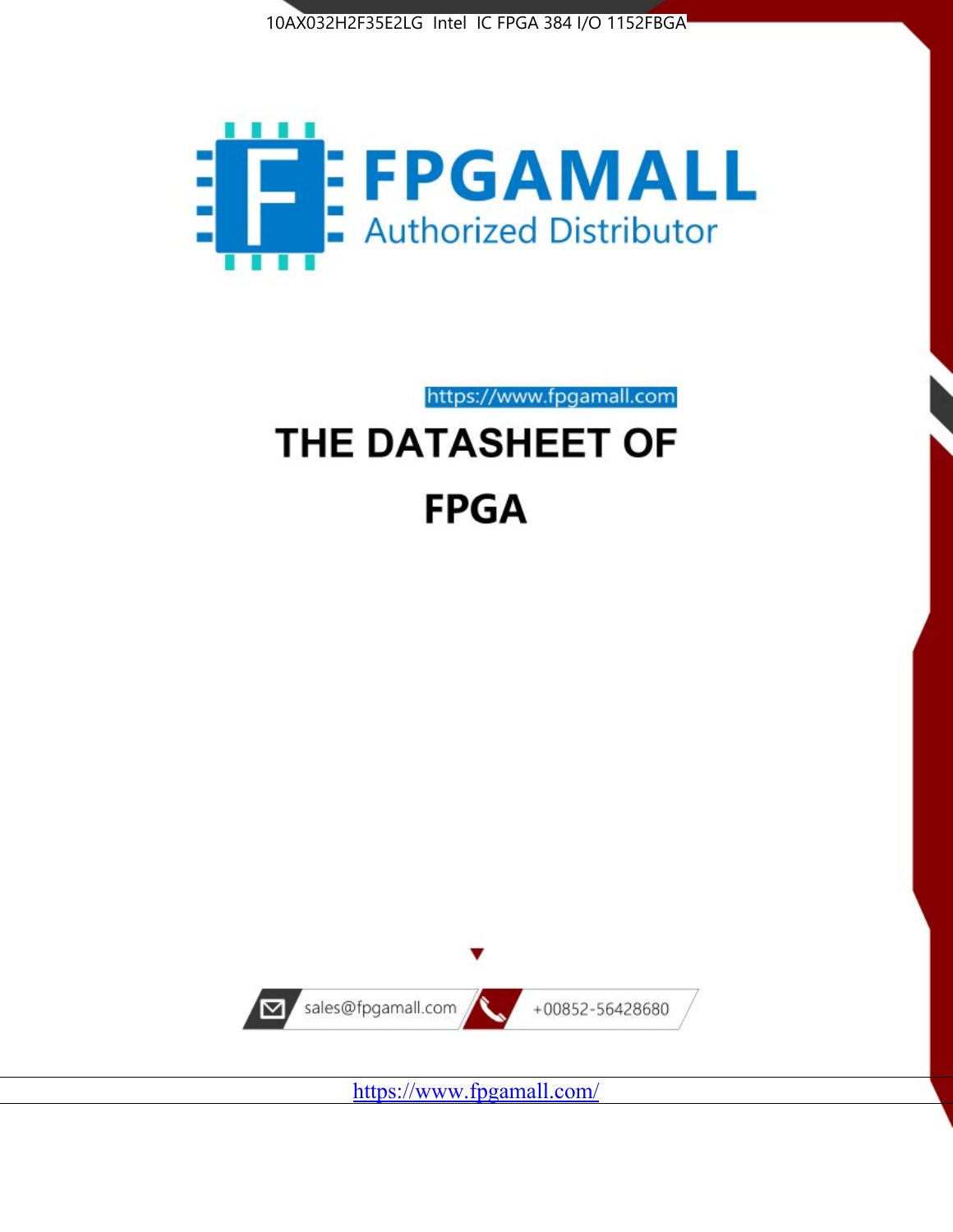10AX032H2F35E2LG Intel IC FPGA 384 I/O 1152FBGA



# **Intel® Arria® 10 Device Overview**



**A10-OVERVIEW | 2018.12.06** Latest document on the web: **[PDF](https://www.intel.com/content/dam/www/programmable/us/en/pdfs/literature/hb/arria-10/a10_overview.pdf)** | **[HTML](https://www.intel.com/content/www/us/en/programmable/documentation/sam1403480274650.html)**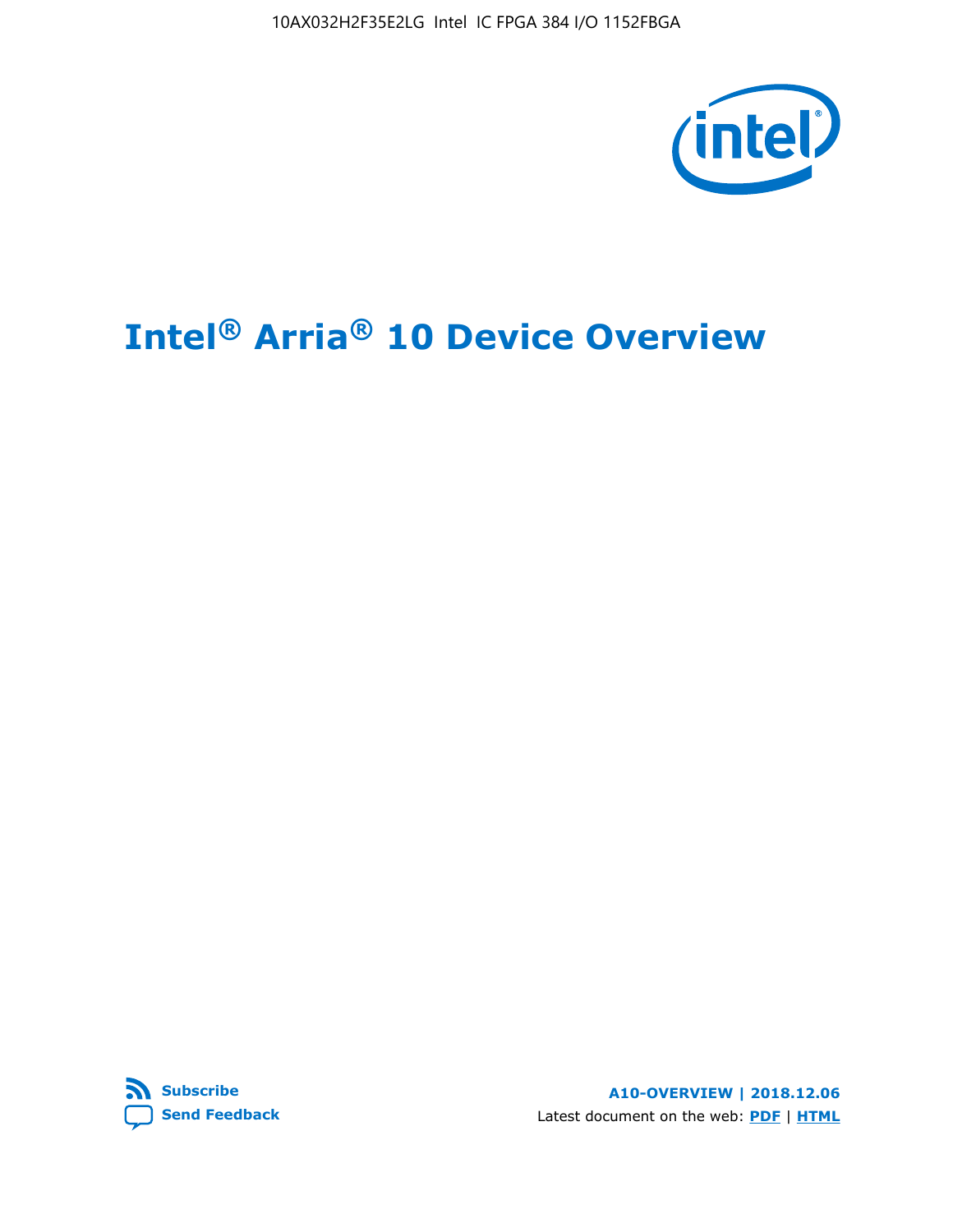

**Contents** 

## **Contents**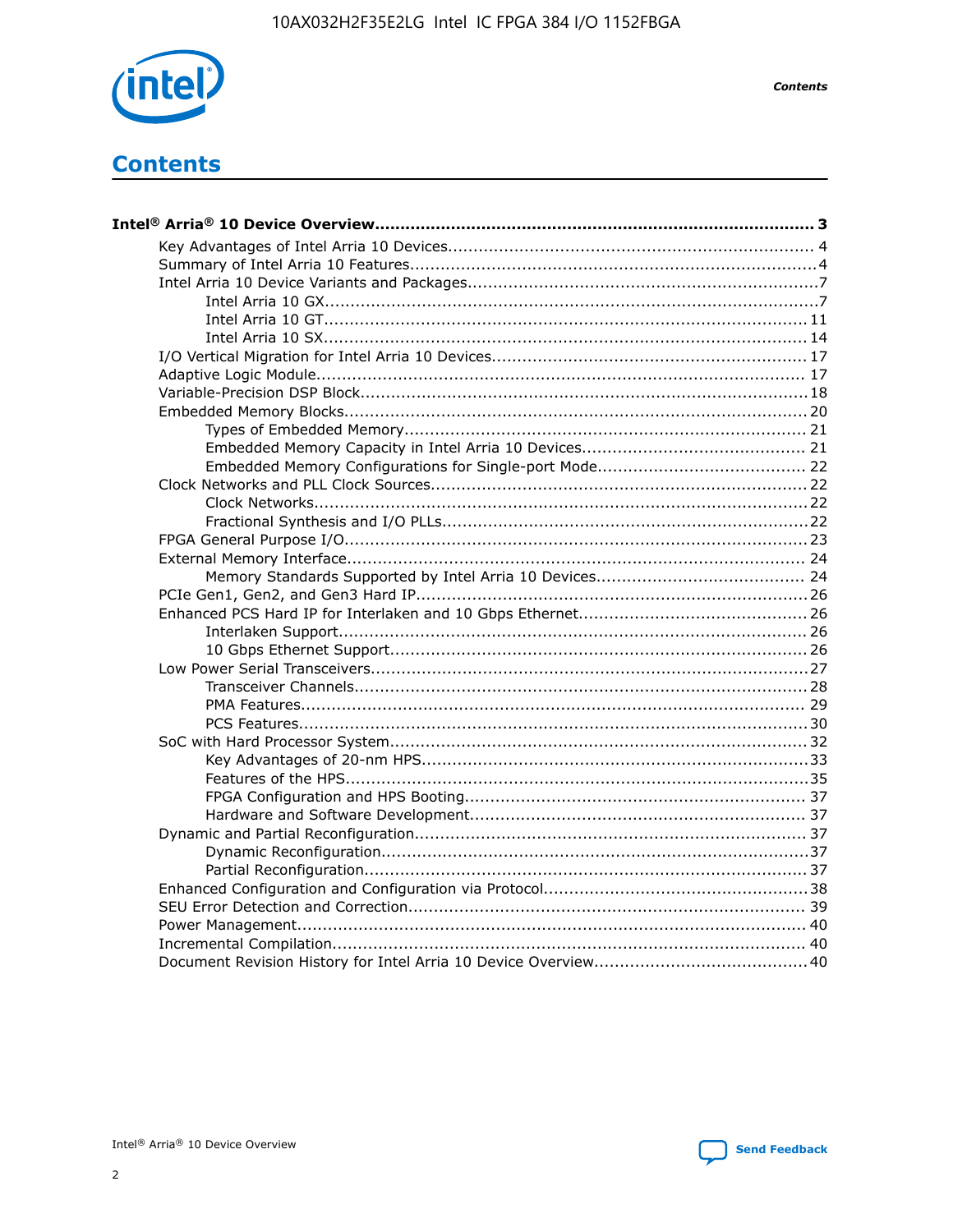**A10-OVERVIEW | 2018.12.06**

**[Send Feedback](mailto:FPGAtechdocfeedback@intel.com?subject=Feedback%20on%20Intel%20Arria%2010%20Device%20Overview%20(A10-OVERVIEW%202018.12.06)&body=We%20appreciate%20your%20feedback.%20In%20your%20comments,%20also%20specify%20the%20page%20number%20or%20paragraph.%20Thank%20you.)**



## **Intel® Arria® 10 Device Overview**

The Intel<sup>®</sup> Arria<sup>®</sup> 10 device family consists of high-performance and power-efficient 20 nm mid-range FPGAs and SoCs.

Intel Arria 10 device family delivers:

- Higher performance than the previous generation of mid-range and high-end FPGAs.
- Power efficiency attained through a comprehensive set of power-saving technologies.

The Intel Arria 10 devices are ideal for high performance, power-sensitive, midrange applications in diverse markets.

| <b>Market</b>         | <b>Applications</b>                                                                                               |
|-----------------------|-------------------------------------------------------------------------------------------------------------------|
| Wireless              | Channel and switch cards in remote radio heads<br>٠<br>Mobile backhaul<br>٠                                       |
| Wireline              | 40G/100G muxponders and transponders<br>٠<br>100G line cards<br>٠<br><b>Bridging</b><br>٠<br>Aggregation<br>٠     |
| <b>Broadcast</b>      | Studio switches<br>٠<br>Servers and transport<br>٠<br>Videoconferencing<br>٠<br>Professional audio and video<br>٠ |
| Computing and Storage | Flash cache<br>٠<br>Cloud computing servers<br>٠<br>Server acceleration<br>٠                                      |
| Medical               | Diagnostic scanners<br>٠<br>Diagnostic imaging<br>٠                                                               |
| Military              | Missile guidance and control<br>٠<br>Radar<br>٠<br>Electronic warfare<br>٠<br>Secure communications<br>٠          |

#### **Table 1. Sample Markets and Ideal Applications for Intel Arria 10 Devices**

#### **Related Information**

- [Intel Arria 10 Device Handbook: Known Issues](http://www.altera.com/support/kdb/solutions/rd07302013_646.html) Lists the planned updates to the *Intel Arria 10 Device Handbook* chapters.
- [Intel Arria 10 GX/GT Device Errata and Design Recommendations](https://www.intel.com/content/www/us/en/programmable/documentation/agz1493851706374.html#yqz1494433888646)
- [Intel Arria 10 SX Device Errata and Design Recommendations](https://www.intel.com/content/www/us/en/programmable/documentation/cru1462832385668.html#cru1462832558642)

Intel Corporation. All rights reserved. Intel, the Intel logo, Altera, Arria, Cyclone, Enpirion, MAX, Nios, Quartus and Stratix words and logos are trademarks of Intel Corporation or its subsidiaries in the U.S. and/or other countries. Intel warrants performance of its FPGA and semiconductor products to current specifications in accordance with Intel's standard warranty, but reserves the right to make changes to any products and services at any time without notice. Intel assumes no responsibility or liability arising out of the application or use of any information, product, or service described herein except as expressly agreed to in writing by Intel. Intel customers are advised to obtain the latest version of device specifications before relying on any published information and before placing orders for products or services. \*Other names and brands may be claimed as the property of others.

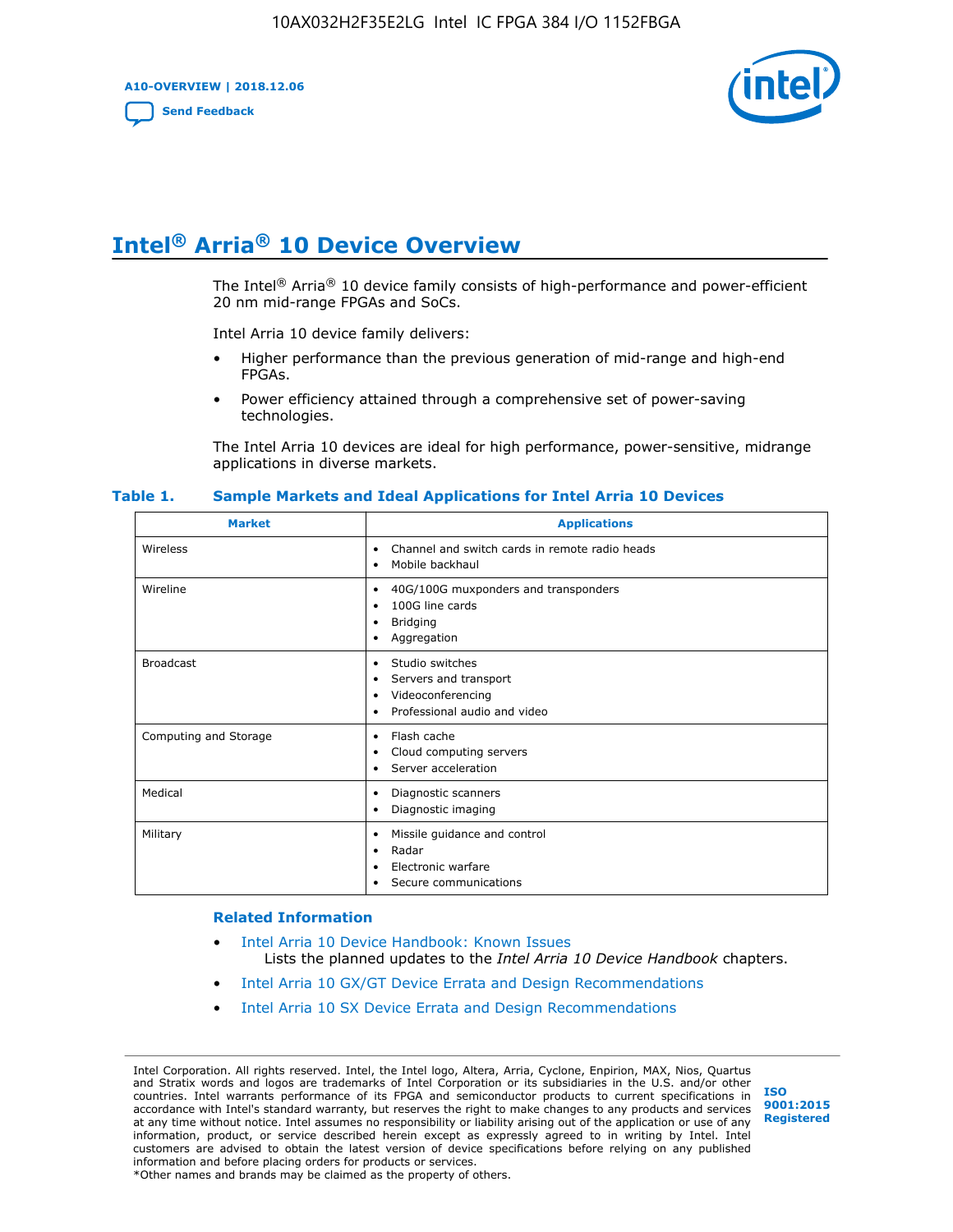

## **Key Advantages of Intel Arria 10 Devices**

### **Table 2. Key Advantages of the Intel Arria 10 Device Family**

| <b>Advantage</b>                                                                                          | <b>Supporting Feature</b>                                                                                                                                                                                                                                                                                                     |
|-----------------------------------------------------------------------------------------------------------|-------------------------------------------------------------------------------------------------------------------------------------------------------------------------------------------------------------------------------------------------------------------------------------------------------------------------------|
| Enhanced core architecture                                                                                | Built on TSMC's 20 nm process technology<br>٠<br>60% higher performance than the previous generation of mid-range FPGAs<br>٠<br>15% higher performance than the fastest previous-generation FPGA<br>٠                                                                                                                         |
| High-bandwidth integrated<br>transceivers                                                                 | Short-reach rates up to 25.8 Gigabits per second (Gbps)<br>٠<br>Backplane capability up to 12.5 Gbps<br>٠<br>Integrated 10GBASE-KR and 40GBASE-KR4 Forward Error Correction (FEC)<br>٠                                                                                                                                        |
| Improved logic integration and<br>hard IP blocks                                                          | 8-input adaptive logic module (ALM)<br>٠<br>Up to 65.6 megabits (Mb) of embedded memory<br>٠<br>Variable-precision digital signal processing (DSP) blocks<br>Fractional synthesis phase-locked loops (PLLs)<br>٠<br>Hard PCI Express Gen3 IP blocks<br>Hard memory controllers and PHY up to 2,400 Megabits per second (Mbps) |
| Second generation hard<br>processor system (HPS) with<br>integrated ARM* Cortex*-A9*<br>MPCore* processor | Tight integration of a dual-core ARM Cortex-A9 MPCore processor, hard IP, and an<br>٠<br>FPGA in a single Intel Arria 10 system-on-a-chip (SoC)<br>Supports over 128 Gbps peak bandwidth with integrated data coherency between<br>$\bullet$<br>the processor and the FPGA fabric                                             |
| Advanced power savings                                                                                    | Comprehensive set of advanced power saving features<br>٠<br>Power-optimized MultiTrack routing and core architecture<br>٠<br>Up to 40% lower power compared to previous generation of mid-range FPGAs<br>٠<br>Up to 60% lower power compared to previous generation of high-end FPGAs<br>٠                                    |

## **Summary of Intel Arria 10 Features**

#### **Table 3. Summary of Features for Intel Arria 10 Devices**

| <b>Feature</b>                  | <b>Description</b>                                                                                                                                                                                                                                                                                                                                                                                 |
|---------------------------------|----------------------------------------------------------------------------------------------------------------------------------------------------------------------------------------------------------------------------------------------------------------------------------------------------------------------------------------------------------------------------------------------------|
| Technology                      | TSMC's 20-nm SoC process technology<br>Allows operation at a lower $V_{\text{CC}}$ level of 0.82 V instead of the 0.9 V standard $V_{\text{CC}}$ core voltage                                                                                                                                                                                                                                      |
| Packaging                       | 1.0 mm ball-pitch Fineline BGA packaging<br>٠<br>0.8 mm ball-pitch Ultra Fineline BGA packaging<br>Multiple devices with identical package footprints for seamless migration between different<br><b>FPGA</b> densities<br>Devices with compatible package footprints allow migration to next generation high-end<br>Stratix $@10$ devices<br>RoHS, leaded $(1)$ , and lead-free (Pb-free) options |
| High-performance<br>FPGA fabric | Enhanced 8-input ALM with four registers<br>Improved multi-track routing architecture to reduce congestion and improve compilation time<br>Hierarchical core clocking architecture<br>Fine-grained partial reconfiguration                                                                                                                                                                         |
| Internal memory<br>blocks       | M20K-20-Kb memory blocks with hard error correction code (ECC)<br>Memory logic array block (MLAB)-640-bit memory                                                                                                                                                                                                                                                                                   |
|                                 | continued                                                                                                                                                                                                                                                                                                                                                                                          |



<sup>(1)</sup> Contact Intel for availability.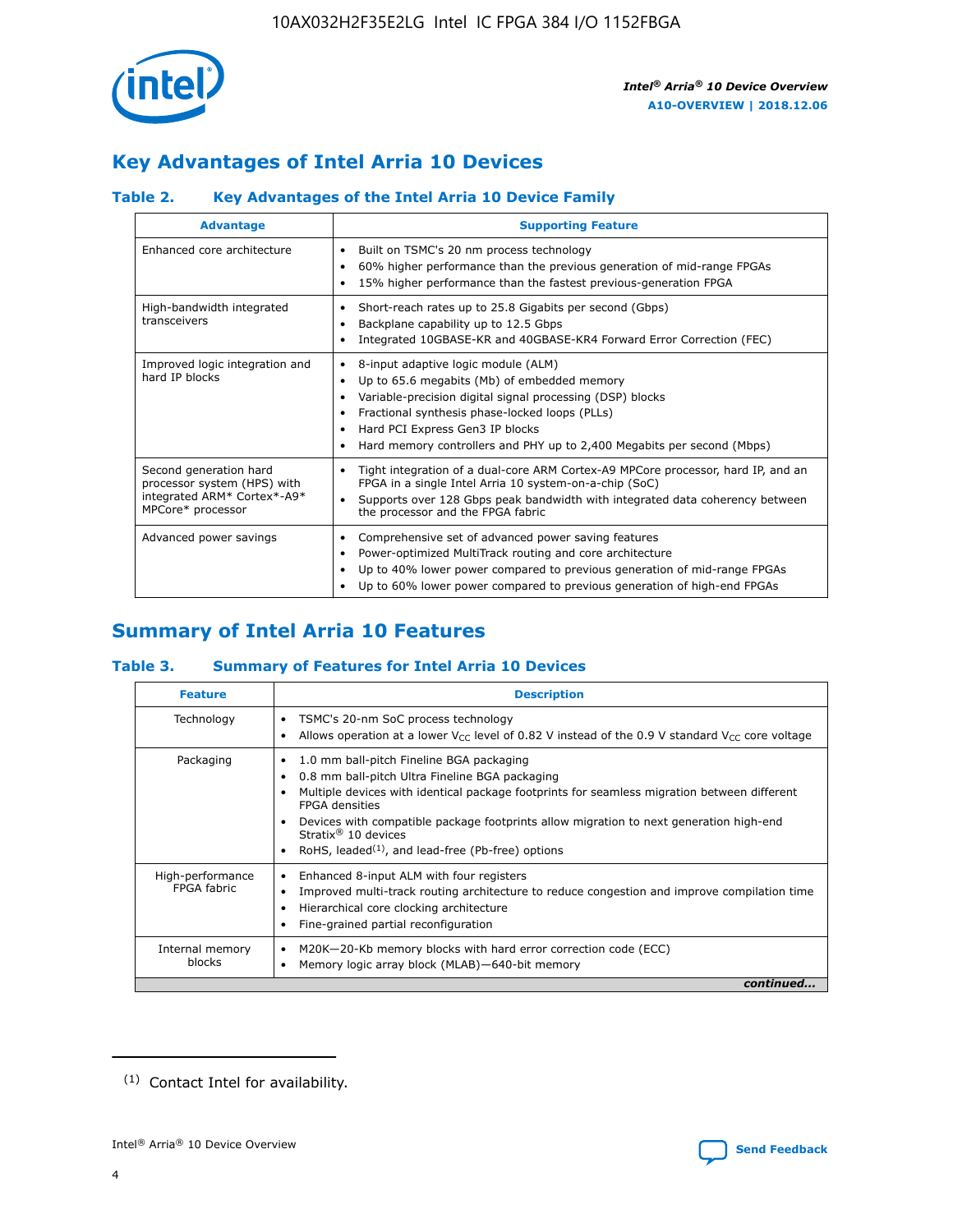r



| <b>Feature</b>                         | <b>Description</b>                                                                                             |                                                                                                                                                                                                                                                                                                                                                                                                                                                                                                                                                                                                                                                                                                                                                                                                                                        |  |  |  |  |  |
|----------------------------------------|----------------------------------------------------------------------------------------------------------------|----------------------------------------------------------------------------------------------------------------------------------------------------------------------------------------------------------------------------------------------------------------------------------------------------------------------------------------------------------------------------------------------------------------------------------------------------------------------------------------------------------------------------------------------------------------------------------------------------------------------------------------------------------------------------------------------------------------------------------------------------------------------------------------------------------------------------------------|--|--|--|--|--|
| Embedded Hard IP<br>blocks             | Variable-precision DSP                                                                                         | Native support for signal processing precision levels from $18 \times 19$ to<br>54 x 54<br>Native support for 27 x 27 multiplier mode<br>64-bit accumulator and cascade for systolic finite impulse responses<br>(FIRs)<br>Internal coefficient memory banks<br>$\bullet$<br>Preadder/subtractor for improved efficiency<br>Additional pipeline register to increase performance and reduce<br>power<br>Supports floating point arithmetic:<br>- Perform multiplication, addition, subtraction, multiply-add,<br>multiply-subtract, and complex multiplication.<br>- Supports multiplication with accumulation capability, cascade<br>summation, and cascade subtraction capability.<br>- Dynamic accumulator reset control.<br>- Support direct vector dot and complex multiplication chaining<br>multiply floating point DSP blocks. |  |  |  |  |  |
|                                        | Memory controller                                                                                              | DDR4, DDR3, and DDR3L                                                                                                                                                                                                                                                                                                                                                                                                                                                                                                                                                                                                                                                                                                                                                                                                                  |  |  |  |  |  |
|                                        | PCI Express*                                                                                                   | PCI Express (PCIe*) Gen3 (x1, x2, x4, or x8), Gen2 (x1, x2, x4, or x8)<br>and Gen1 (x1, x2, x4, or x8) hard IP with complete protocol stack,<br>endpoint, and root port                                                                                                                                                                                                                                                                                                                                                                                                                                                                                                                                                                                                                                                                |  |  |  |  |  |
|                                        | Transceiver I/O                                                                                                | 10GBASE-KR/40GBASE-KR4 Forward Error Correction (FEC)<br>PCS hard IPs that support:<br>$\bullet$<br>- 10-Gbps Ethernet (10GbE)<br>- PCIe PIPE interface<br>$-$ Interlaken<br>- Gbps Ethernet (GbE)<br>- Common Public Radio Interface (CPRI) with deterministic latency<br>support<br>- Gigabit-capable passive optical network (GPON) with fast lock-<br>time support<br>13.5G JESD204b<br>$\bullet$<br>8B/10B, 64B/66B, 64B/67B encoders and decoders<br>Custom mode support for proprietary protocols                                                                                                                                                                                                                                                                                                                               |  |  |  |  |  |
| Core clock networks                    | $\bullet$<br>$\bullet$                                                                                         | Up to 800 MHz fabric clocking, depending on the application:<br>- 667 MHz external memory interface clocking with 2,400 Mbps DDR4 interface<br>- 800 MHz LVDS interface clocking with 1,600 Mbps LVDS interface<br>Global, regional, and peripheral clock networks<br>Clock networks that are not used can be gated to reduce dynamic power                                                                                                                                                                                                                                                                                                                                                                                                                                                                                            |  |  |  |  |  |
| Phase-locked loops<br>(PLLs)           | High-resolution fractional synthesis PLLs:<br>$\bullet$<br>Integer PLLs:<br>- Adjacent to general purpose I/Os | - Precision clock synthesis, clock delay compensation, and zero delay buffering (ZDB)<br>- Support integer mode and fractional mode<br>- Fractional mode support with third-order delta-sigma modulation<br>- Support external memory and LVDS interfaces                                                                                                                                                                                                                                                                                                                                                                                                                                                                                                                                                                              |  |  |  |  |  |
| FPGA General-purpose<br>$I/Os$ (GPIOs) | On-chip termination (OCT)                                                                                      | 1.6 Gbps LVDS-every pair can be configured as receiver or transmitter<br>1.2 V to 3.0 V single-ended LVTTL/LVCMOS interfacing                                                                                                                                                                                                                                                                                                                                                                                                                                                                                                                                                                                                                                                                                                          |  |  |  |  |  |
| <b>External Memory</b><br>Interface    |                                                                                                                | Hard memory controller- DDR4, DDR3, and DDR3L support<br>$-$ DDR4-speeds up to 1,200 MHz/2,400 Mbps<br>- DDR3-speeds up to 1,067 MHz/2,133 Mbps<br>Soft memory controller—provides support for RLDRAM $3^{(2)}$ , QDR IV $^{(2)}$ , and QDR II+<br>continued                                                                                                                                                                                                                                                                                                                                                                                                                                                                                                                                                                           |  |  |  |  |  |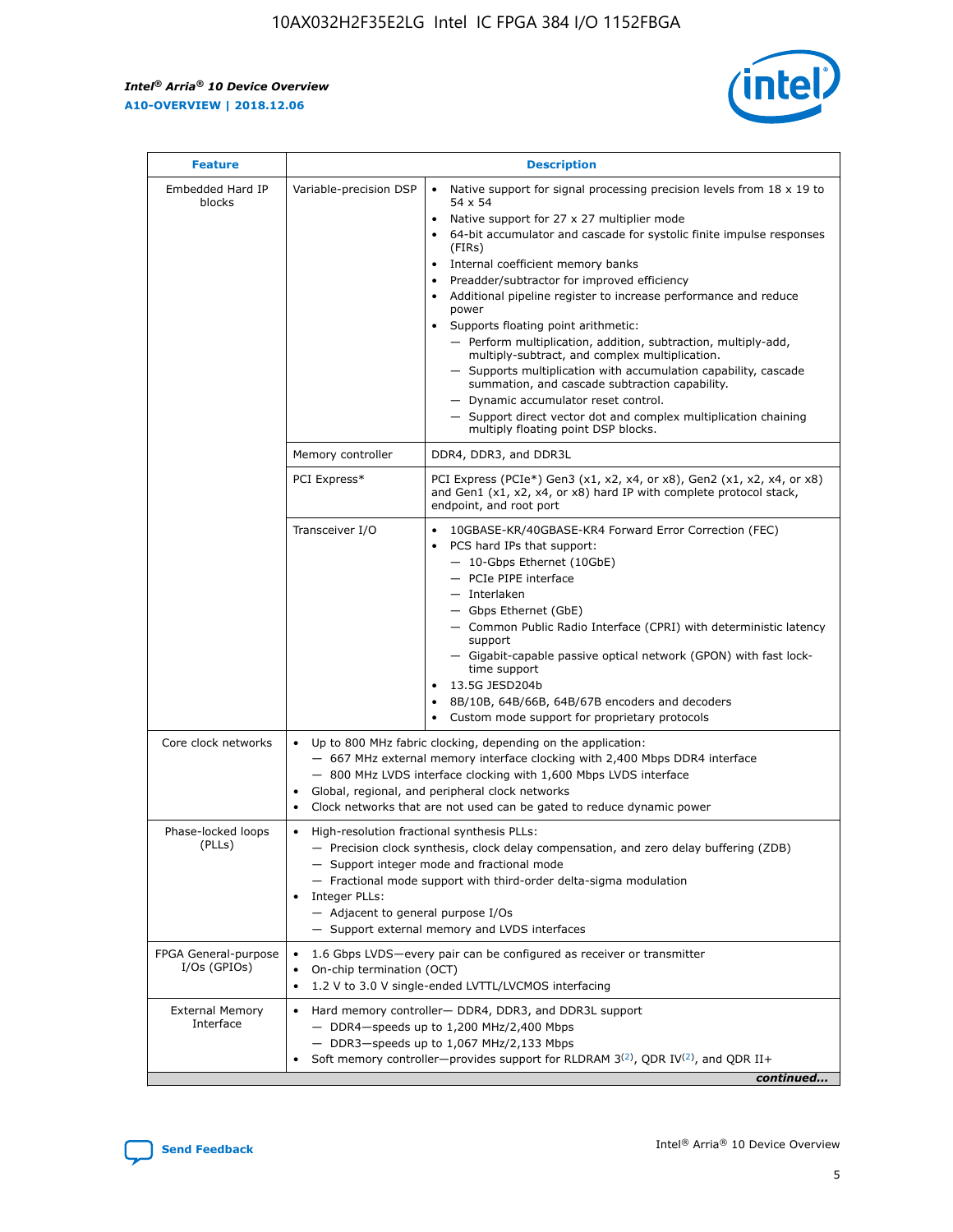

| <b>Feature</b>                                    | <b>Description</b>                                                                                                                                                                                                                                                                                                                                                                                                                                                                                                                                                                                                                                  |
|---------------------------------------------------|-----------------------------------------------------------------------------------------------------------------------------------------------------------------------------------------------------------------------------------------------------------------------------------------------------------------------------------------------------------------------------------------------------------------------------------------------------------------------------------------------------------------------------------------------------------------------------------------------------------------------------------------------------|
| Low-power serial<br>transceivers                  | • Continuous operating range:<br>- Intel Arria 10 GX-1 Gbps to 17.4 Gbps<br>- Intel Arria 10 GT-1 Gbps to 25.8 Gbps<br>Backplane support:<br>- Intel Arria 10 GX-up to 12.5<br>- Intel Arria 10 GT-up to 12.5<br>Extended range down to 125 Mbps with oversampling<br>ATX transmit PLLs with user-configurable fractional synthesis capability<br>Electronic Dispersion Compensation (EDC) support for XFP, SFP+, QSFP, and CFP optical<br>module<br>Adaptive linear and decision feedback equalization<br>$\bullet$<br>Transmitter pre-emphasis and de-emphasis<br>$\bullet$<br>Dynamic partial reconfiguration of individual transceiver channels |
| <b>HPS</b><br>(Intel Arria 10 SX<br>devices only) | Dual-core ARM Cortex-A9 MPCore processor-1.2 GHz CPU with<br>Processor and system<br>$\bullet$<br>1.5 GHz overdrive capability<br>256 KB on-chip RAM and 64 KB on-chip ROM<br>System peripherals—general-purpose timers, watchdog timers, direct<br>memory access (DMA) controller, FPGA configuration manager, and<br>clock and reset managers<br>Security features-anti-tamper, secure boot, Advanced Encryption<br>Standard (AES) and authentication (SHA)<br>ARM CoreSight* JTAG debug access port, trace port, and on-chip<br>trace storage                                                                                                    |
|                                                   | <b>External interfaces</b><br>Hard memory interface-Hard memory controller (2,400 Mbps DDR4,<br>$\bullet$<br>and 2,133 Mbps DDR3), Quad serial peripheral interface (QSPI) flash<br>controller, NAND flash controller, direct memory access (DMA)<br>controller, Secure Digital/MultiMediaCard (SD/MMC) controller<br>Communication interface-10/100/1000 Ethernet media access<br>control (MAC), USB On-The-GO (OTG) controllers, I <sup>2</sup> C controllers,<br>UART 16550, serial peripheral interface (SPI), and up to 62<br>HPS GPIO interfaces (48 direct-share I/Os)                                                                       |
|                                                   | High-performance ARM AMBA* AXI bus bridges that support<br>Interconnects to core<br>$\bullet$<br>simultaneous read and write<br>HPS-FPGA bridges-include the FPGA-to-HPS, HPS-to-FPGA, and<br>$\bullet$<br>lightweight HPS-to-FPGA bridges that allow the FPGA fabric to issue<br>transactions to slaves in the HPS, and vice versa<br>Configuration bridge that allows HPS configuration manager to<br>configure the core logic via dedicated 32-bit configuration port<br>FPGA-to-HPS SDRAM controller bridge-provides configuration<br>interfaces for the multiport front end (MPFE) of the HPS SDRAM<br>controller                              |
| Configuration                                     | Tamper protection—comprehensive design protection to protect your valuable IP investments<br>Enhanced 256-bit advanced encryption standard (AES) design security with authentication<br>٠<br>Configuration via protocol (CvP) using PCIe Gen1, Gen2, or Gen3<br>continued                                                                                                                                                                                                                                                                                                                                                                           |

<sup>(2)</sup> Intel Arria 10 devices support this external memory interface using hard PHY with soft memory controller.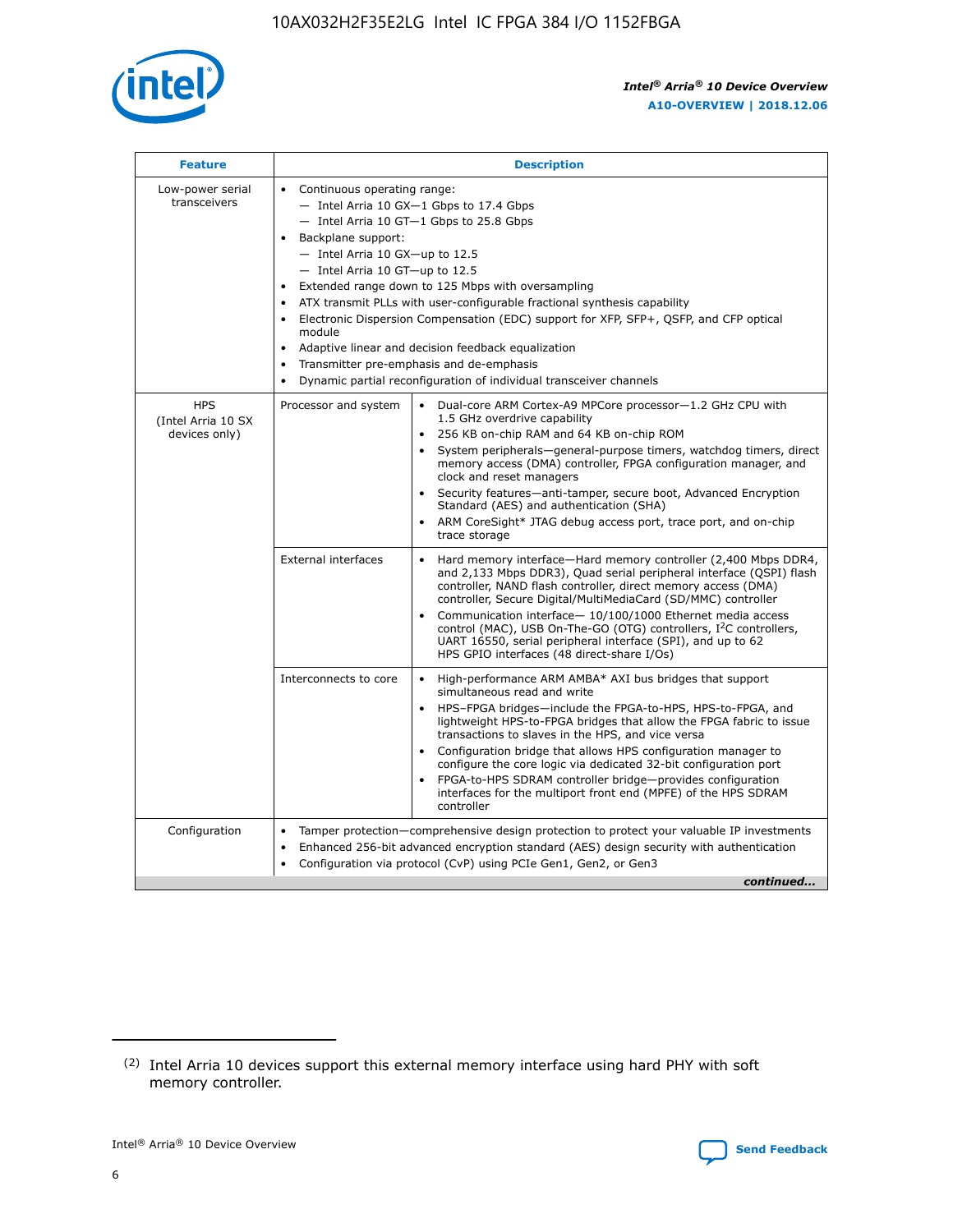

| <b>Feature</b>     | <b>Description</b>                                                                                                                                                                                                    |
|--------------------|-----------------------------------------------------------------------------------------------------------------------------------------------------------------------------------------------------------------------|
|                    | Dynamic reconfiguration of the transceivers and PLLs<br>Fine-grained partial reconfiguration of the core fabric<br>Active Serial x4 Interface                                                                         |
| Power management   | SmartVID<br>Low static power device options<br>Programmable Power Technology<br>Intel Quartus <sup>®</sup> Prime integrated power analysis                                                                            |
| Software and tools | Intel Quartus Prime design suite<br>Transceiver toolkit<br>٠<br>Platform Designer system integration tool<br>DSP Builder for Intel FPGAs<br>OpenCL <sup>™</sup> support<br>Intel SoC FPGA Embedded Design Suite (EDS) |

#### **Related Information**

[Intel Arria 10 Transceiver PHY Overview](https://www.intel.com/content/www/us/en/programmable/documentation/nik1398707230472.html#nik1398706768037) Provides details on Intel Arria 10 transceivers.

## **Intel Arria 10 Device Variants and Packages**

#### **Table 4. Device Variants for the Intel Arria 10 Device Family**

| <b>Variant</b>    | <b>Description</b>                                                                                                                                                                                                     |
|-------------------|------------------------------------------------------------------------------------------------------------------------------------------------------------------------------------------------------------------------|
| Intel Arria 10 GX | FPGA featuring 17.4 Gbps transceivers for short reach applications with 12.5 backplane driving<br>capability.                                                                                                          |
| Intel Arria 10 GT | FPGA featuring:<br>17.4 Gbps transceivers for short reach applications with 12.5 backplane driving capability.<br>25.8 Gbps transceivers for supporting CAUI-4 and CEI-25G applications with CFP2 and CFP4<br>modules. |
| Intel Arria 10 SX | SoC integrating ARM-based HPS and FPGA featuring 17.4 Gbps transceivers for short reach<br>applications with 12.5 backplane driving capability.                                                                        |

## **Intel Arria 10 GX**

This section provides the available options, maximum resource counts, and package plan for the Intel Arria 10 GX devices.

The information in this section is correct at the time of publication. For the latest information and to get more details, refer to the Intel FPGA Product Selector.

#### **Related Information**

#### [Intel FPGA Product Selector](http://www.altera.com/products/selector/psg-selector.html) Provides the latest information on Intel products.

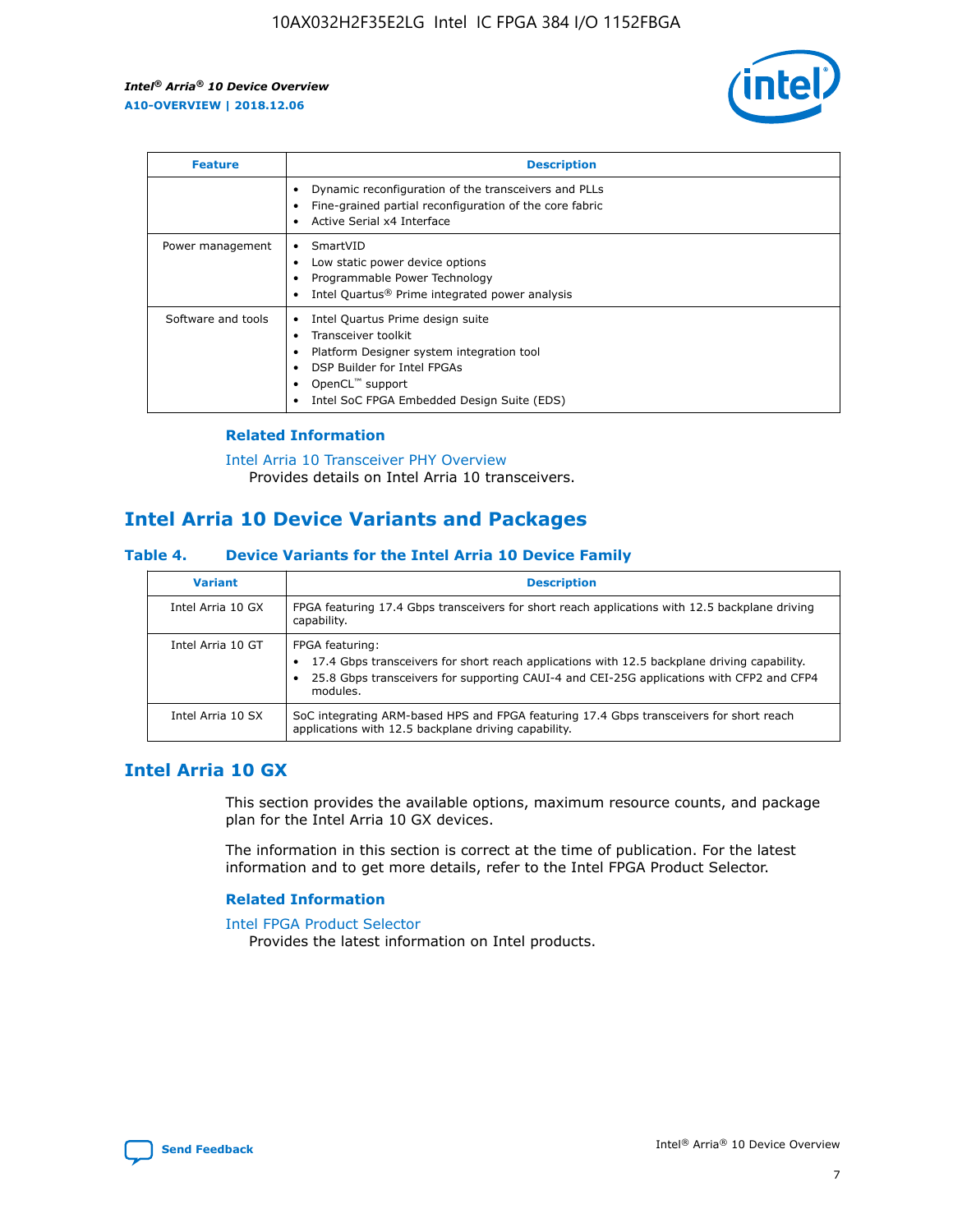

## **Available Options**





#### **Related Information**

[Transceiver Performance for Intel Arria 10 GX/SX Devices](https://www.intel.com/content/www/us/en/programmable/documentation/mcn1413182292568.html#mcn1413213965502) Provides more information about the transceiver speed grade.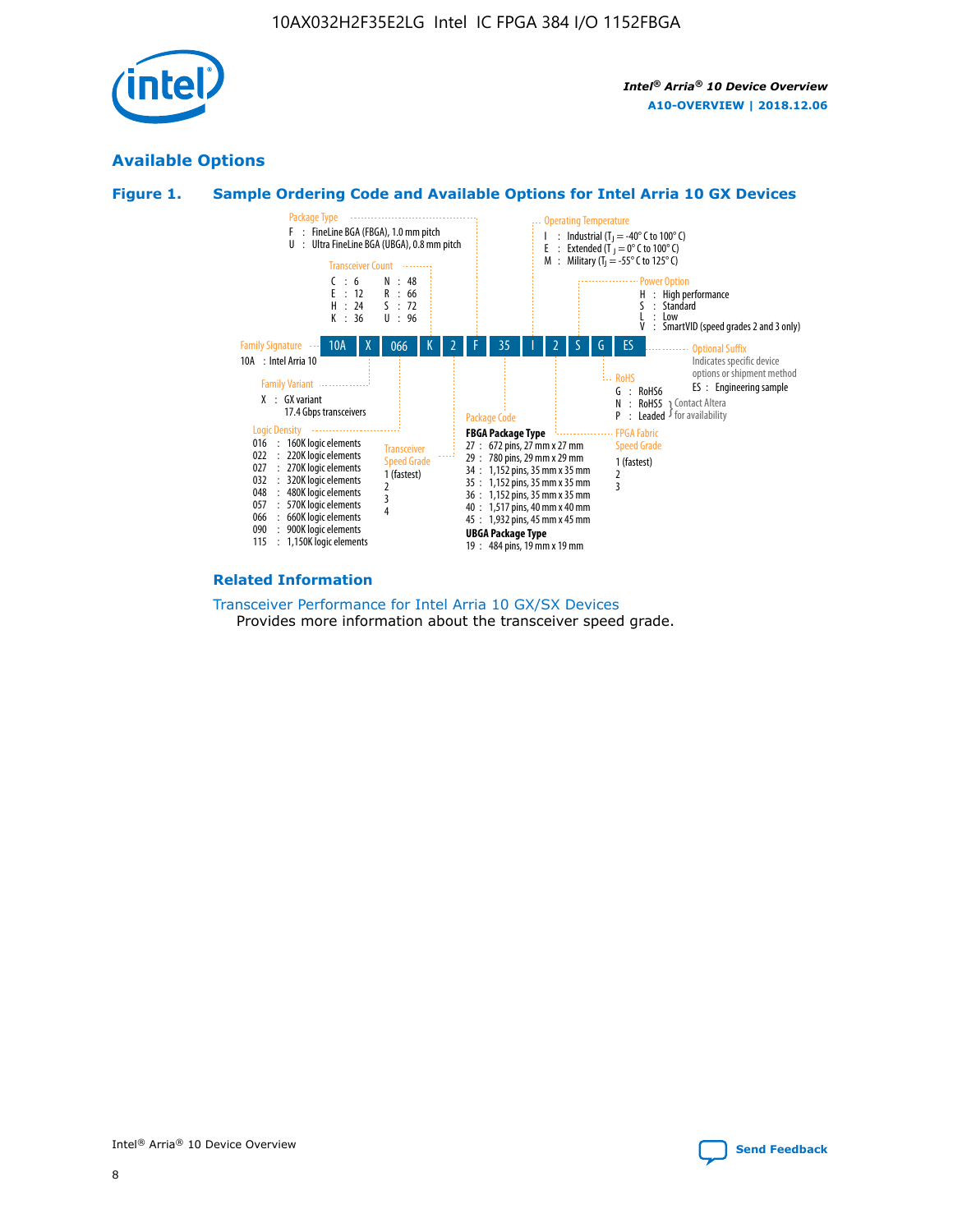

#### **Maximum Resources**

#### **Table 5. Maximum Resource Counts for Intel Arria 10 GX Devices (GX 160, GX 220, GX 270, GX 320, and GX 480)**

| <b>Resource</b>              |                         | <b>Product Line</b> |                                                 |                  |                |                |  |  |  |
|------------------------------|-------------------------|---------------------|-------------------------------------------------|------------------|----------------|----------------|--|--|--|
|                              |                         | <b>GX 160</b>       | <b>GX 220</b><br><b>GX 270</b><br><b>GX 320</b> |                  |                | <b>GX 480</b>  |  |  |  |
| Logic Elements (LE) (K)      |                         | 160                 | 220<br>320<br>270                               |                  |                | 480            |  |  |  |
| <b>ALM</b>                   |                         | 61,510              | 80,330                                          | 101,620          | 119,900        | 183,590        |  |  |  |
| Register                     |                         | 246,040             | 406,480<br>479,600<br>321,320                   |                  |                | 734,360        |  |  |  |
| Memory (Kb)                  | M <sub>20</sub> K       | 8,800               | 11,740                                          | 15,000<br>17,820 |                | 28,620         |  |  |  |
|                              | <b>MLAB</b>             | 1,050               | 1,690                                           | 2,452<br>2,727   |                | 4,164          |  |  |  |
| Variable-precision DSP Block |                         | 156                 | 192                                             | 830              | 985            |                |  |  |  |
| 18 x 19 Multiplier           |                         | 312                 | 384                                             | 1,660<br>1,970   |                | 2,736          |  |  |  |
| PLL                          | Fractional<br>Synthesis | 6                   | 6                                               | 8                | 8              | 12             |  |  |  |
|                              | I/O                     | 6                   | 6                                               | 8                | 8              | 12             |  |  |  |
| 17.4 Gbps Transceiver        |                         | 12                  | 12                                              | 24               | 24             | 36             |  |  |  |
| GPIO <sup>(3)</sup>          |                         | 288                 | 288                                             | 384              | 384            |                |  |  |  |
| LVDS Pair $(4)$              |                         | 120                 | 120                                             | 168              | 168            | 222            |  |  |  |
| PCIe Hard IP Block           |                         | $\mathbf{1}$        | 1                                               | $\overline{2}$   | $\overline{2}$ | $\overline{2}$ |  |  |  |
| Hard Memory Controller       |                         | 6                   | 6                                               | 8                | 8              |                |  |  |  |

<sup>(4)</sup> Each LVDS I/O pair can be used as differential input or output.



<sup>(3)</sup> The number of GPIOs does not include transceiver I/Os. In the Intel Quartus Prime software, the number of user I/Os includes transceiver I/Os.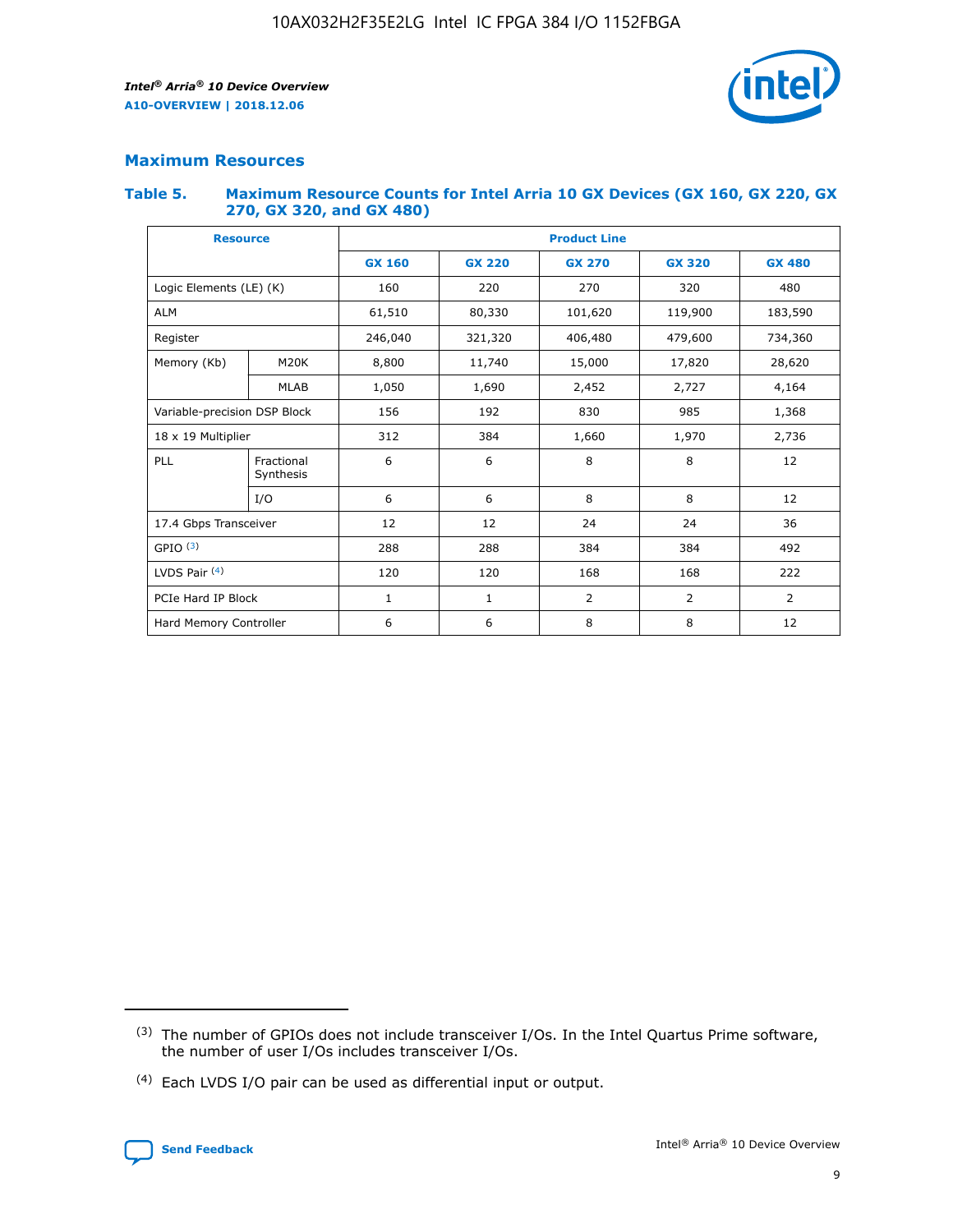

#### **Table 6. Maximum Resource Counts for Intel Arria 10 GX Devices (GX 570, GX 660, GX 900, and GX 1150)**

|                              | <b>Resource</b>         | <b>Product Line</b> |                |                |                |  |  |  |
|------------------------------|-------------------------|---------------------|----------------|----------------|----------------|--|--|--|
|                              |                         | <b>GX 570</b>       | <b>GX 660</b>  | <b>GX 900</b>  | <b>GX 1150</b> |  |  |  |
| Logic Elements (LE) (K)      |                         | 570                 | 660            | 900            | 1,150          |  |  |  |
| <b>ALM</b>                   |                         | 217,080             | 251,680        | 339,620        | 427,200        |  |  |  |
| Register                     |                         | 868,320             | 1,006,720      |                | 1,708,800      |  |  |  |
| Memory (Kb)                  | <b>M20K</b>             | 36,000              | 42,620         | 48,460         | 54,260         |  |  |  |
|                              | <b>MLAB</b>             | 5,096               | 5,788<br>9,386 |                | 12,984         |  |  |  |
| Variable-precision DSP Block |                         | 1,523               | 1,687          | 1,518          | 1,518          |  |  |  |
| $18 \times 19$ Multiplier    |                         | 3,046               | 3,374          | 3,036          | 3,036          |  |  |  |
| PLL                          | Fractional<br>Synthesis | 16                  | 16             | 32             | 32             |  |  |  |
|                              | I/O                     | 16                  | 16             | 16             | 16             |  |  |  |
| 17.4 Gbps Transceiver        |                         | 48                  | 48<br>96       |                | 96             |  |  |  |
| GPIO <sup>(3)</sup>          |                         | 696                 | 696            | 768            | 768            |  |  |  |
| LVDS Pair $(4)$              |                         | 324                 | 324            | 384            | 384            |  |  |  |
| PCIe Hard IP Block           |                         | 2                   | $\overline{2}$ | $\overline{4}$ | 4              |  |  |  |
| Hard Memory Controller       |                         | 16                  | 16             | 16             | 16             |  |  |  |

## **Package Plan**

#### **Table 7. Package Plan for Intel Arria 10 GX Devices (U19, F27, and F29)**

Refer to I/O and High Speed I/O in Intel Arria 10 Devices chapter for the number of 3 V I/O, LVDS I/O, and LVDS channels in each device package.

| <b>Product Line</b> | U <sub>19</sub><br>$(19 \text{ mm} \times 19 \text{ mm})$<br>484-pin UBGA) |          |             |         | <b>F27</b><br>(27 mm × 27 mm,<br>672-pin FBGA) |             | <b>F29</b><br>(29 mm × 29 mm,<br>780-pin FBGA) |          |             |  |
|---------------------|----------------------------------------------------------------------------|----------|-------------|---------|------------------------------------------------|-------------|------------------------------------------------|----------|-------------|--|
|                     | 3 V I/O                                                                    | LVDS I/O | <b>XCVR</b> | 3 V I/O | LVDS I/O                                       | <b>XCVR</b> | 3 V I/O                                        | LVDS I/O | <b>XCVR</b> |  |
| GX 160              | 48                                                                         | 192      | 6           | 48      | 192                                            | 12          | 48                                             | 240      | 12          |  |
| GX 220              | 48                                                                         | 192      | 6           | 48      | 192                                            | 12          | 48                                             | 240      | 12          |  |
| GX 270              |                                                                            |          |             | 48      | 192                                            | 12          | 48                                             | 312      | 12          |  |
| GX 320              |                                                                            |          |             | 48      | 192                                            | 12          | 48                                             | 312      | 12          |  |
| GX 480              |                                                                            |          |             |         |                                                |             | 48                                             | 312      | 12          |  |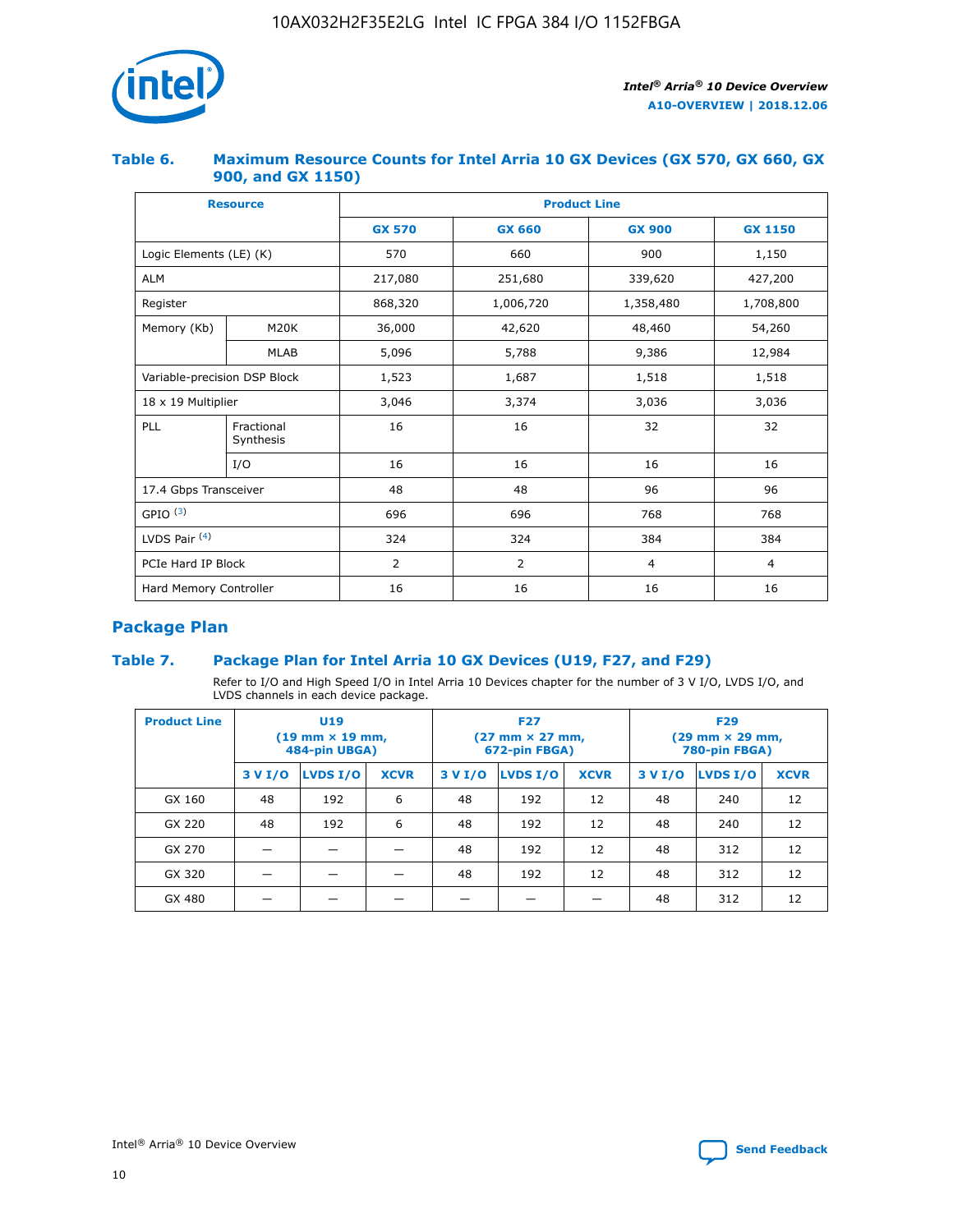

#### **Table 8. Package Plan for Intel Arria 10 GX Devices (F34, F35, NF40, and KF40)**

Refer to I/O and High Speed I/O in Intel Arria 10 Devices chapter for the number of 3 V I/O, LVDS I/O, and LVDS channels in each device package.

| <b>Product Line</b> | <b>F34</b><br>$(35 \text{ mm} \times 35 \text{ mm})$<br>1152-pin FBGA) |                    | <b>F35</b><br>$(35 \text{ mm} \times 35 \text{ mm})$<br><b>1152-pin FBGA)</b> |           | <b>KF40</b><br>$(40$ mm $\times$ 40 mm,<br>1517-pin FBGA) |             |           | <b>NF40</b><br>$(40$ mm $\times$ 40 mm,<br><b>1517-pin FBGA)</b> |             |            |                    |             |
|---------------------|------------------------------------------------------------------------|--------------------|-------------------------------------------------------------------------------|-----------|-----------------------------------------------------------|-------------|-----------|------------------------------------------------------------------|-------------|------------|--------------------|-------------|
|                     | 3V<br>I/O                                                              | <b>LVDS</b><br>I/O | <b>XCVR</b>                                                                   | 3V<br>I/O | <b>LVDS</b><br>I/O                                        | <b>XCVR</b> | 3V<br>I/O | <b>LVDS</b><br>I/O                                               | <b>XCVR</b> | 3 V<br>I/O | <b>LVDS</b><br>I/O | <b>XCVR</b> |
| GX 270              | 48                                                                     | 336                | 24                                                                            | 48        | 336                                                       | 24          |           |                                                                  |             |            |                    |             |
| GX 320              | 48                                                                     | 336                | 24                                                                            | 48        | 336                                                       | 24          |           |                                                                  |             |            |                    |             |
| GX 480              | 48                                                                     | 444                | 24                                                                            | 48        | 348                                                       | 36          |           |                                                                  |             |            |                    |             |
| GX 570              | 48                                                                     | 444                | 24                                                                            | 48        | 348                                                       | 36          | 96        | 600                                                              | 36          | 48         | 540                | 48          |
| GX 660              | 48                                                                     | 444                | 24                                                                            | 48        | 348                                                       | 36          | 96        | 600                                                              | 36          | 48         | 540                | 48          |
| GX 900              |                                                                        | 504                | 24                                                                            | -         |                                                           |             |           |                                                                  |             |            | 600                | 48          |
| GX 1150             |                                                                        | 504                | 24                                                                            |           |                                                           |             |           |                                                                  |             |            | 600                | 48          |

#### **Table 9. Package Plan for Intel Arria 10 GX Devices (RF40, NF45, SF45, and UF45)**

Refer to I/O and High Speed I/O in Intel Arria 10 Devices chapter for the number of 3 V I/O, LVDS I/O, and LVDS channels in each device package.

| <b>Product Line</b> | <b>RF40</b><br>$(40$ mm $\times$ 40 mm,<br>1517-pin FBGA) |                    | <b>NF45</b><br>$(45 \text{ mm} \times 45 \text{ mm})$<br><b>1932-pin FBGA)</b> |            |                    | <b>SF45</b><br>$(45 \text{ mm} \times 45 \text{ mm})$<br><b>1932-pin FBGA)</b> |            |                    | <b>UF45</b><br>$(45 \text{ mm} \times 45 \text{ mm})$<br><b>1932-pin FBGA)</b> |           |                    |             |
|---------------------|-----------------------------------------------------------|--------------------|--------------------------------------------------------------------------------|------------|--------------------|--------------------------------------------------------------------------------|------------|--------------------|--------------------------------------------------------------------------------|-----------|--------------------|-------------|
|                     | 3V<br>I/O                                                 | <b>LVDS</b><br>I/O | <b>XCVR</b>                                                                    | 3 V<br>I/O | <b>LVDS</b><br>I/O | <b>XCVR</b>                                                                    | 3 V<br>I/O | <b>LVDS</b><br>I/O | <b>XCVR</b>                                                                    | 3V<br>I/O | <b>LVDS</b><br>I/O | <b>XCVR</b> |
| GX 900              |                                                           | 342                | 66                                                                             | _          | 768                | 48                                                                             |            | 624                | 72                                                                             |           | 480                | 96          |
| GX 1150             |                                                           | 342                | 66                                                                             | _          | 768                | 48                                                                             |            | 624                | 72                                                                             |           | 480                | 96          |

#### **Related Information**

[I/O and High-Speed Differential I/O Interfaces in Intel Arria 10 Devices chapter, Intel](https://www.intel.com/content/www/us/en/programmable/documentation/sam1403482614086.html#sam1403482030321) [Arria 10 Device Handbook](https://www.intel.com/content/www/us/en/programmable/documentation/sam1403482614086.html#sam1403482030321)

Provides the number of 3 V and LVDS I/Os, and LVDS channels for each Intel Arria 10 device package.

## **Intel Arria 10 GT**

This section provides the available options, maximum resource counts, and package plan for the Intel Arria 10 GT devices.

The information in this section is correct at the time of publication. For the latest information and to get more details, refer to the Intel FPGA Product Selector.

#### **Related Information**

#### [Intel FPGA Product Selector](http://www.altera.com/products/selector/psg-selector.html)

Provides the latest information on Intel products.

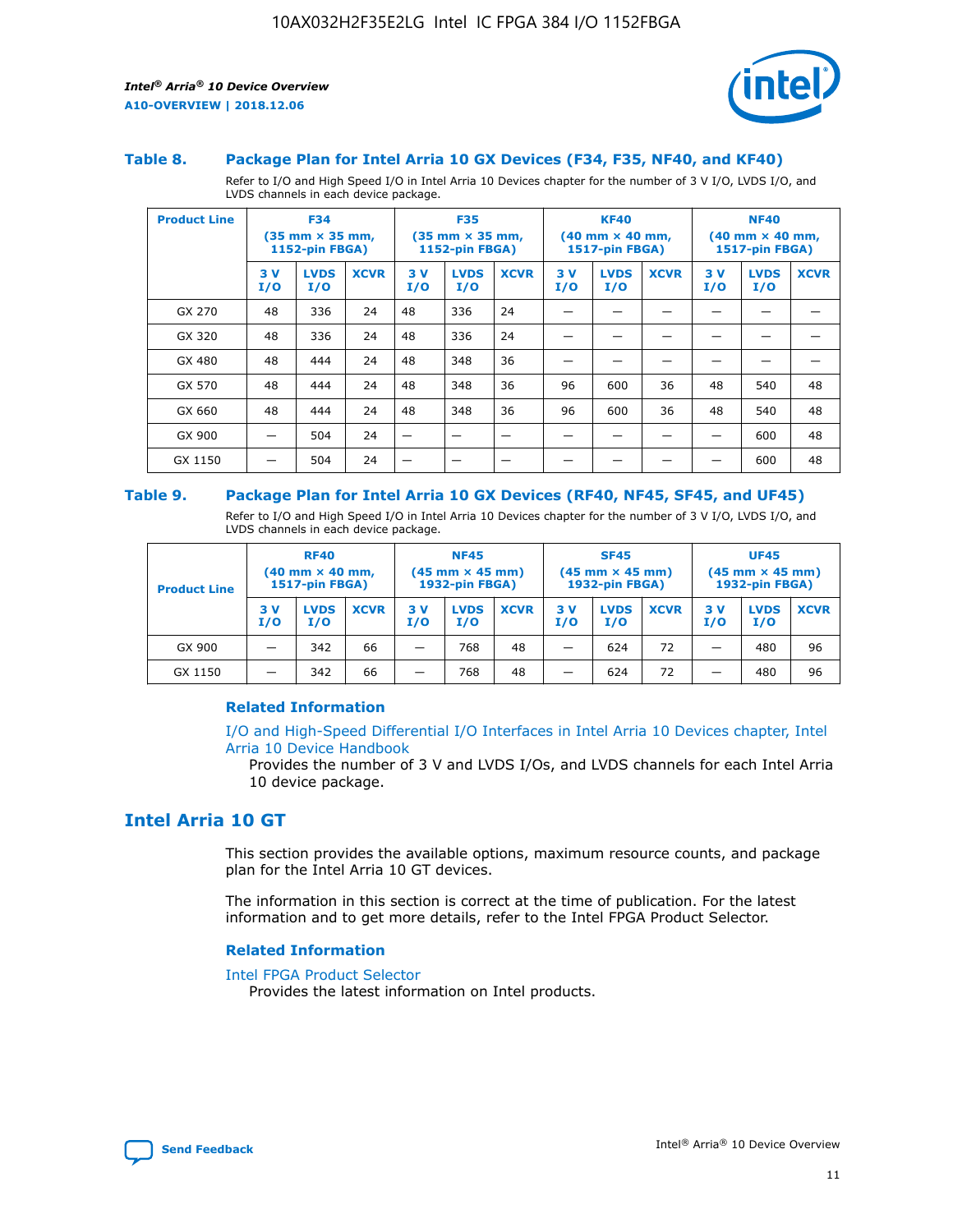

## **Available Options**

## **Figure 2. Sample Ordering Code and Available Options for Intel Arria 10 GT Devices**

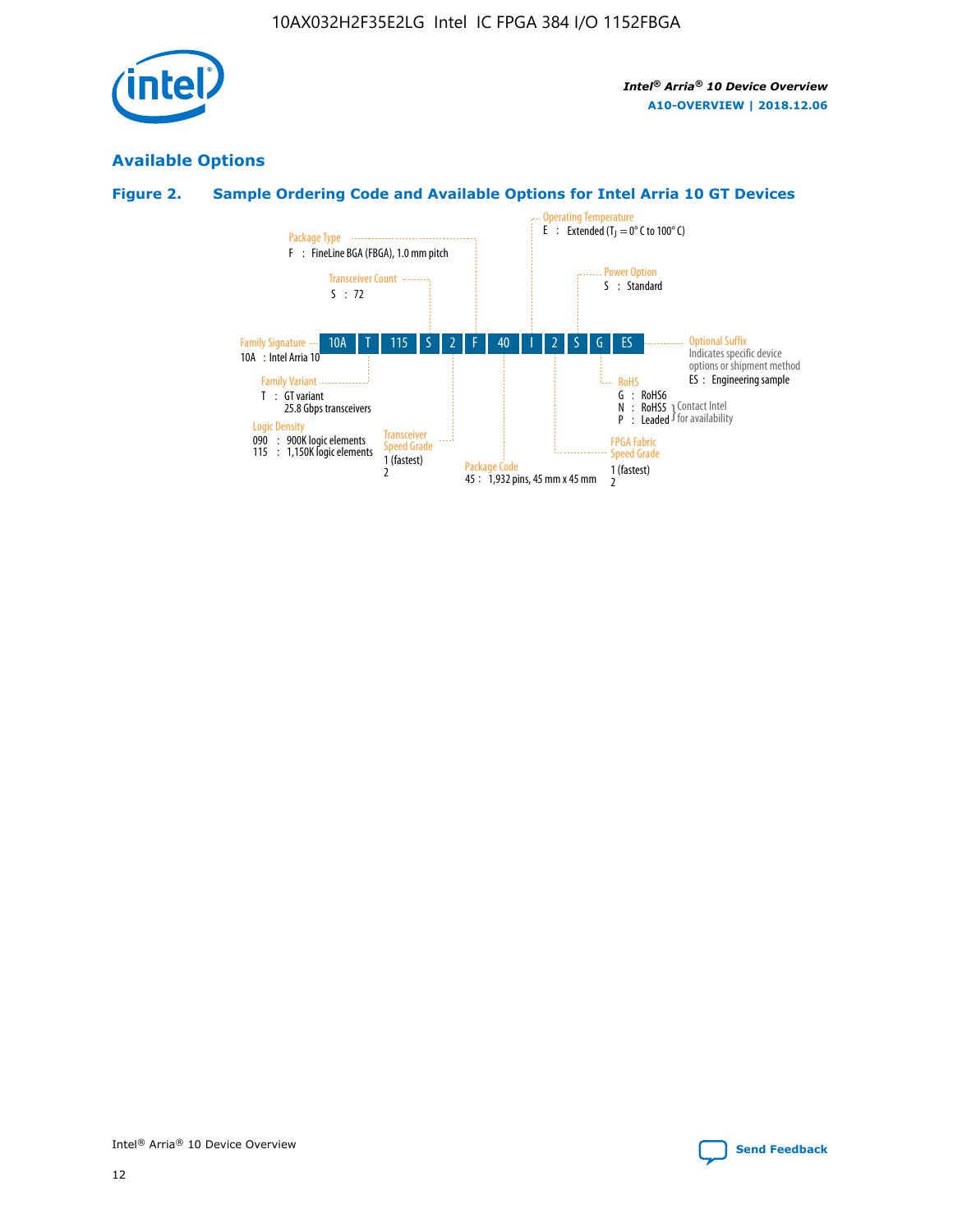

#### **Maximum Resources**

#### **Table 10. Maximum Resource Counts for Intel Arria 10 GT Devices**

| <b>Resource</b>              |                      | <b>Product Line</b> |                |  |
|------------------------------|----------------------|---------------------|----------------|--|
|                              |                      | <b>GT 900</b>       | <b>GT 1150</b> |  |
| Logic Elements (LE) (K)      |                      | 900                 | 1,150          |  |
| <b>ALM</b>                   |                      | 339,620             | 427,200        |  |
| Register                     |                      | 1,358,480           | 1,708,800      |  |
| Memory (Kb)                  | M20K                 | 48,460              | 54,260         |  |
|                              | <b>MLAB</b>          | 9,386               | 12,984         |  |
| Variable-precision DSP Block |                      | 1,518               | 1,518          |  |
| 18 x 19 Multiplier           |                      | 3,036               | 3,036          |  |
| PLL                          | Fractional Synthesis | 32                  | 32             |  |
|                              | I/O                  | 16                  | 16             |  |
| Transceiver                  | 17.4 Gbps            | 72(5)               | 72(5)          |  |
|                              | 25.8 Gbps            | 6                   | 6              |  |
| GPIO <sup>(6)</sup>          |                      | 624                 | 624            |  |
| LVDS Pair $(7)$              |                      | 312                 | 312            |  |
| PCIe Hard IP Block           |                      | $\overline{4}$      | $\overline{4}$ |  |
| Hard Memory Controller       |                      | 16                  | 16             |  |

#### **Related Information**

#### [Intel Arria 10 GT Channel Usage](https://www.intel.com/content/www/us/en/programmable/documentation/nik1398707230472.html#nik1398707008178)

Configuring GT/GX channels in Intel Arria 10 GT devices.

#### **Package Plan**

#### **Table 11. Package Plan for Intel Arria 10 GT Devices**

Refer to I/O and High Speed I/O in Intel Arria 10 Devices chapter for the number of 3 V I/O, LVDS I/O, and LVDS channels in each device package.

| <b>Product Line</b> | <b>SF45</b><br>(45 mm × 45 mm, 1932-pin FBGA) |                 |             |  |  |  |
|---------------------|-----------------------------------------------|-----------------|-------------|--|--|--|
|                     | 3 V I/O                                       | <b>LVDS I/O</b> | <b>XCVR</b> |  |  |  |
| GT 900              |                                               | 624             | 72          |  |  |  |
| GT 1150             |                                               | 624             | 72          |  |  |  |

<sup>(7)</sup> Each LVDS I/O pair can be used as differential input or output.



 $(5)$  If all 6 GT channels are in use, 12 of the GX channels are not usable.

<sup>(6)</sup> The number of GPIOs does not include transceiver I/Os. In the Intel Quartus Prime software, the number of user I/Os includes transceiver I/Os.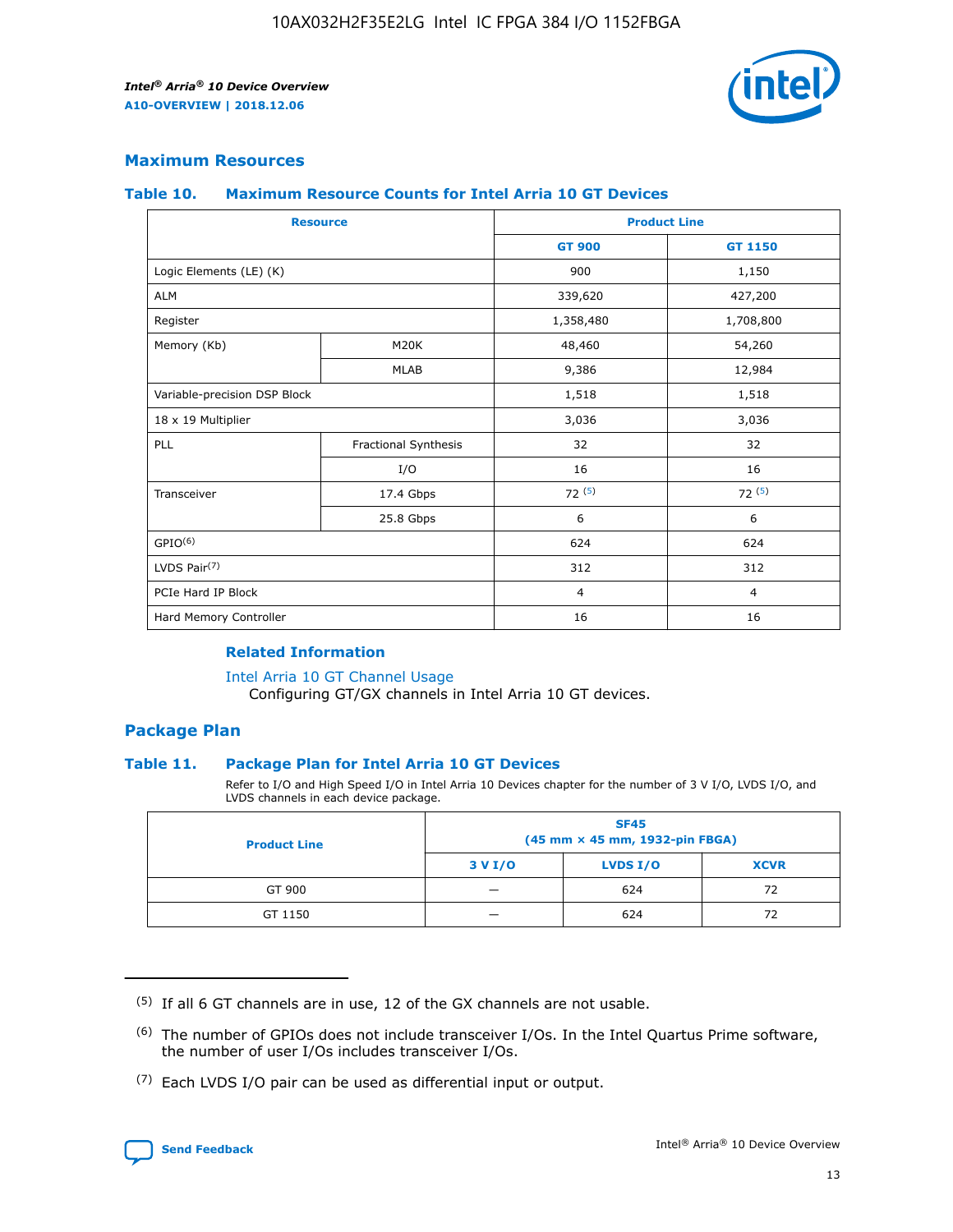

#### **Related Information**

[I/O and High-Speed Differential I/O Interfaces in Intel Arria 10 Devices chapter, Intel](https://www.intel.com/content/www/us/en/programmable/documentation/sam1403482614086.html#sam1403482030321) [Arria 10 Device Handbook](https://www.intel.com/content/www/us/en/programmable/documentation/sam1403482614086.html#sam1403482030321)

Provides the number of 3 V and LVDS I/Os, and LVDS channels for each Intel Arria 10 device package.

## **Intel Arria 10 SX**

This section provides the available options, maximum resource counts, and package plan for the Intel Arria 10 SX devices.

The information in this section is correct at the time of publication. For the latest information and to get more details, refer to the Intel FPGA Product Selector.

#### **Related Information**

[Intel FPGA Product Selector](http://www.altera.com/products/selector/psg-selector.html) Provides the latest information on Intel products.

#### **Available Options**

#### **Figure 3. Sample Ordering Code and Available Options for Intel Arria 10 SX Devices**



#### **Related Information**

[Transceiver Performance for Intel Arria 10 GX/SX Devices](https://www.intel.com/content/www/us/en/programmable/documentation/mcn1413182292568.html#mcn1413213965502) Provides more information about the transceiver speed grade.

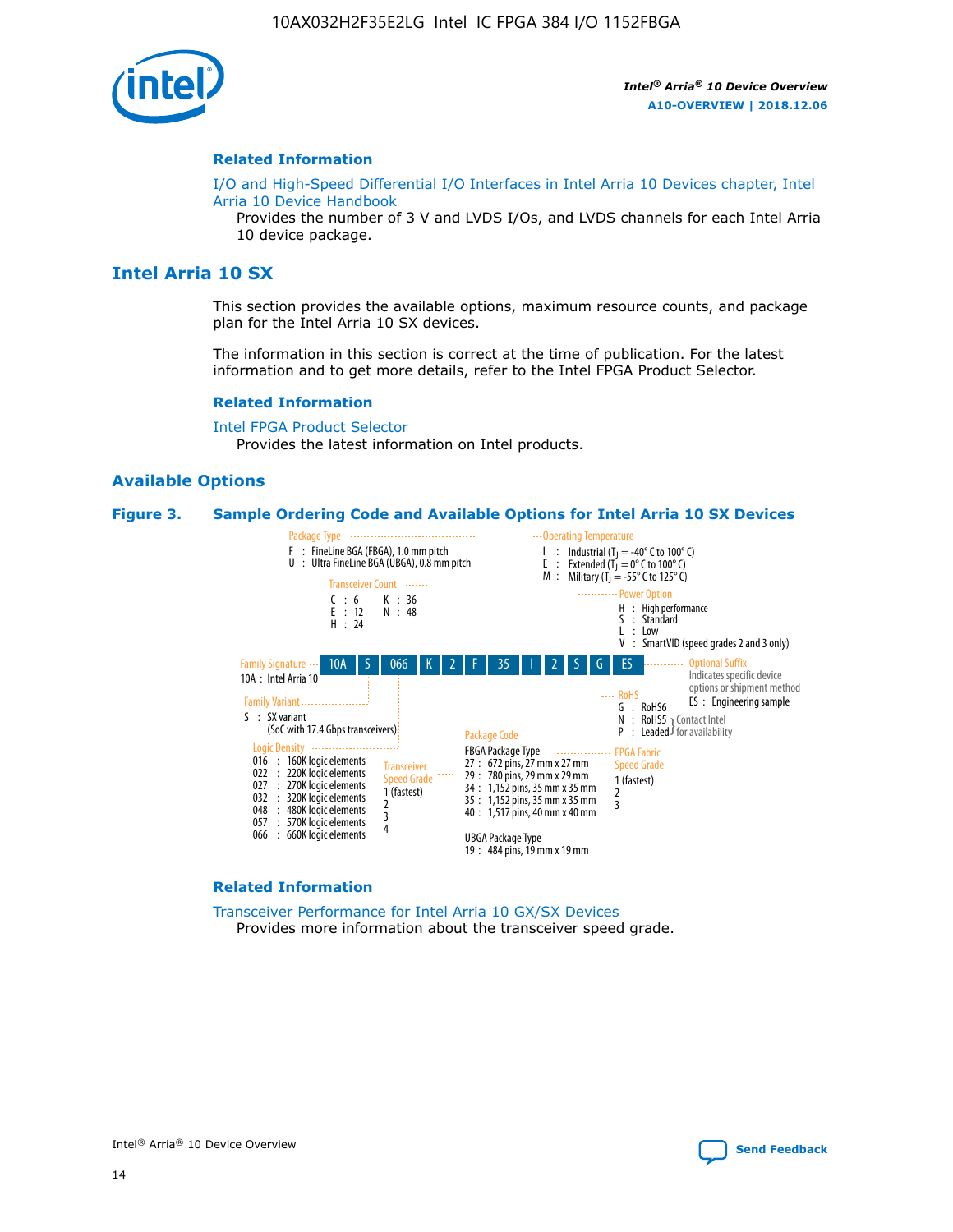

#### **Maximum Resources**

#### **Table 12. Maximum Resource Counts for Intel Arria 10 SX Devices**

| <b>Resource</b>                   |                         | <b>Product Line</b> |               |               |                |               |               |               |  |  |  |
|-----------------------------------|-------------------------|---------------------|---------------|---------------|----------------|---------------|---------------|---------------|--|--|--|
|                                   |                         | <b>SX 160</b>       | <b>SX 220</b> | <b>SX 270</b> | <b>SX 320</b>  | <b>SX 480</b> | <b>SX 570</b> | <b>SX 660</b> |  |  |  |
| Logic Elements (LE) (K)           |                         | 160                 | 220           | 270           | 320            | 480           | 570           | 660           |  |  |  |
| <b>ALM</b>                        |                         | 61,510              | 80,330        | 101,620       | 119,900        | 183,590       | 217,080       | 251,680       |  |  |  |
| Register                          |                         | 246,040             | 321,320       | 406,480       | 479,600        | 734,360       | 868,320       | 1,006,720     |  |  |  |
| Memory (Kb)                       | M20K                    | 8,800               | 11,740        | 15,000        | 17,820         | 28,620        | 36,000        | 42,620        |  |  |  |
|                                   | <b>MLAB</b>             | 1,050               | 1,690         | 2,452         | 2,727          | 4,164         | 5,096         | 5,788         |  |  |  |
| Variable-precision DSP Block      |                         | 156                 | 192           | 830           | 985            | 1,368         | 1,523         | 1,687         |  |  |  |
| 18 x 19 Multiplier                |                         | 312                 | 384           | 1,660         | 1,970          | 2,736         | 3,046         | 3,374         |  |  |  |
| PLL                               | Fractional<br>Synthesis | 6                   | 6             | 8             | 8              | 12            | 16            | 16            |  |  |  |
|                                   | I/O                     | 6                   | 6             | 8             | 8              | 12            | 16            | 16            |  |  |  |
| 17.4 Gbps Transceiver             |                         | 12                  | 12            | 24            | 24             | 36            | 48            | 48            |  |  |  |
| GPIO <sup>(8)</sup>               |                         | 288                 | 288           | 384           | 384            | 492           | 696           | 696           |  |  |  |
| LVDS Pair $(9)$                   |                         | 120                 | 120           | 168           | 168            | 174           | 324           | 324           |  |  |  |
| PCIe Hard IP Block                |                         | $\mathbf{1}$        | $\mathbf{1}$  | 2             | $\overline{2}$ | 2             | 2             | 2             |  |  |  |
| Hard Memory Controller            |                         | 6                   | 6             | 8             | 8              | 12            | 16            | 16            |  |  |  |
| ARM Cortex-A9 MPCore<br>Processor |                         | Yes                 | Yes           | Yes           | Yes            | Yes           | Yes           | Yes           |  |  |  |

#### **Package Plan**

#### **Table 13. Package Plan for Intel Arria 10 SX Devices (U19, F27, F29, and F34)**

Refer to I/O and High Speed I/O in Intel Arria 10 Devices chapter for the number of 3 V I/O, LVDS I/O, and LVDS channels in each device package.

| <b>Product Line</b> | U19<br>$(19 \text{ mm} \times 19 \text{ mm})$<br>484-pin UBGA) |                    | <b>F27</b><br>$(27 \text{ mm} \times 27 \text{ mm})$<br>672-pin FBGA) |           | <b>F29</b><br>$(29 \text{ mm} \times 29 \text{ mm})$<br>780-pin FBGA) |             |            | <b>F34</b><br>$(35 \text{ mm} \times 35 \text{ mm})$<br><b>1152-pin FBGA)</b> |             |           |                    |             |
|---------------------|----------------------------------------------------------------|--------------------|-----------------------------------------------------------------------|-----------|-----------------------------------------------------------------------|-------------|------------|-------------------------------------------------------------------------------|-------------|-----------|--------------------|-------------|
|                     | 3V<br>I/O                                                      | <b>LVDS</b><br>I/O | <b>XCVR</b>                                                           | 3V<br>I/O | <b>LVDS</b><br>I/O                                                    | <b>XCVR</b> | 3 V<br>I/O | <b>LVDS</b><br>I/O                                                            | <b>XCVR</b> | 3V<br>I/O | <b>LVDS</b><br>I/O | <b>XCVR</b> |
| SX 160              | 48                                                             | 144                | 6                                                                     | 48        | 192                                                                   | 12          | 48         | 240                                                                           | 12          | –         |                    |             |
| SX 220              | 48                                                             | 144                | 6                                                                     | 48        | 192                                                                   | 12          | 48         | 240                                                                           | 12          |           |                    |             |
| SX 270              |                                                                |                    |                                                                       | 48        | 192                                                                   | 12          | 48         | 312                                                                           | 12          | 48        | 336                | 24          |
| SX 320              |                                                                |                    |                                                                       | 48        | 192                                                                   | 12          | 48         | 312                                                                           | 12          | 48        | 336                | 24          |
|                     | continued                                                      |                    |                                                                       |           |                                                                       |             |            |                                                                               |             |           |                    |             |

 $(8)$  The number of GPIOs does not include transceiver I/Os. In the Intel Quartus Prime software, the number of user I/Os includes transceiver I/Os.

 $(9)$  Each LVDS I/O pair can be used as differential input or output.

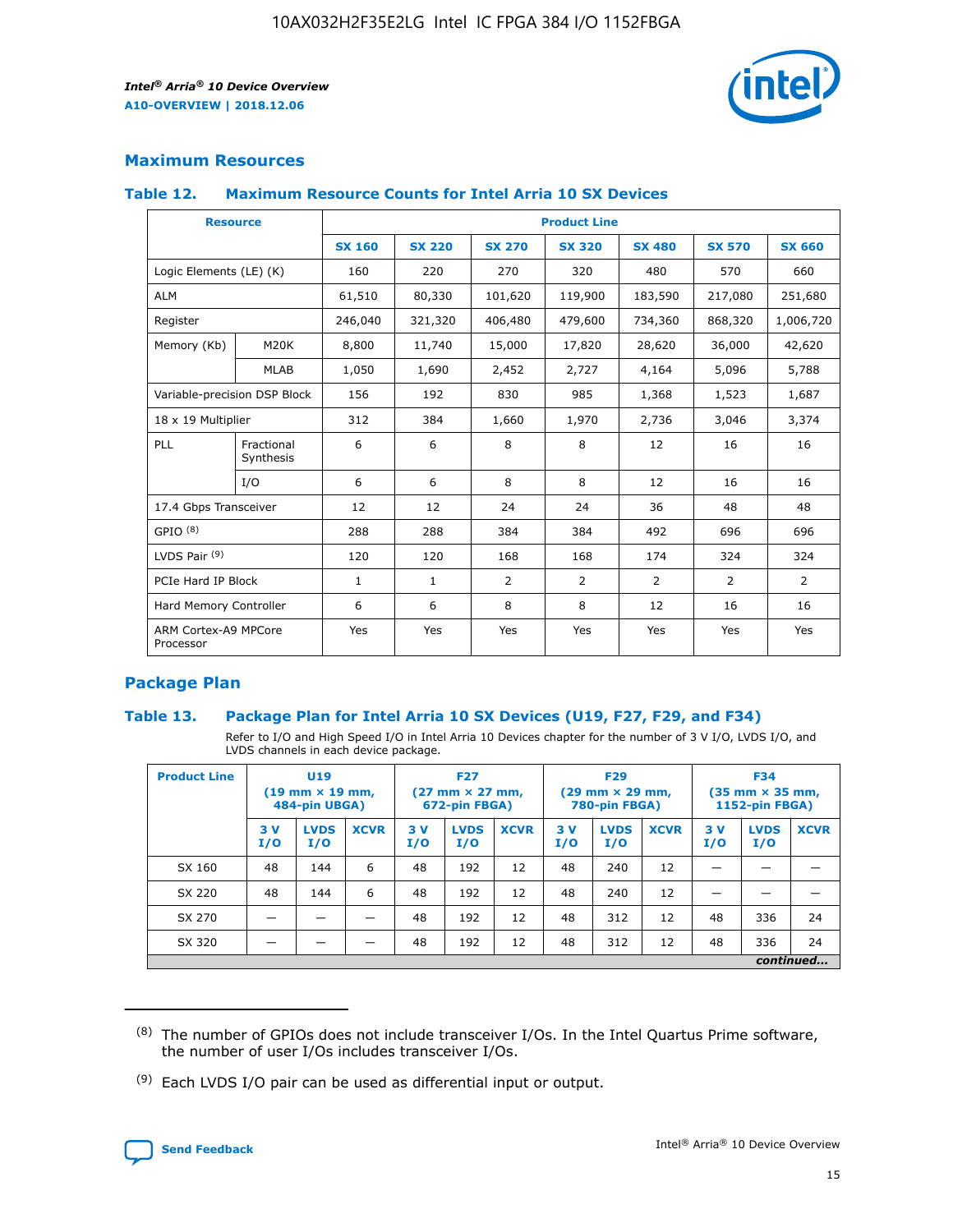

| <b>Product Line</b> | U <sub>19</sub><br>$(19 \text{ mm} \times 19 \text{ mm})$<br>484-pin UBGA) |                    | <b>F27</b><br>$(27 \text{ mm} \times 27 \text{ mm})$<br>672-pin FBGA) |           | <b>F29</b><br>$(29 \text{ mm} \times 29 \text{ mm})$<br>780-pin FBGA) |             |           | <b>F34</b><br>$(35 \text{ mm} \times 35 \text{ mm})$<br><b>1152-pin FBGA)</b> |             |           |                    |             |
|---------------------|----------------------------------------------------------------------------|--------------------|-----------------------------------------------------------------------|-----------|-----------------------------------------------------------------------|-------------|-----------|-------------------------------------------------------------------------------|-------------|-----------|--------------------|-------------|
|                     | 3 V<br>I/O                                                                 | <b>LVDS</b><br>I/O | <b>XCVR</b>                                                           | 3V<br>I/O | <b>LVDS</b><br>I/O                                                    | <b>XCVR</b> | 3V<br>I/O | <b>LVDS</b><br>I/O                                                            | <b>XCVR</b> | 3V<br>I/O | <b>LVDS</b><br>I/O | <b>XCVR</b> |
| SX 480              |                                                                            |                    |                                                                       |           |                                                                       |             | 48        | 312                                                                           | 12          | 48        | 444                | 24          |
| SX 570              |                                                                            |                    |                                                                       |           |                                                                       |             |           |                                                                               |             | 48        | 444                | 24          |
| SX 660              |                                                                            |                    |                                                                       |           |                                                                       |             |           |                                                                               |             | 48        | 444                | 24          |

#### **Table 14. Package Plan for Intel Arria 10 SX Devices (F35, KF40, and NF40)**

Refer to I/O and High Speed I/O in Intel Arria 10 Devices chapter for the number of 3 V I/O, LVDS I/O, and LVDS channels in each device package.

| <b>Product Line</b> | <b>F35</b><br>$(35 \text{ mm} \times 35 \text{ mm})$<br><b>1152-pin FBGA)</b> |          |             |                                           | <b>KF40</b><br>(40 mm × 40 mm,<br>1517-pin FBGA) |    | <b>NF40</b><br>$(40 \text{ mm} \times 40 \text{ mm})$<br>1517-pin FBGA) |          |             |  |
|---------------------|-------------------------------------------------------------------------------|----------|-------------|-------------------------------------------|--------------------------------------------------|----|-------------------------------------------------------------------------|----------|-------------|--|
|                     | 3 V I/O                                                                       | LVDS I/O | <b>XCVR</b> | <b>LVDS I/O</b><br><b>XCVR</b><br>3 V I/O |                                                  |    | 3 V I/O                                                                 | LVDS I/O | <b>XCVR</b> |  |
| SX 270              | 48                                                                            | 336      | 24          |                                           |                                                  |    |                                                                         |          |             |  |
| SX 320              | 48                                                                            | 336      | 24          |                                           |                                                  |    |                                                                         |          |             |  |
| SX 480              | 48                                                                            | 348      | 36          |                                           |                                                  |    |                                                                         |          |             |  |
| SX 570              | 48                                                                            | 348      | 36          | 96                                        | 600                                              | 36 | 48                                                                      | 540      | 48          |  |
| SX 660              | 48                                                                            | 348      | 36          | 96                                        | 600                                              | 36 | 48                                                                      | 540      | 48          |  |

### **Related Information**

[I/O and High-Speed Differential I/O Interfaces in Intel Arria 10 Devices chapter, Intel](https://www.intel.com/content/www/us/en/programmable/documentation/sam1403482614086.html#sam1403482030321) [Arria 10 Device Handbook](https://www.intel.com/content/www/us/en/programmable/documentation/sam1403482614086.html#sam1403482030321)

Provides the number of 3 V and LVDS I/Os, and LVDS channels for each Intel Arria 10 device package.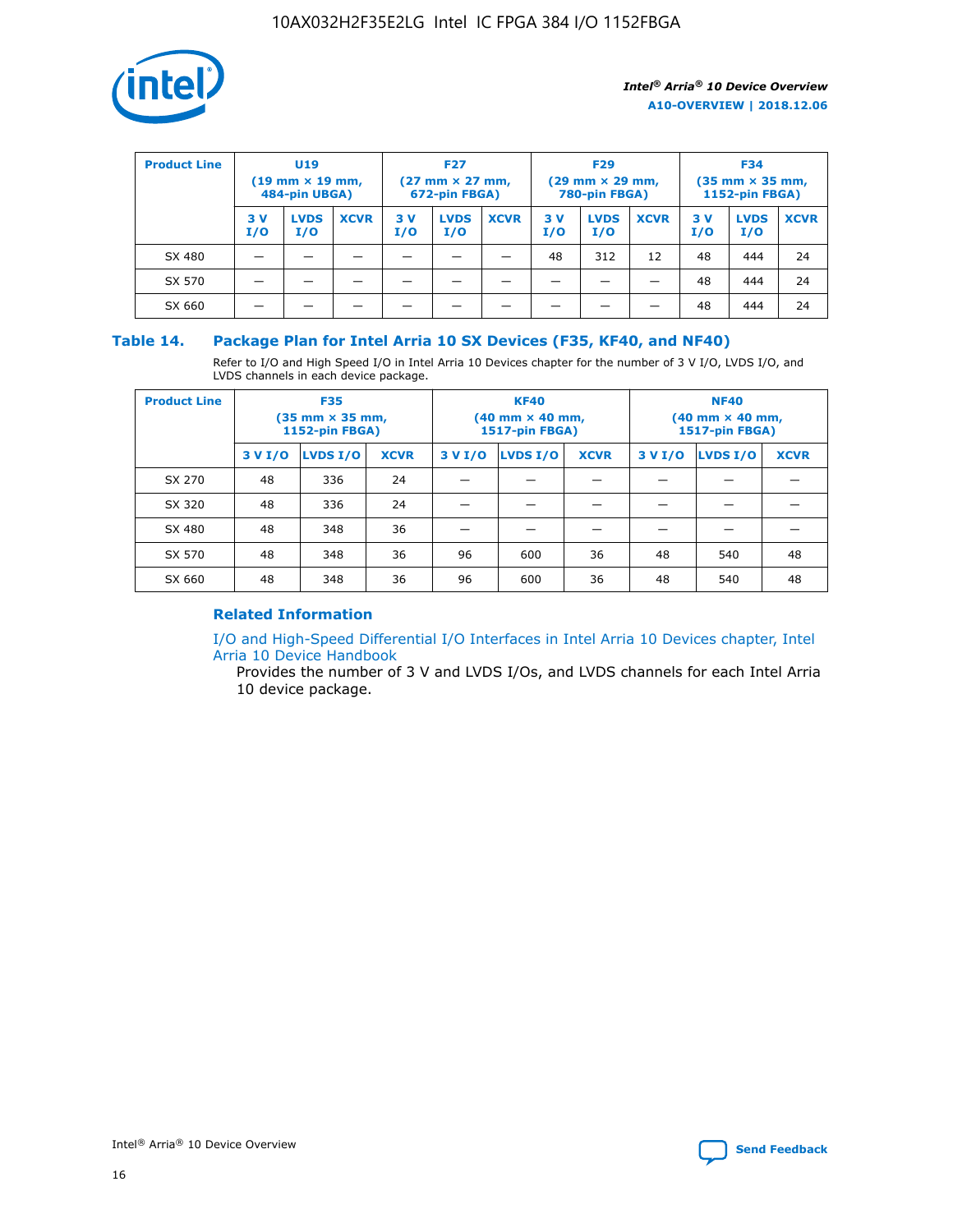

## **I/O Vertical Migration for Intel Arria 10 Devices**

#### **Figure 4. Migration Capability Across Intel Arria 10 Product Lines**

- The arrows indicate the migration paths. The devices included in each vertical migration path are shaded. Devices with fewer resources in the same path have lighter shades.
- To achieve the full I/O migration across product lines in the same migration path, restrict I/Os and transceivers usage to match the product line with the lowest I/O and transceiver counts.
- An LVDS I/O bank in the source device may be mapped to a 3 V I/O bank in the target device. To use memory interface clock frequency higher than 533 MHz, assign external memory interface pins only to banks that are LVDS I/O in both devices.
- There may be nominal 0.15 mm package height difference between some product lines in the same package type.
	- **Variant Product Line Package U19 F27 F29 F34 F35 KF40 NF40 RF40 NF45 SF45 UF45** Intel® Arria® 10 GX GX 160 GX 220 GX 270 GX 320 GX 480 GX 570 GX 660 GX 900 GX 1150 Intel Arria 10 GT GT 900 GT 1150 Intel Arria 10 SX SX 160 SX 220 SX 270 SX 320 SX 480 SX 570 SX 660
- Some migration paths are not shown in the Intel Quartus Prime software **Pin Migration View**.

*Note:* To verify the pin migration compatibility, use the **Pin Migration View** window in the Intel Quartus Prime software Pin Planner.

## **Adaptive Logic Module**

Intel Arria 10 devices use a 20 nm ALM as the basic building block of the logic fabric.

The ALM architecture is the same as the previous generation FPGAs, allowing for efficient implementation of logic functions and easy conversion of IP between the device generations.

The ALM, as shown in following figure, uses an 8-input fracturable look-up table (LUT) with four dedicated registers to help improve timing closure in register-rich designs and achieve an even higher design packing capability than the traditional two-register per LUT architecture.

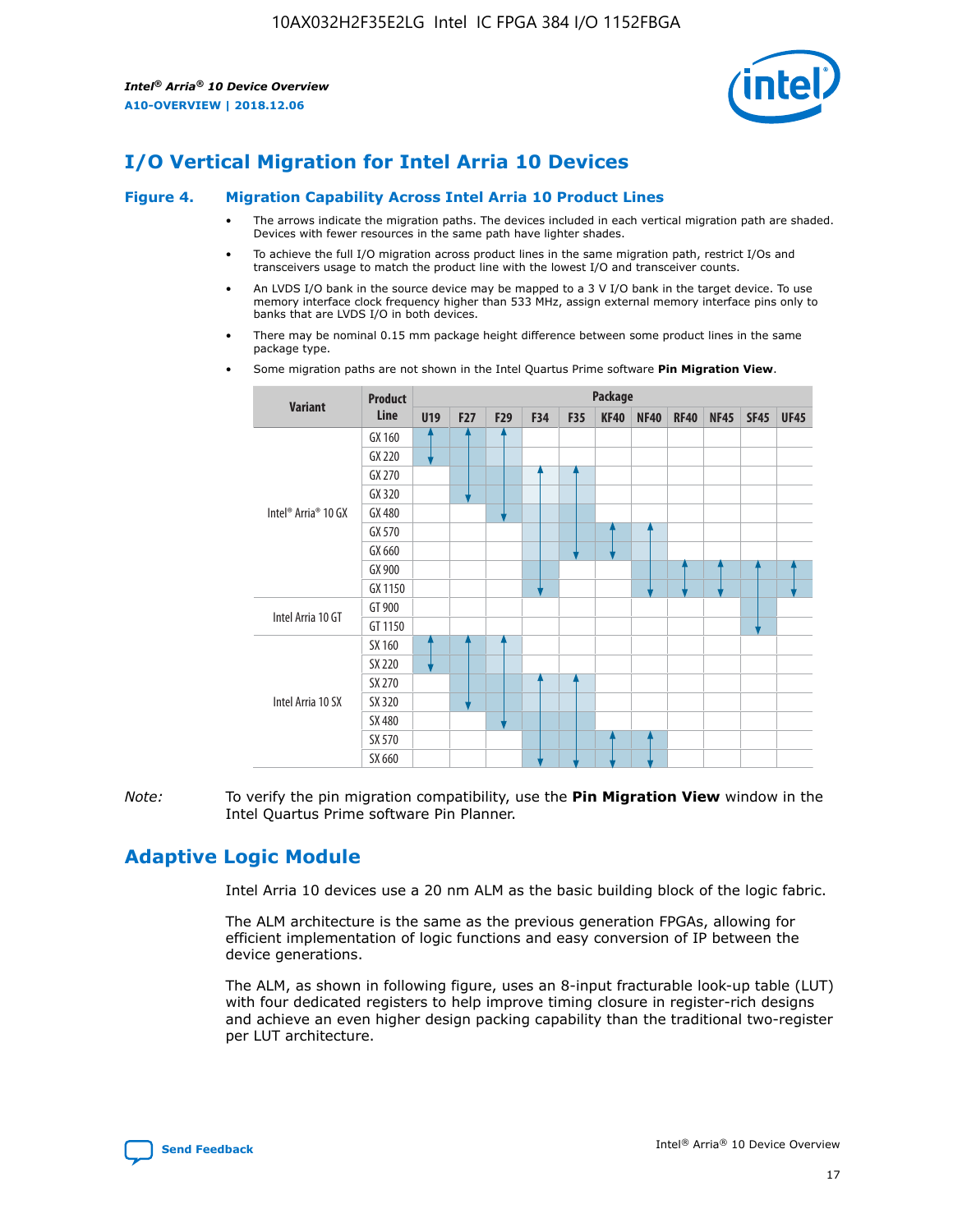

**Figure 5. ALM for Intel Arria 10 Devices**



The Intel Quartus Prime software optimizes your design according to the ALM logic structure and automatically maps legacy designs into the Intel Arria 10 ALM architecture.

## **Variable-Precision DSP Block**

The Intel Arria 10 variable precision DSP blocks support fixed-point arithmetic and floating-point arithmetic.

Features for fixed-point arithmetic:

- High-performance, power-optimized, and fully registered multiplication operations
- 18-bit and 27-bit word lengths
- Two 18 x 19 multipliers or one 27 x 27 multiplier per DSP block
- Built-in addition, subtraction, and 64-bit double accumulation register to combine multiplication results
- Cascading 19-bit or 27-bit when pre-adder is disabled and cascading 18-bit when pre-adder is used to form the tap-delay line for filtering applications
- Cascading 64-bit output bus to propagate output results from one block to the next block without external logic support
- Hard pre-adder supported in 19-bit and 27-bit modes for symmetric filters
- Internal coefficient register bank in both 18-bit and 27-bit modes for filter implementation
- 18-bit and 27-bit systolic finite impulse response (FIR) filters with distributed output adder
- Biased rounding support

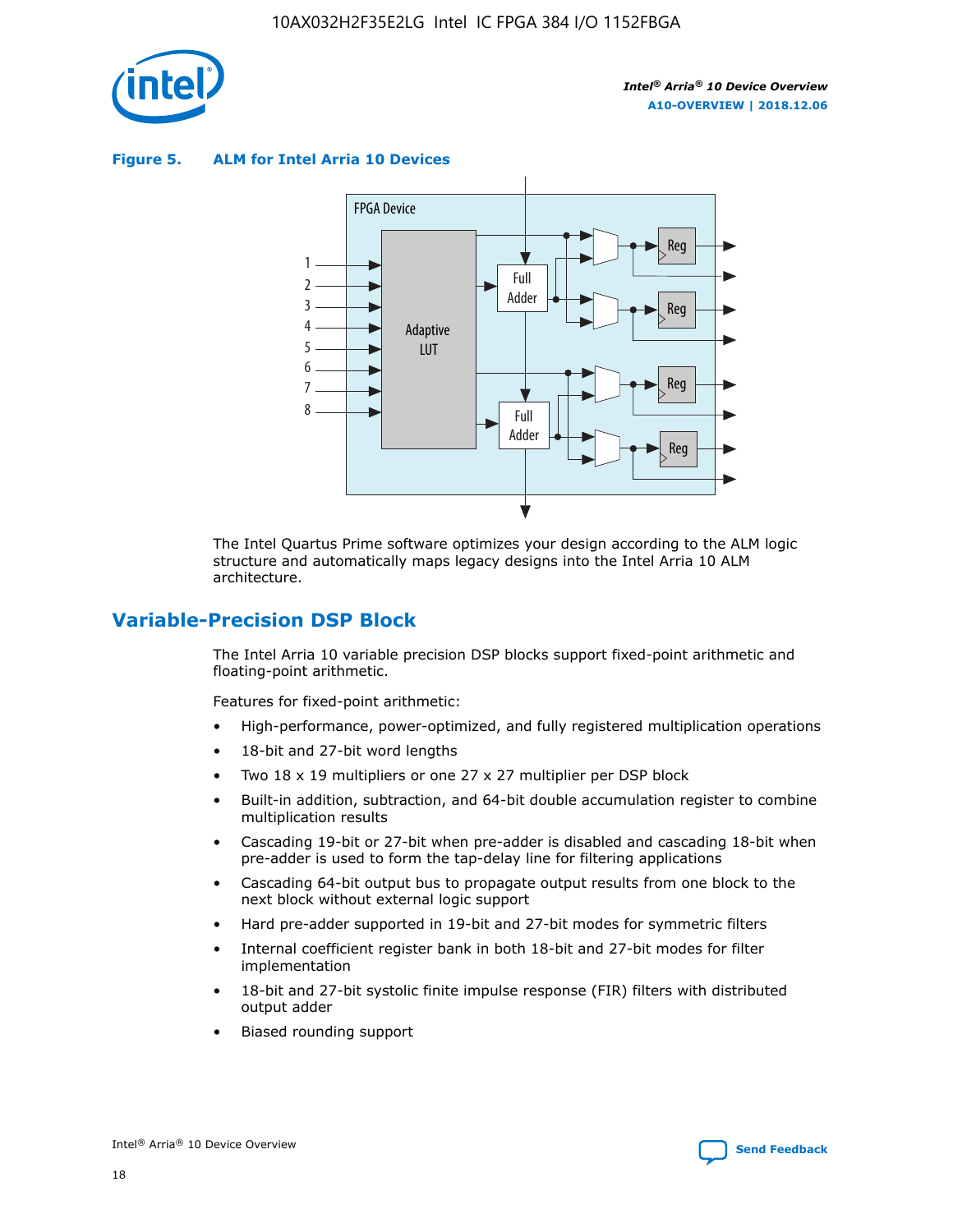

Features for floating-point arithmetic:

- A completely hardened architecture that supports multiplication, addition, subtraction, multiply-add, and multiply-subtract
- Multiplication with accumulation capability and a dynamic accumulator reset control
- Multiplication with cascade summation capability
- Multiplication with cascade subtraction capability
- Complex multiplication
- Direct vector dot product
- Systolic FIR filter

#### **Table 15. Variable-Precision DSP Block Configurations for Intel Arria 10 Devices**

| <b>Usage Example</b>                                       | <b>Multiplier Size (Bit)</b>    | <b>DSP Block Resources</b> |
|------------------------------------------------------------|---------------------------------|----------------------------|
| Medium precision fixed point                               | Two 18 x 19                     |                            |
| High precision fixed or Single precision<br>floating point | One 27 x 27                     |                            |
| Fixed point FFTs                                           | One 19 x 36 with external adder |                            |
| Very high precision fixed point                            | One 36 x 36 with external adder |                            |
| Double precision floating point                            | One 54 x 54 with external adder | 4                          |

#### **Table 16. Resources for Fixed-Point Arithmetic in Intel Arria 10 Devices**

The table lists the variable-precision DSP resources by bit precision for each Intel Arria 10 device.

| <b>Variant</b>  | <b>Product Line</b> | <b>Variable-</b><br>precision<br><b>DSP Block</b> | <b>Independent Input and Output</b><br><b>Multiplications Operator</b> |                                     | 18 x 19<br><b>Multiplier</b><br><b>Adder Sum</b> | $18 \times 18$<br><b>Multiplier</b><br><b>Adder</b> |
|-----------------|---------------------|---------------------------------------------------|------------------------------------------------------------------------|-------------------------------------|--------------------------------------------------|-----------------------------------------------------|
|                 |                     |                                                   | 18 x 19<br><b>Multiplier</b>                                           | $27 \times 27$<br><b>Multiplier</b> | <b>Mode</b>                                      | <b>Summed with</b><br>36 bit Input                  |
| AIntel Arria 10 | GX 160              | 156                                               | 312                                                                    | 156                                 | 156                                              | 156                                                 |
| GX              | GX 220              | 192                                               | 384                                                                    | 192                                 | 192                                              | 192                                                 |
|                 | GX 270              | 830                                               | 1,660                                                                  | 830                                 | 830                                              | 830                                                 |
|                 | GX 320              | 984                                               | 1,968                                                                  | 984                                 | 984                                              | 984                                                 |
|                 | GX 480              | 1,368                                             | 2,736                                                                  | 1,368                               | 1,368                                            | 1,368                                               |
|                 | GX 570              | 1,523                                             | 3,046                                                                  | 1,523                               | 1,523                                            | 1,523                                               |
|                 | GX 660              | 1,687                                             | 3,374                                                                  | 1,687                               | 1,687                                            | 1,687                                               |
|                 | GX 900              | 1,518                                             | 3,036                                                                  | 1,518                               | 1,518                                            | 1,518                                               |
|                 | GX 1150             | 1,518                                             | 3,036                                                                  | 1,518                               | 1,518                                            | 1,518                                               |
| Intel Arria 10  | GT 900              | 1,518                                             | 3,036                                                                  | 1,518                               | 1,518                                            | 1,518                                               |
| GT              | GT 1150             | 1,518                                             | 3,036                                                                  | 1,518                               | 1,518                                            | 1,518                                               |
| Intel Arria 10  | SX 160              | 156                                               | 312                                                                    | 156                                 | 156                                              | 156                                                 |
| <b>SX</b>       | SX 220              | 192                                               | 384                                                                    | 192                                 | 192                                              | 192                                                 |
|                 | SX 270              | 830                                               | 1,660                                                                  | 830                                 | 830                                              | 830                                                 |
|                 |                     |                                                   |                                                                        |                                     |                                                  | continued                                           |

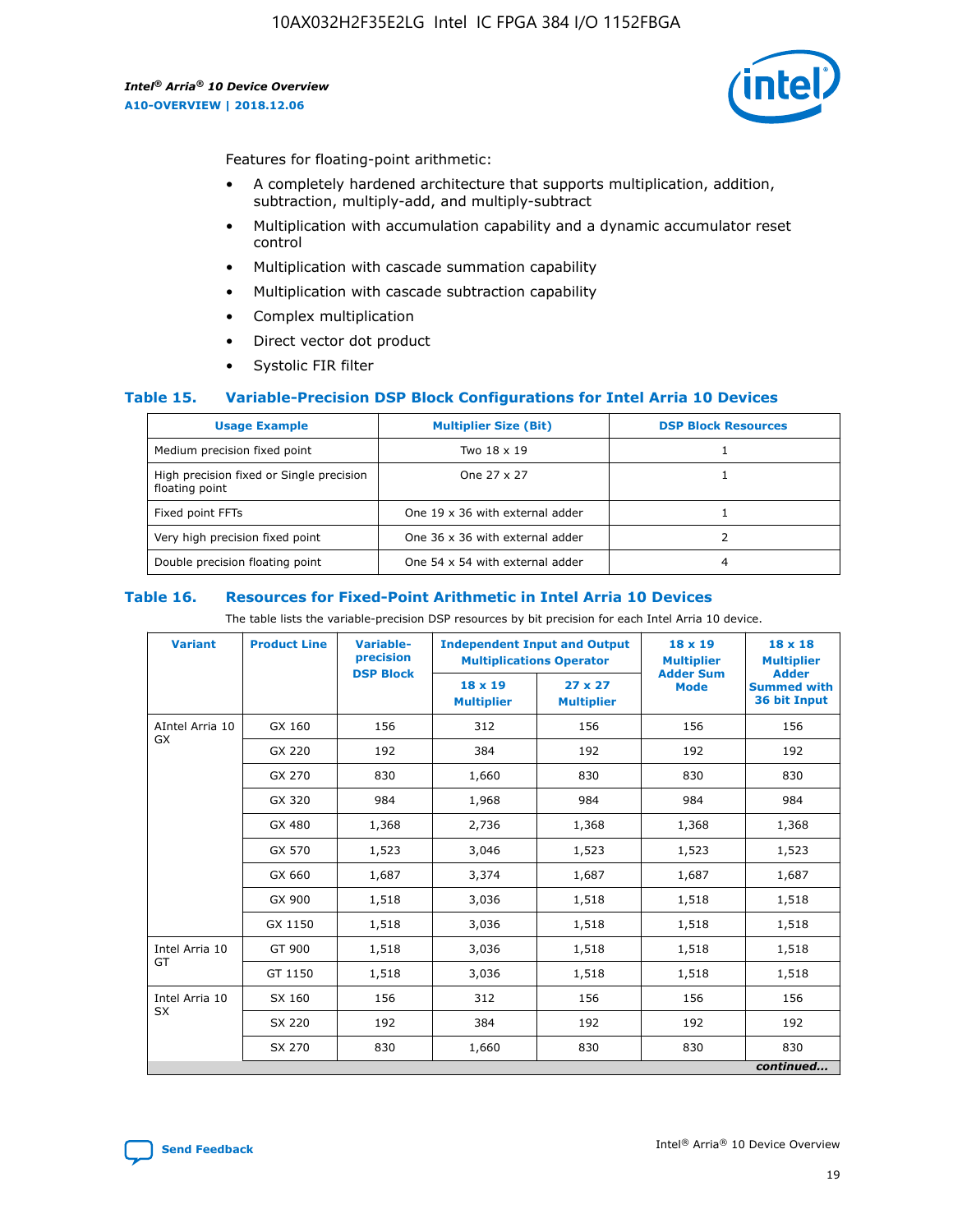

| <b>Variant</b> | <b>Product Line</b> | <b>Variable-</b><br>precision |                                     | <b>Independent Input and Output</b><br><b>Multiplications Operator</b> | $18 \times 19$<br><b>Multiplier</b> | $18 \times 18$<br><b>Multiplier</b>                |
|----------------|---------------------|-------------------------------|-------------------------------------|------------------------------------------------------------------------|-------------------------------------|----------------------------------------------------|
|                |                     | <b>DSP Block</b>              | $18 \times 19$<br><b>Multiplier</b> | $27 \times 27$<br><b>Multiplier</b>                                    | <b>Adder Sum</b><br>Mode            | <b>Adder</b><br><b>Summed with</b><br>36 bit Input |
|                | SX 320              | 984                           | 1,968                               | 984                                                                    | 984                                 | 984                                                |
|                | SX 480              | 1,368                         | 2,736                               | 1,368                                                                  | 1,368                               | 1,368                                              |
|                | SX 570              | 1,523                         | 3,046                               | 1,523                                                                  | 1,523                               | 1,523                                              |
|                | SX 660              | 1,687                         | 3,374                               | 1,687                                                                  | 1,687                               | 1,687                                              |

## **Table 17. Resources for Floating-Point Arithmetic in Intel Arria 10 Devices**

The table lists the variable-precision DSP resources by bit precision for each Intel Arria 10 device.

| <b>Variant</b>              | <b>Product Line</b> | <b>Variable-</b><br>precision<br><b>DSP Block</b> | <b>Single</b><br><b>Precision</b><br><b>Floating-Point</b><br><b>Multiplication</b><br><b>Mode</b> | <b>Single-Precision</b><br><b>Floating-Point</b><br><b>Adder Mode</b> | Single-<br><b>Precision</b><br><b>Floating-Point</b><br><b>Multiply</b><br><b>Accumulate</b><br><b>Mode</b> | <b>Peak</b><br><b>Giga Floating-</b><br><b>Point</b><br><b>Operations</b><br>per Second<br>(GFLOPs) |
|-----------------------------|---------------------|---------------------------------------------------|----------------------------------------------------------------------------------------------------|-----------------------------------------------------------------------|-------------------------------------------------------------------------------------------------------------|-----------------------------------------------------------------------------------------------------|
| Intel Arria 10<br><b>GX</b> | GX 160              | 156                                               | 156                                                                                                | 156                                                                   | 156                                                                                                         | 140                                                                                                 |
|                             | GX 220              | 192                                               | 192                                                                                                | 192                                                                   | 192                                                                                                         | 173                                                                                                 |
|                             | GX 270              | 830                                               | 830                                                                                                | 830                                                                   | 830                                                                                                         | 747                                                                                                 |
|                             | GX 320              | 984                                               | 984                                                                                                | 984                                                                   | 984                                                                                                         | 886                                                                                                 |
|                             | GX 480              | 1,369                                             | 1,368                                                                                              | 1,368                                                                 | 1,368                                                                                                       | 1,231                                                                                               |
|                             | GX 570              | 1,523                                             | 1,523                                                                                              | 1,523                                                                 | 1,523                                                                                                       | 1,371                                                                                               |
|                             | GX 660              | 1,687                                             | 1,687                                                                                              | 1,687                                                                 | 1,687                                                                                                       | 1,518                                                                                               |
|                             | GX 900              | 1,518                                             | 1,518                                                                                              | 1,518                                                                 | 1,518                                                                                                       | 1,366                                                                                               |
|                             | GX 1150             | 1,518                                             | 1,518                                                                                              | 1,518                                                                 | 1,518                                                                                                       | 1,366                                                                                               |
| Intel Arria 10              | GT 900              | 1,518                                             | 1,518                                                                                              | 1,518                                                                 | 1,518                                                                                                       | 1,366                                                                                               |
| GT                          | GT 1150             | 1,518                                             | 1,518                                                                                              | 1,518                                                                 | 1,518                                                                                                       | 1,366                                                                                               |
| Intel Arria 10              | SX 160              | 156                                               | 156                                                                                                | 156                                                                   | 156                                                                                                         | 140                                                                                                 |
| <b>SX</b>                   | SX 220              | 192                                               | 192                                                                                                | 192                                                                   | 192                                                                                                         | 173                                                                                                 |
|                             | SX 270              | 830                                               | 830                                                                                                | 830                                                                   | 830                                                                                                         | 747                                                                                                 |
|                             | SX 320              | 984                                               | 984                                                                                                | 984                                                                   | 984                                                                                                         | 886                                                                                                 |
|                             | SX 480              | 1,369                                             | 1,368                                                                                              | 1,368                                                                 | 1,368                                                                                                       | 1,231                                                                                               |
|                             | SX 570              | 1,523                                             | 1,523                                                                                              | 1,523                                                                 | 1,523                                                                                                       | 1,371                                                                                               |
|                             | SX 660              | 1,687                                             | 1,687                                                                                              | 1,687                                                                 | 1,687                                                                                                       | 1,518                                                                                               |

## **Embedded Memory Blocks**

The embedded memory blocks in the devices are flexible and designed to provide an optimal amount of small- and large-sized memory arrays to fit your design requirements.

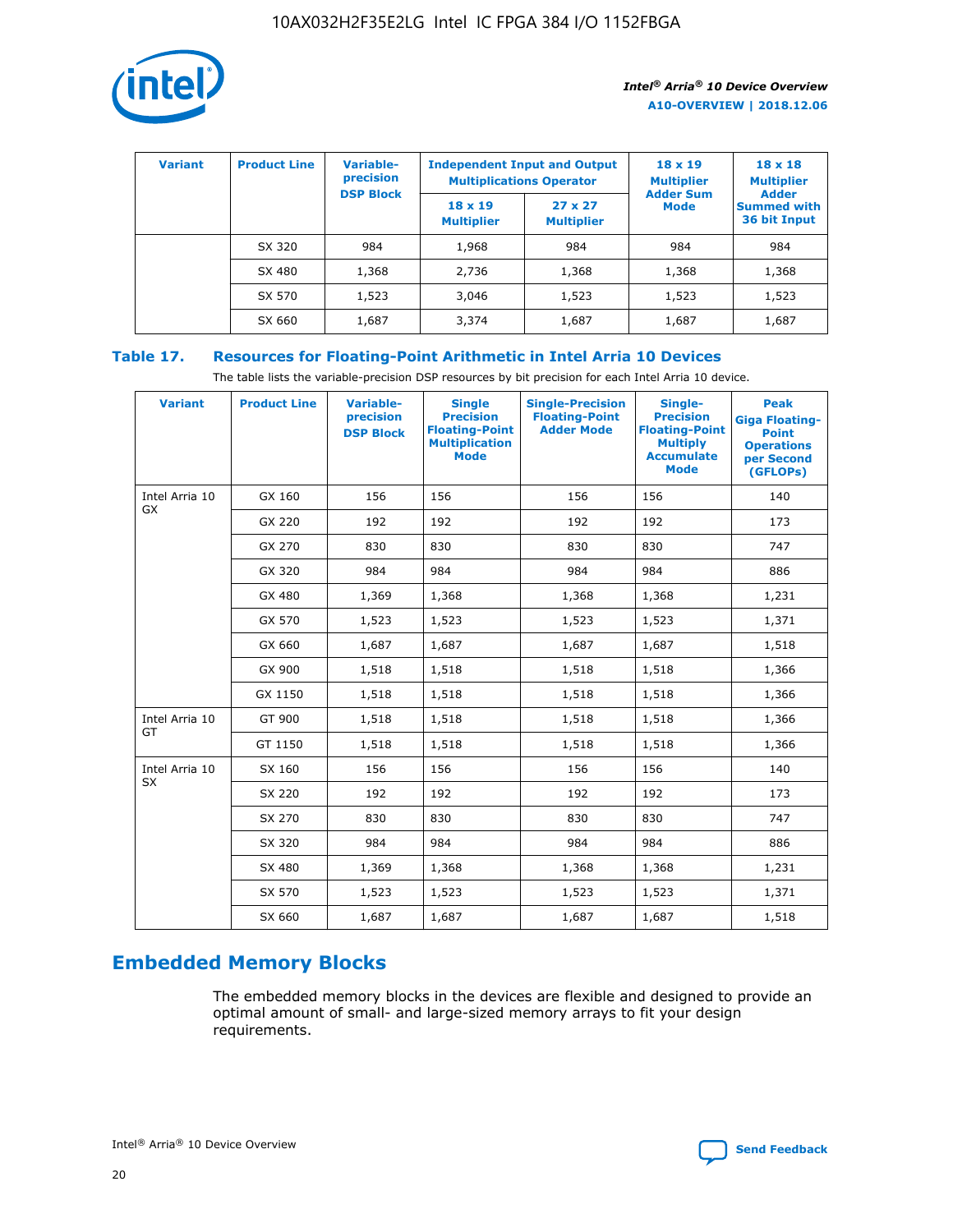

## **Types of Embedded Memory**

The Intel Arria 10 devices contain two types of memory blocks:

- 20 Kb M20K blocks—blocks of dedicated memory resources. The M20K blocks are ideal for larger memory arrays while still providing a large number of independent ports.
- 640 bit memory logic array blocks (MLABs)—enhanced memory blocks that are configured from dual-purpose logic array blocks (LABs). The MLABs are ideal for wide and shallow memory arrays. The MLABs are optimized for implementation of shift registers for digital signal processing (DSP) applications, wide and shallow FIFO buffers, and filter delay lines. Each MLAB is made up of ten adaptive logic modules (ALMs). In the Intel Arria 10 devices, you can configure these ALMs as ten 32 x 2 blocks, giving you one 32 x 20 simple dual-port SRAM block per MLAB.

## **Embedded Memory Capacity in Intel Arria 10 Devices**

|                   | <b>Product</b> |              | <b>M20K</b>         | <b>MLAB</b>  |                     | <b>Total RAM Bit</b> |
|-------------------|----------------|--------------|---------------------|--------------|---------------------|----------------------|
| <b>Variant</b>    | Line           | <b>Block</b> | <b>RAM Bit (Kb)</b> | <b>Block</b> | <b>RAM Bit (Kb)</b> | (Kb)                 |
| Intel Arria 10 GX | GX 160         | 440          | 8,800               | 1,680        | 1,050               | 9,850                |
|                   | GX 220         | 587          | 11,740              | 2,703        | 1,690               | 13,430               |
|                   | GX 270         | 750          | 15,000              | 3,922        | 2,452               | 17,452               |
|                   | GX 320         | 891          | 17,820              | 4,363        | 2,727               | 20,547               |
|                   | GX 480         | 1,431        | 28,620              | 6,662        | 4,164               | 32,784               |
|                   | GX 570         | 1,800        | 36,000              | 8,153        | 5,096               | 41,096               |
|                   | GX 660         | 2,131        | 42,620              | 9,260        | 5,788               | 48,408               |
|                   | GX 900         | 2,423        | 48,460              | 15,017       | 9,386               | 57,846               |
|                   | GX 1150        | 2,713        | 54,260              | 20,774       | 12,984              | 67,244               |
| Intel Arria 10 GT | GT 900         | 2,423        | 48,460              | 15,017       | 9,386               | 57,846               |
|                   | GT 1150        | 2,713        | 54,260              | 20,774       | 12,984              | 67,244               |
| Intel Arria 10 SX | SX 160         | 440          | 8,800               | 1,680        | 1,050               | 9,850                |
|                   | SX 220         | 587          | 11,740              | 2,703        | 1,690               | 13,430               |
|                   | SX 270         | 750          | 15,000              | 3,922        | 2,452               | 17,452               |
|                   | SX 320         | 891          | 17,820              | 4,363        | 2,727               | 20,547               |
|                   | SX 480         | 1,431        | 28,620              | 6,662        | 4,164               | 32,784               |
|                   | SX 570         | 1,800        | 36,000              | 8,153        | 5,096               | 41,096               |
|                   | SX 660         | 2,131        | 42,620              | 9,260        | 5,788               | 48,408               |

#### **Table 18. Embedded Memory Capacity and Distribution in Intel Arria 10 Devices**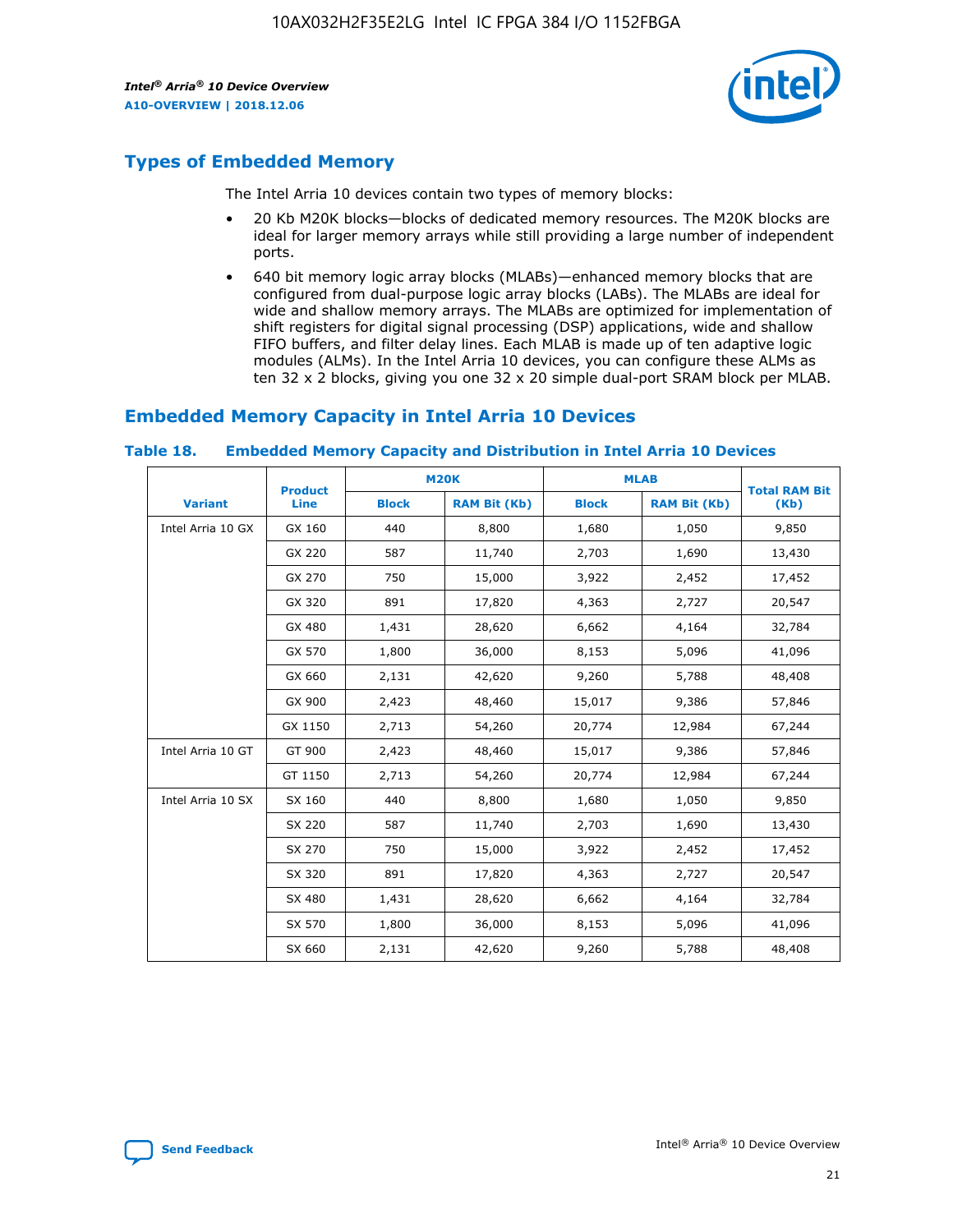

## **Embedded Memory Configurations for Single-port Mode**

#### **Table 19. Single-port Embedded Memory Configurations for Intel Arria 10 Devices**

This table lists the maximum configurations supported for single-port RAM and ROM modes.

| <b>Memory Block</b> | Depth (bits) | <b>Programmable Width</b> |
|---------------------|--------------|---------------------------|
| MLAB                | 32           | x16, x18, or x20          |
|                     | 64(10)       | x8, x9, x10               |
| M20K                | 512          | x40, x32                  |
|                     | 1K           | x20, x16                  |
|                     | 2K           | x10, x8                   |
|                     | 4K           | x5, x4                    |
|                     | 8K           | x2                        |
|                     | 16K          | x1                        |

## **Clock Networks and PLL Clock Sources**

The clock network architecture is based on Intel's global, regional, and peripheral clock structure. This clock structure is supported by dedicated clock input pins, fractional clock synthesis PLLs, and integer I/O PLLs.

#### **Clock Networks**

The Intel Arria 10 core clock networks are capable of up to 800 MHz fabric operation across the full industrial temperature range. For the external memory interface, the clock network supports the hard memory controller with speeds up to 2,400 Mbps in a quarter-rate transfer.

To reduce power consumption, the Intel Quartus Prime software identifies all unused sections of the clock network and powers them down.

## **Fractional Synthesis and I/O PLLs**

Intel Arria 10 devices contain up to 32 fractional synthesis PLLs and up to 16 I/O PLLs that are available for both specific and general purpose uses in the core:

- Fractional synthesis PLLs—located in the column adjacent to the transceiver blocks
- I/O PLLs—located in each bank of the 48 I/Os

#### **Fractional Synthesis PLLs**

You can use the fractional synthesis PLLs to:

- Reduce the number of oscillators that are required on your board
- Reduce the number of clock pins that are used in the device by synthesizing multiple clock frequencies from a single reference clock source

<sup>(10)</sup> Supported through software emulation and consumes additional MLAB blocks.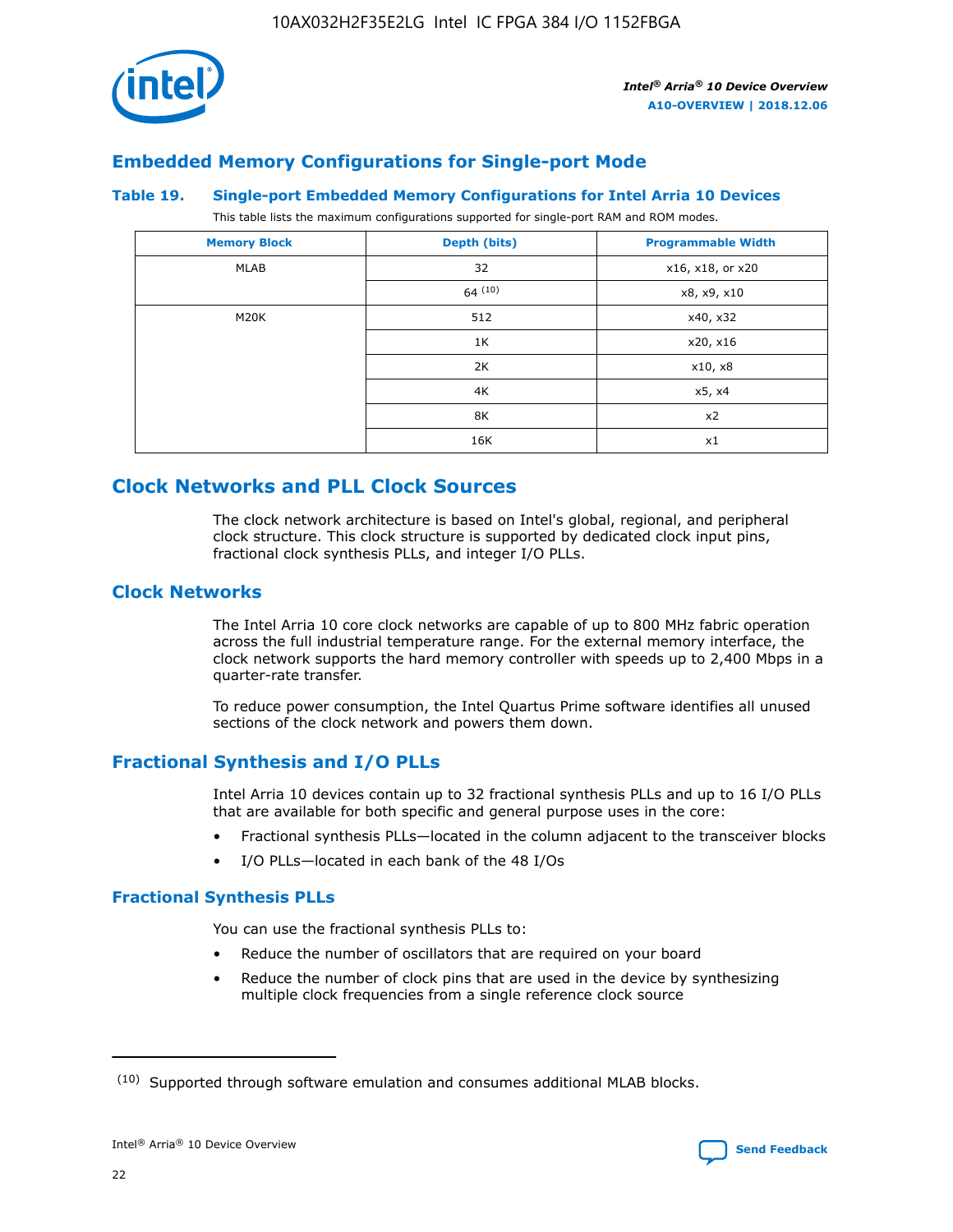

The fractional synthesis PLLs support the following features:

- Reference clock frequency synthesis for transceiver CMU and Advanced Transmit (ATX) PLLs
- Clock network delay compensation
- Zero-delay buffering
- Direct transmit clocking for transceivers
- Independently configurable into two modes:
	- Conventional integer mode equivalent to the general purpose PLL
	- Enhanced fractional mode with third order delta-sigma modulation
- PLL cascading

#### **I/O PLLs**

The integer mode I/O PLLs are located in each bank of 48 I/Os. You can use the I/O PLLs to simplify the design of external memory and high-speed LVDS interfaces.

In each I/O bank, the I/O PLLs are adjacent to the hard memory controllers and LVDS SERDES. Because these PLLs are tightly coupled with the I/Os that need to use them, it makes it easier to close timing.

You can use the I/O PLLs for general purpose applications in the core such as clock network delay compensation and zero-delay buffering.

Intel Arria 10 devices support PLL-to-PLL cascading.

## **FPGA General Purpose I/O**

Intel Arria 10 devices offer highly configurable GPIOs. Each I/O bank contains 48 general purpose I/Os and a high-efficiency hard memory controller.

The following list describes the features of the GPIOs:

- Consist of 3 V I/Os for high-voltage application and LVDS I/Os for differential signaling
	- Up to two 3 V I/O banks, available in some devices, that support up to 3 V I/O standards
	- LVDS I/O banks that support up to 1.8 V I/O standards
- Support a wide range of single-ended and differential I/O interfaces
- LVDS speeds up to 1.6 Gbps
- Each LVDS pair of pins has differential input and output buffers, allowing you to configure the LVDS direction for each pair.
- Programmable bus hold and weak pull-up
- Programmable differential output voltage  $(V_{OD})$  and programmable pre-emphasis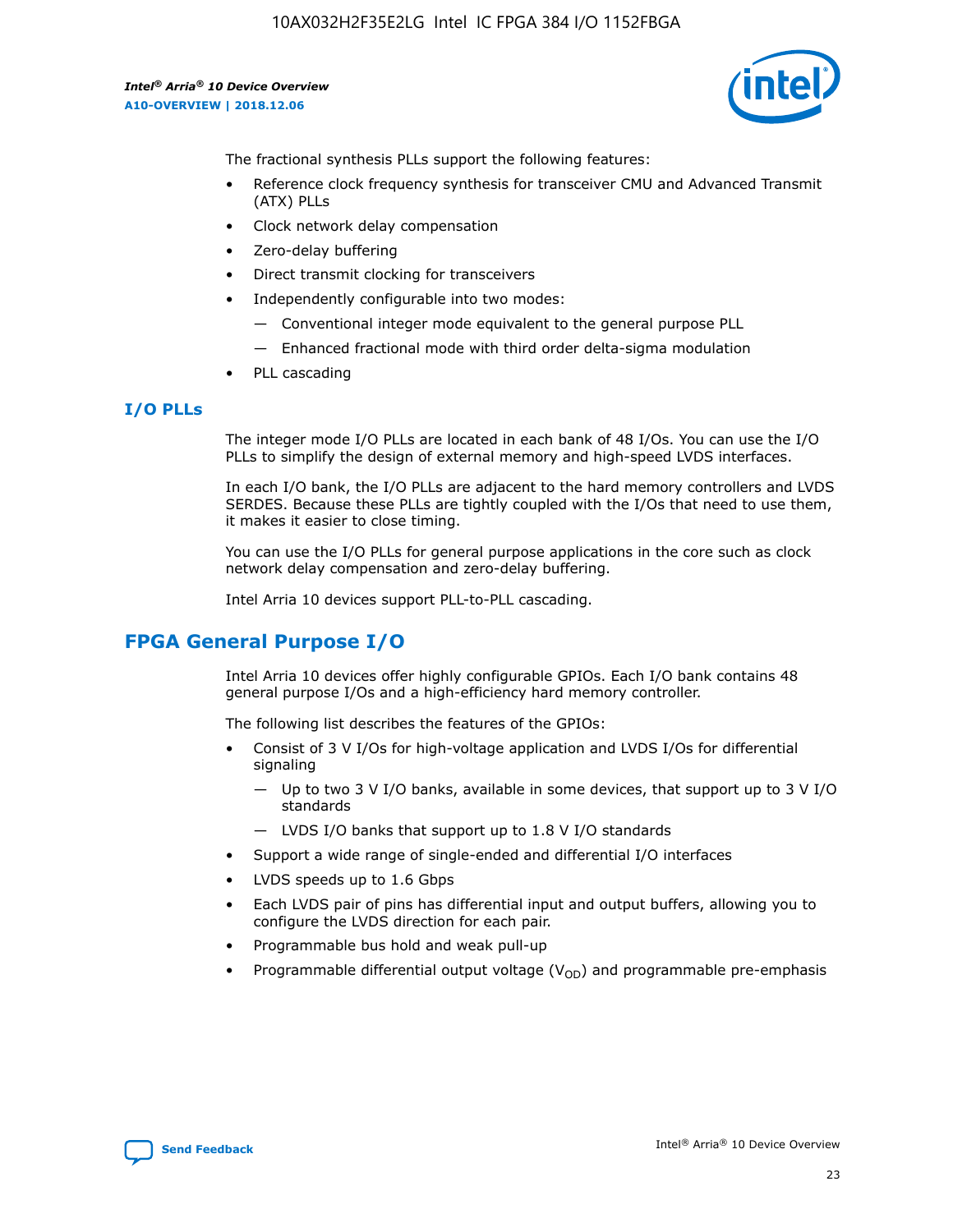

- Series (R<sub>S</sub>) and parallel (R<sub>T</sub>) on-chip termination (OCT) for all I/O banks with OCT calibration to limit the termination impedance variation
- On-chip dynamic termination that has the ability to swap between series and parallel termination, depending on whether there is read or write on a common bus for signal integrity
- Easy timing closure support using the hard read FIFO in the input register path, and delay-locked loop (DLL) delay chain with fine and coarse architecture

## **External Memory Interface**

Intel Arria 10 devices offer massive external memory bandwidth, with up to seven 32 bit DDR4 memory interfaces running at up to 2,400 Mbps. This bandwidth provides additional ease of design, lower power, and resource efficiencies of hardened highperformance memory controllers.

The memory interface within Intel Arria 10 FPGAs and SoCs delivers the highest performance and ease of use. You can configure up to a maximum width of 144 bits when using the hard or soft memory controllers. If required, you can bypass the hard memory controller and use a soft controller implemented in the user logic.

Each I/O contains a hardened DDR read/write path (PHY) capable of performing key memory interface functionality such as read/write leveling, FIFO buffering to lower latency and improve margin, timing calibration, and on-chip termination.

The timing calibration is aided by the inclusion of hard microcontrollers based on Intel's Nios® II technology, specifically tailored to control the calibration of multiple memory interfaces. This calibration allows the Intel Arria 10 device to compensate for any changes in process, voltage, or temperature either within the Intel Arria 10 device itself, or within the external memory device. The advanced calibration algorithms ensure maximum bandwidth and robust timing margin across all operating conditions.

In addition to parallel memory interfaces, Intel Arria 10 devices support serial memory technologies such as the Hybrid Memory Cube (HMC). The HMC is supported by the Intel Arria 10 high-speed serial transceivers which connect up to four HMC links, with each link running at data rates up to 15 Gbps.

#### **Related Information**

#### [External Memory Interface Spec Estimator](http://www.altera.com/technology/memory/estimator/mem-emif-index.html)

Provides a parametric tool that allows you to find and compare the performance of the supported external memory interfaces in IntelFPGAs.

## **Memory Standards Supported by Intel Arria 10 Devices**

The I/Os are designed to provide high performance support for existing and emerging external memory standards.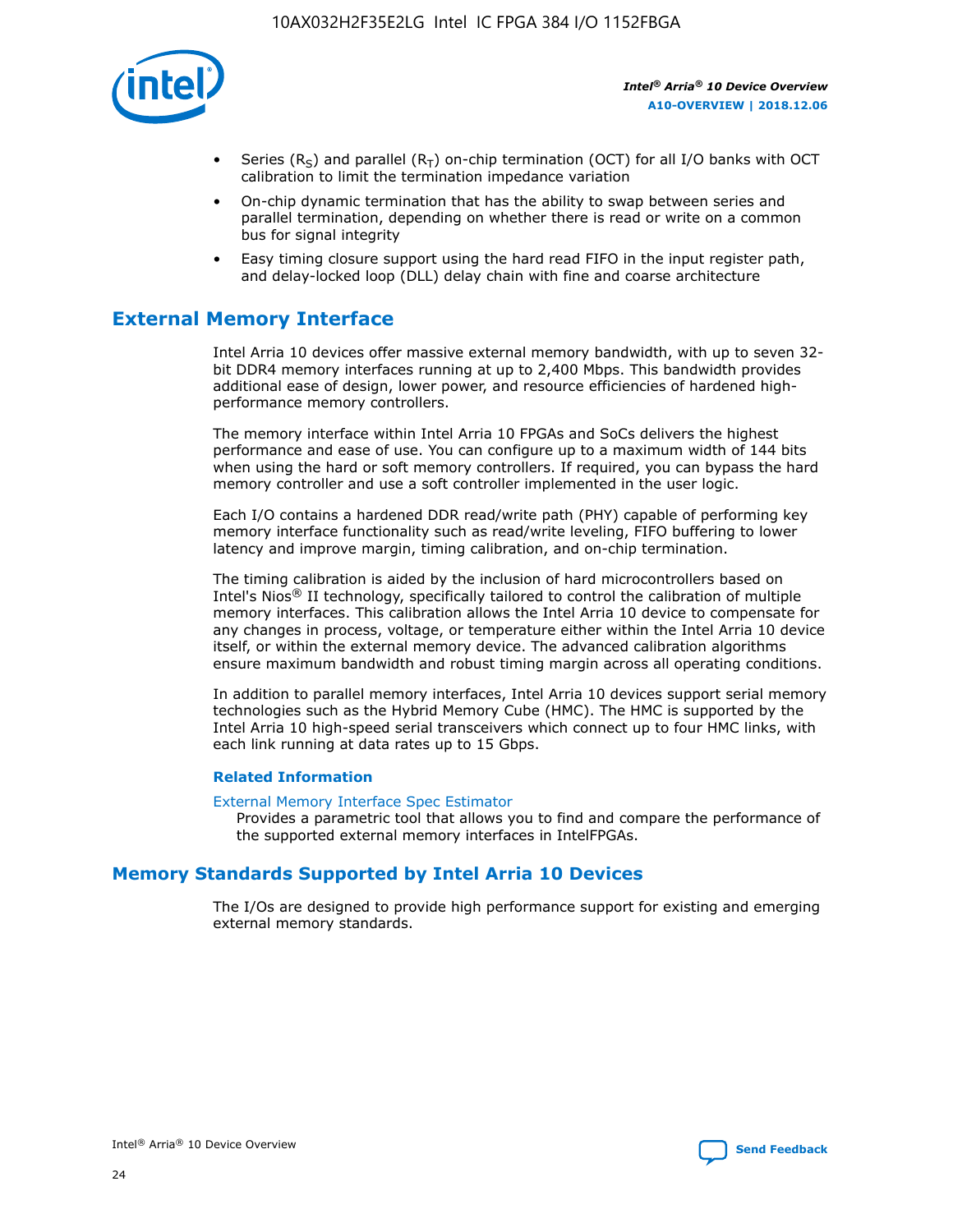

#### **Table 20. Memory Standards Supported by the Hard Memory Controller**

This table lists the overall capability of the hard memory controller. For specific details, refer to the External Memory Interface Spec Estimator and Intel Arria 10 Device Datasheet.

| <b>Memory Standard</b> | <b>Rate Support</b> | <b>Ping Pong PHY Support</b> | <b>Maximum Frequency</b><br>(MHz) |
|------------------------|---------------------|------------------------------|-----------------------------------|
| <b>DDR4 SDRAM</b>      | Quarter rate        | Yes                          | 1,067                             |
|                        |                     |                              | 1,200                             |
| DDR3 SDRAM             | Half rate           | Yes                          | 533                               |
|                        |                     |                              | 667                               |
|                        | Quarter rate        | Yes                          | 1,067                             |
|                        |                     |                              | 1,067                             |
| <b>DDR3L SDRAM</b>     | Half rate           | Yes                          | 533                               |
|                        |                     |                              | 667                               |
|                        | Quarter rate        | Yes                          | 933                               |
|                        |                     |                              | 933                               |
| LPDDR3 SDRAM           | Half rate           |                              | 533                               |
|                        | Quarter rate        |                              | 800                               |

#### **Table 21. Memory Standards Supported by the Soft Memory Controller**

| <b>Memory Standard</b>      | <b>Rate Support</b> | <b>Maximum Frequency</b><br>(MHz) |
|-----------------------------|---------------------|-----------------------------------|
| <b>RLDRAM 3 (11)</b>        | Quarter rate        | 1,200                             |
| ODR IV SRAM <sup>(11)</sup> | Quarter rate        | 1,067                             |
| <b>ODR II SRAM</b>          | Full rate           | 333                               |
|                             | Half rate           | 633                               |
| <b>ODR II+ SRAM</b>         | Full rate           | 333                               |
|                             | Half rate           | 633                               |
| <b>ODR II+ Xtreme SRAM</b>  | Full rate           | 333                               |
|                             | Half rate           | 633                               |

#### **Table 22. Memory Standards Supported by the HPS Hard Memory Controller**

The hard processor system (HPS) is available in Intel Arria 10 SoC devices only.

| <b>Memory Standard</b> | <b>Rate Support</b> | <b>Maximum Frequency</b><br>(MHz) |
|------------------------|---------------------|-----------------------------------|
| <b>DDR4 SDRAM</b>      | Half rate           | 1,200                             |
| DDR3 SDRAM             | Half rate           | 1,067                             |
| <b>DDR3L SDRAM</b>     | Half rate           | 933                               |

<sup>(11)</sup> Intel Arria 10 devices support this external memory interface using hard PHY with soft memory controller.

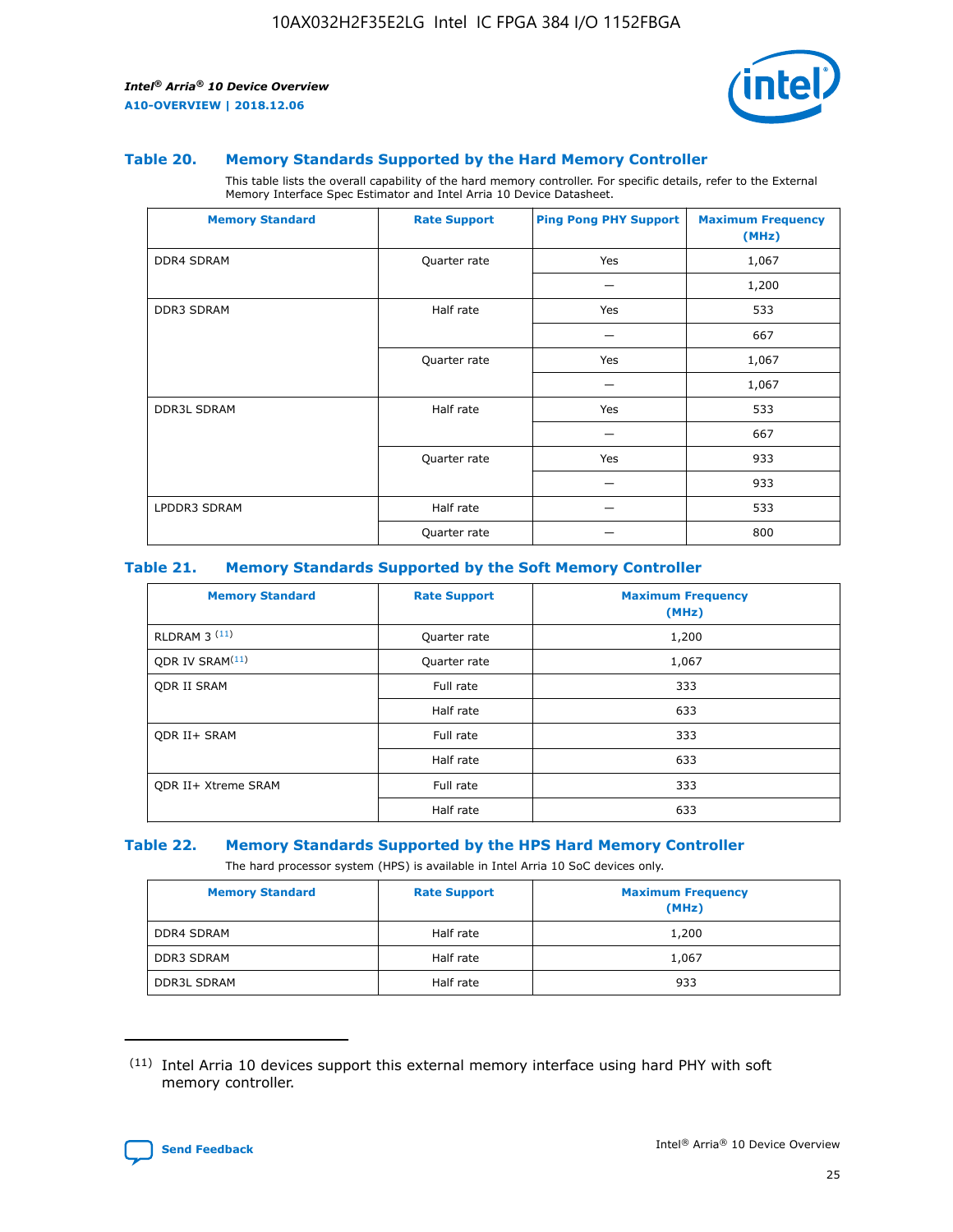

#### **Related Information**

#### [Intel Arria 10 Device Datasheet](https://www.intel.com/content/www/us/en/programmable/documentation/mcn1413182292568.html#mcn1413182153340)

Lists the memory interface performance according to memory interface standards, rank or chip select configurations, and Intel Arria 10 device speed grades.

## **PCIe Gen1, Gen2, and Gen3 Hard IP**

Intel Arria 10 devices contain PCIe hard IP that is designed for performance and ease-of-use:

- Includes all layers of the PCIe stack—transaction, data link and physical layers.
- Supports PCIe Gen3, Gen2, and Gen1 Endpoint and Root Port in x1, x2, x4, or x8 lane configuration.
- Operates independently from the core logic—optional configuration via protocol (CvP) allows the PCIe link to power up and complete link training in less than 100 ms while the Intel Arria 10 device completes loading the programming file for the rest of the FPGA.
- Provides added functionality that makes it easier to support emerging features such as Single Root I/O Virtualization (SR-IOV) and optional protocol extensions.
- Provides improved end-to-end datapath protection using ECC.
- Supports FPGA configuration via protocol (CvP) using PCIe at Gen3, Gen2, or Gen1 speed.

#### **Related Information**

PCS Features on page 30

## **Enhanced PCS Hard IP for Interlaken and 10 Gbps Ethernet**

## **Interlaken Support**

The Intel Arria 10 enhanced PCS hard IP provides integrated Interlaken PCS supporting rates up to 25.8 Gbps per lane.

The Interlaken PCS is based on the proven functionality of the PCS developed for Intel's previous generation FPGAs, which demonstrated interoperability with Interlaken ASSP vendors and third-party IP suppliers. The Interlaken PCS is present in every transceiver channel in Intel Arria 10 devices.

#### **Related Information**

PCS Features on page 30

#### **10 Gbps Ethernet Support**

The Intel Arria 10 enhanced PCS hard IP supports 10GBASE-R PCS compliant with IEEE 802.3 10 Gbps Ethernet (10GbE). The integrated hard IP support for 10GbE and the 10 Gbps transceivers save external PHY cost, board space, and system power.

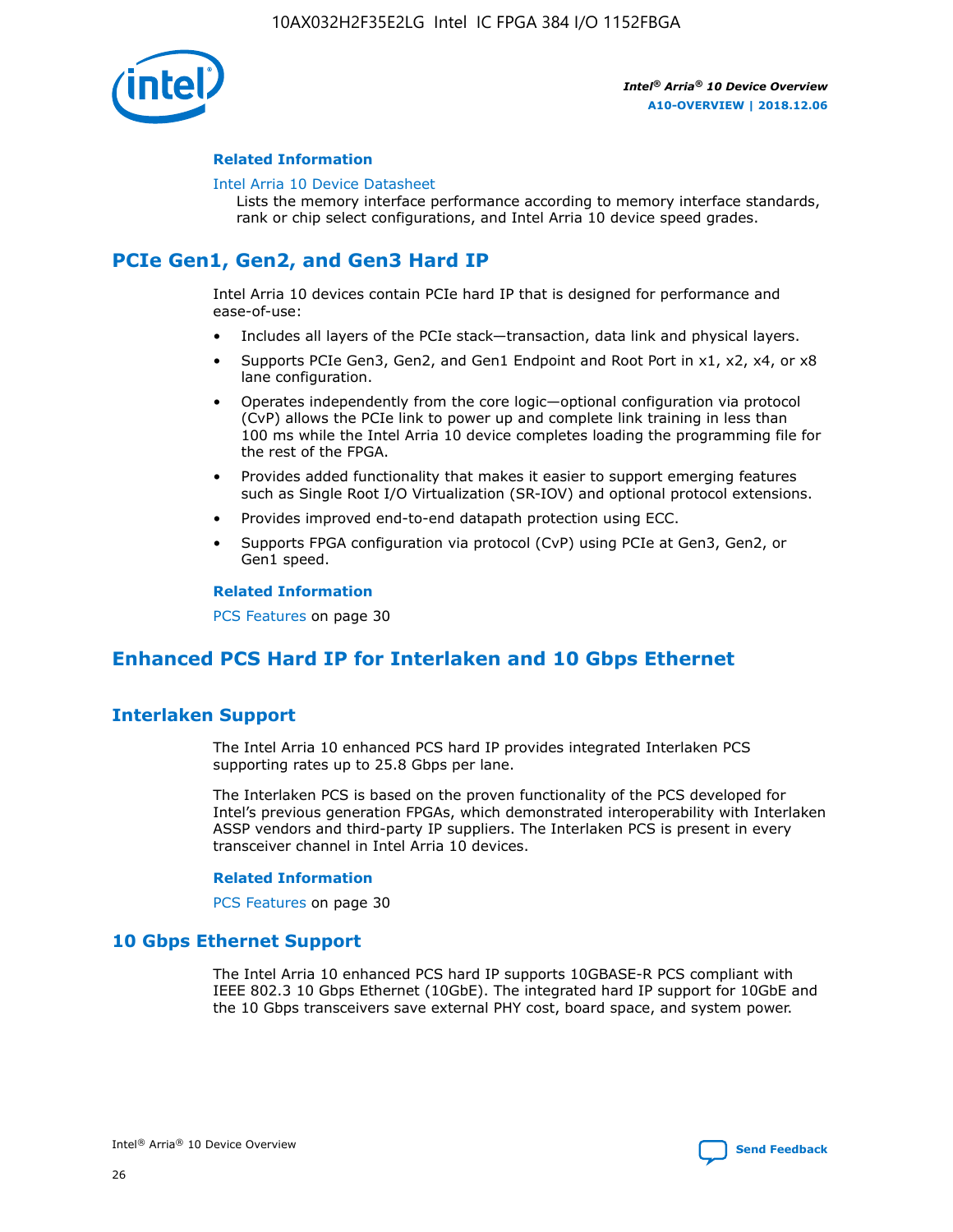

The scalable hard IP supports multiple independent 10GbE ports while using a single PLL for all the 10GBASE-R PCS instantiations, which saves on core logic resources and clock networks:

- Simplifies multiport 10GbE systems compared to XAUI interfaces that require an external XAUI-to-10G PHY.
- Incorporates Electronic Dispersion Compensation (EDC), which enables direct connection to standard 10 Gbps XFP and SFP+ pluggable optical modules.
- Supports backplane Ethernet applications and includes a hard 10GBASE-KR Forward Error Correction (FEC) circuit that you can use for 10 Gbps and 40 Gbps applications.

The 10 Gbps Ethernet PCS hard IP and 10GBASE-KR FEC are present in every transceiver channel.

#### **Related Information**

PCS Features on page 30

## **Low Power Serial Transceivers**

Intel Arria 10 FPGAs and SoCs include lowest power transceivers that deliver high bandwidth, throughput and low latency.

Intel Arria 10 devices deliver the industry's lowest power consumption per transceiver channel:

- 12.5 Gbps transceivers at as low as 242 mW
- 10 Gbps transceivers at as low as 168 mW
- 6 Gbps transceivers at as low as 117 mW

Intel Arria 10 transceivers support various data rates according to application:

- Chip-to-chip and chip-to-module applications—from 1 Gbps up to 25.8 Gbps
- Long reach and backplane applications—from 1 Gbps up to 12.5 with advanced adaptive equalization
- Critical power sensitive applications—from 1 Gbps up to 11.3 Gbps using lower power modes

The combination of 20 nm process technology and architectural advances provide the following benefits:

- Significant reduction in die area and power consumption
- Increase of up to two times in transceiver I/O density compared to previous generation devices while maintaining optimal signal integrity
- Up to 72 total transceiver channels—you can configure up to 6 of these channels to run as fast as 25.8 Gbps
- All channels feature continuous data rate support up to the maximum rated speed

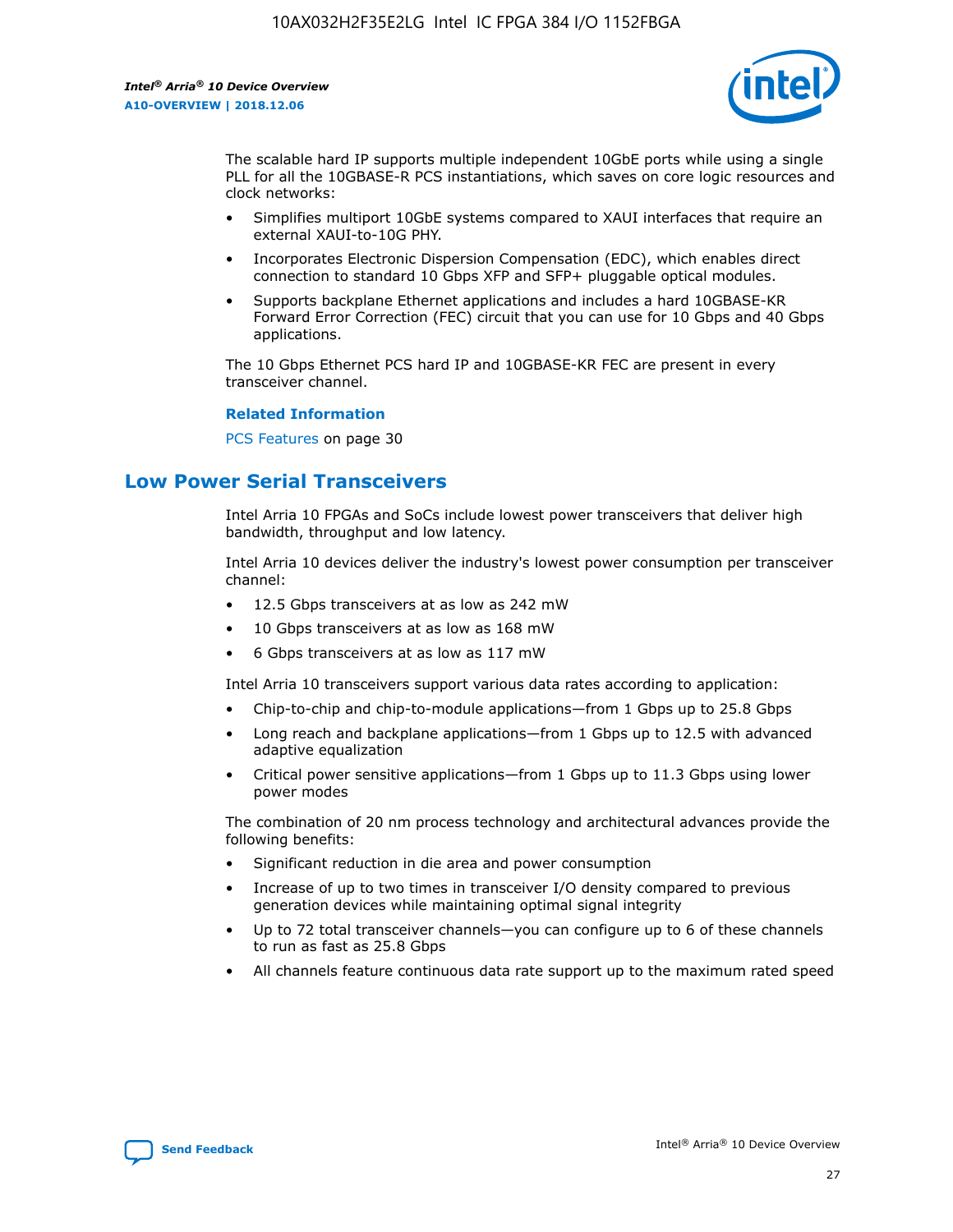

#### Transceiver PMA TX/RX PCS ATX PLL Transceiver PMA TX/RX PCS fPLL Network Flexible Clock Distribution Network PCS Transceiver PMA TX/RX FPGA **Clock Distribution** Fabric PCS Transceiver PMA TX/RX ATX Flexible PLL PCS Transceiver PMA TX/RX ▲ fPLL

#### **Figure 6. Intel Arria 10 Transceiver Block Architecture**

#### **Transceiver Channels**

All transceiver channels feature a dedicated Physical Medium Attachment (PMA) and a hardened Physical Coding Sublayer (PCS).

Transceiver PMA TX/RX

4

• The PMA provides primary interfacing capabilities to physical channels.

PCS

• The PCS typically handles encoding/decoding, word alignment, and other preprocessing functions before transferring data to the FPGA core fabric.

A transceiver channel consists of a PMA and a PCS block. Most transceiver banks have 6 channels. There are some transceiver banks that contain only 3 channels.

A wide variety of bonded and non-bonded data rate configurations is possible using a highly configurable clock distribution network. Up to 80 independent transceiver data rates can be configured.

The following figures are graphical representations of top views of the silicon die, which correspond to reverse views for flip chip packages. Different Intel Arria 10 devices may have different floorplans than the ones shown in the figures.

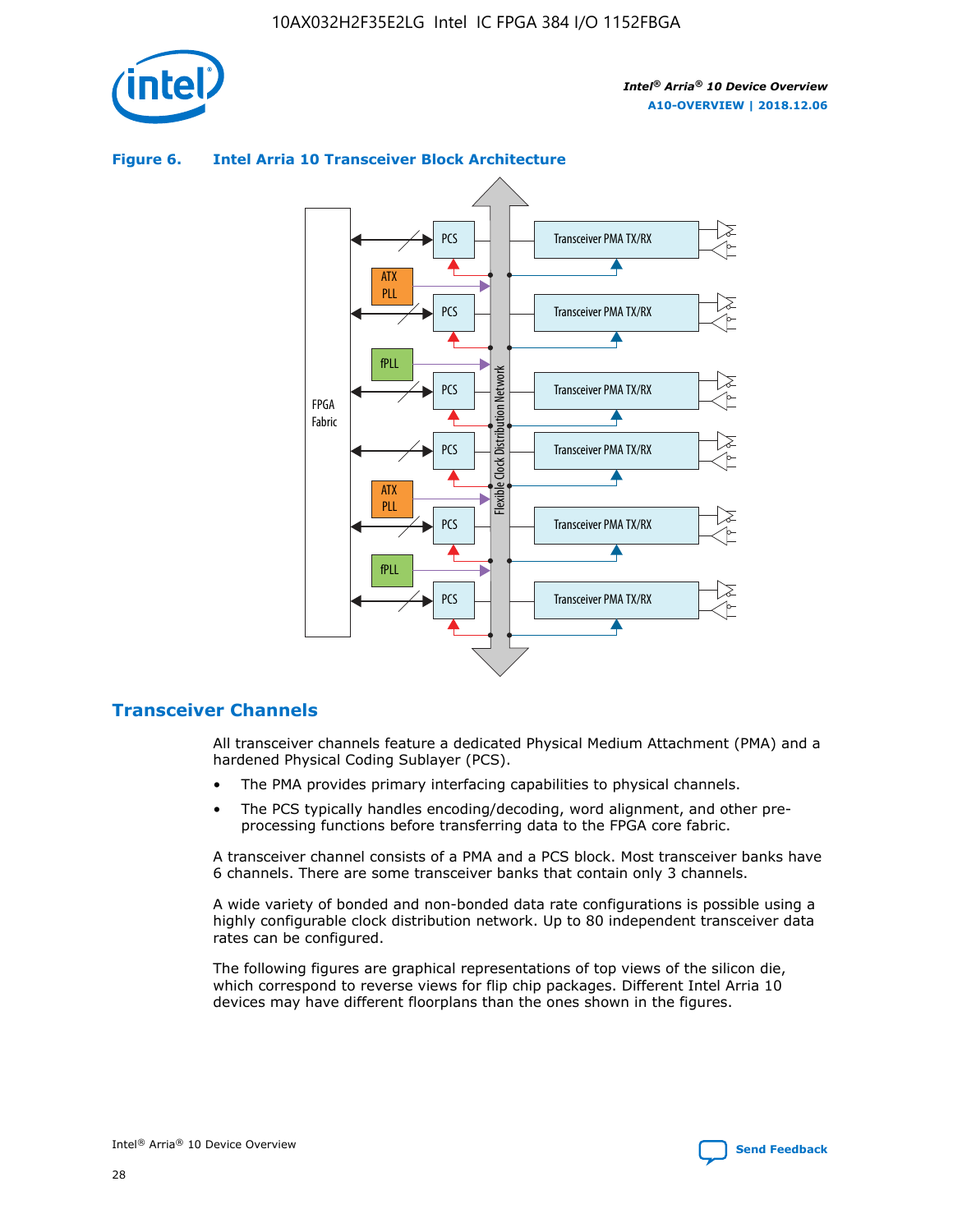

#### **Figure 7. Device Chip Overview for Intel Arria 10 GX and GT Devices**



M20K Internal Memory Blocks Core Logic Fabric Transceiver Channels Hard IP Per Transceiver: Standard PCS and Enhanced PCS Hard IPs PCI Express Gen3 Hard IP Fractional PLLs M20K Internal Memory Blocks PCI Express Gen3 Hard IP Variable Precision DSP Blocks I/O PLLs Hard Memory Controllers, General-Purpose I/O Cells, LVDS Hard Processor Subsystem, Dual-Core ARM Cortex A9 M20K Internal Memory Blocks Variable Precision DSP Blocks M20K Internal Memory Blocks Core Logic Fabric I/O PLLs Hard Memory Controllers, General-Purpose I/O Cells, LVDS M20K Internal Memory Blocks Variable Precision DSP Blocks M20K Internal Memory Blocks Transceiver Channels Hard IP Per Transceiver: Standard PCS and Enhanced PCS Hard IPs PCI Express Gen3 Hard IP Fractional PLLs PCI Express Gen3 Hard IP Hard PCS Hard PCS Hard PCS Hard PCS Hard PCS Hard PCS Transceiver PMA Transceiver PMA Transceiver PMA Transceiver PMA Transceiver PMA Transceiver PMA Transceiver Clock Networks fPLL ATX (LC) **Transmit** PLL fPLL ATX (LC) Transmi PLL

#### **PMA Features**

Intel Arria 10 transceivers provide exceptional signal integrity at data rates up to 25.8 Gbps. Clocking options include ultra-low jitter ATX PLLs (LC tank based), clock multiplier unit (CMU) PLLs, and fractional PLLs.

Hard PCS Hard PCS Hard PCS

fPLL ATX (LC) **Transmit** PLL

Transceiver PMA

Transceiver PMA Transceiver PMA

Unused transceiver chann can be used as additional transceiver transmit PLLs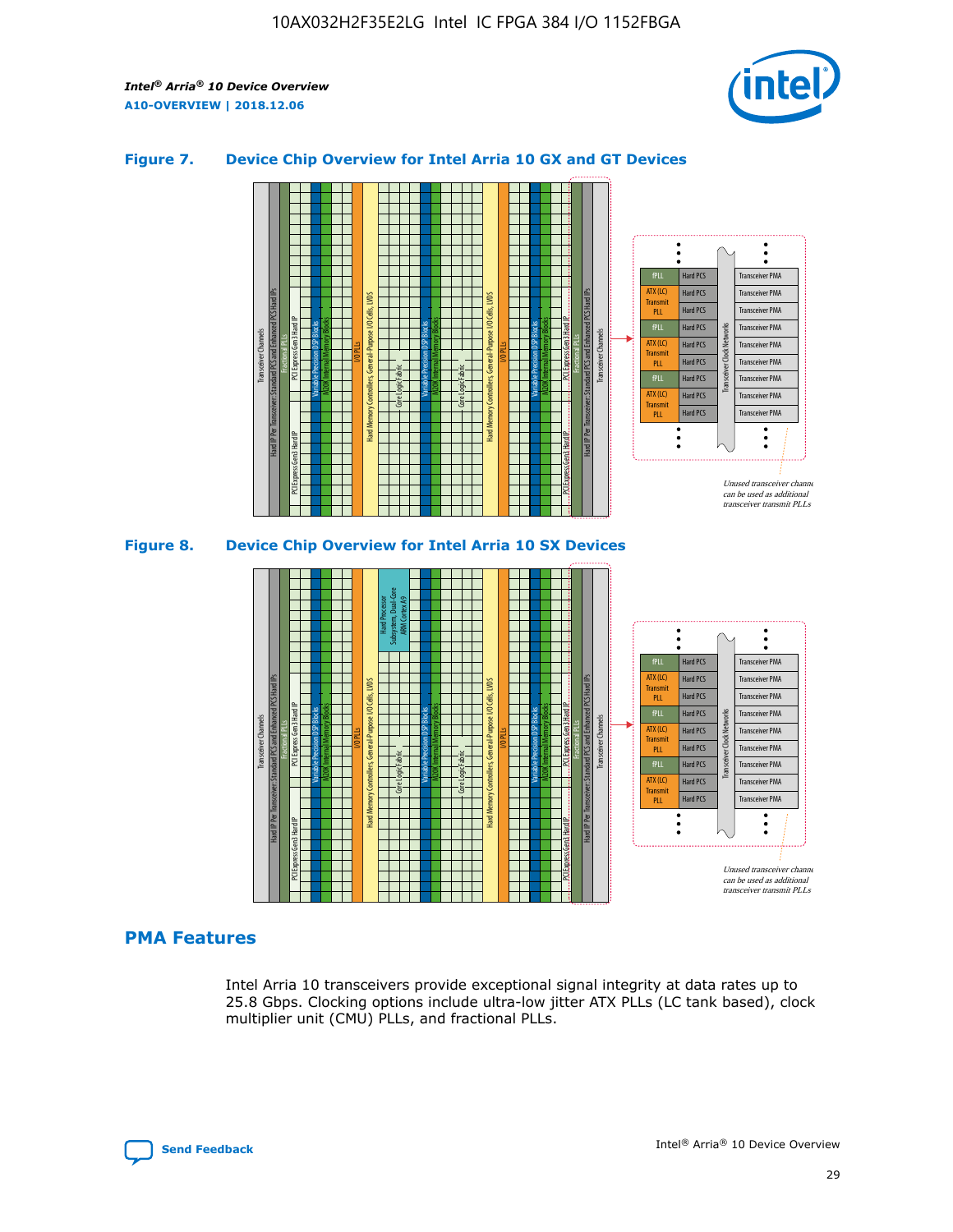

Each transceiver channel contains a channel PLL that can be used as the CMU PLL or clock data recovery (CDR) PLL. In CDR mode, the channel PLL recovers the receiver clock and data in the transceiver channel. Up to 80 independent data rates can be configured on a single Intel Arria 10 device.

#### **Table 23. PMA Features of the Transceivers in Intel Arria 10 Devices**

| <b>Feature</b>                                             | <b>Capability</b>                                                                                                                                                                                                             |
|------------------------------------------------------------|-------------------------------------------------------------------------------------------------------------------------------------------------------------------------------------------------------------------------------|
| Chip-to-Chip Data Rates                                    | 1 Gbps to 17.4 Gbps (Intel Arria 10 GX devices)<br>1 Gbps to 25.8 Gbps (Intel Arria 10 GT devices)                                                                                                                            |
| Backplane Support                                          | Drive backplanes at data rates up to 12.5 Gbps                                                                                                                                                                                |
| <b>Optical Module Support</b>                              | SFP+/SFP, XFP, CXP, QSFP/QSFP28, CFP/CFP2/CFP4                                                                                                                                                                                |
| Cable Driving Support                                      | SFP+ Direct Attach, PCI Express over cable, eSATA                                                                                                                                                                             |
| Transmit Pre-Emphasis                                      | 4-tap transmit pre-emphasis and de-emphasis to compensate for system channel loss                                                                                                                                             |
| Continuous Time Linear<br>Equalizer (CTLE)                 | Dual mode, high-gain, and high-data rate, linear receive equalization to compensate for<br>system channel loss                                                                                                                |
| Decision Feedback Equalizer<br>(DFE)                       | 7-fixed and 4-floating tap DFE to equalize backplane channel loss in the presence of<br>crosstalk and noisy environments                                                                                                      |
| Variable Gain Amplifier                                    | Optimizes the signal amplitude prior to the CDR sampling and operates in fixed and<br>adaptive modes                                                                                                                          |
| Altera Digital Adaptive<br>Parametric Tuning (ADAPT)       | Fully digital adaptation engine to automatically adjust all link equalization parameters-<br>including CTLE, DFE, and variable gain amplifier blocks—that provide optimal link margin<br>without intervention from user logic |
| Precision Signal Integrity<br>Calibration Engine (PreSICE) | Hardened calibration controller to quickly calibrate all transceiver control parameters on<br>power-up, which provides the optimal signal integrity and jitter performance                                                    |
| Advanced Transmit (ATX)<br><b>PLL</b>                      | Low jitter ATX (LC tank based) PLLs with continuous tuning range to cover a wide range of<br>standard and proprietary protocols                                                                                               |
| <b>Fractional PLLs</b>                                     | On-chip fractional frequency synthesizers to replace on-board crystal oscillators and reduce<br>system cost                                                                                                                   |
| Digitally Assisted Analog<br><b>CDR</b>                    | Superior jitter tolerance with fast lock time                                                                                                                                                                                 |
| Dynamic Partial<br>Reconfiguration                         | Allows independent control of the Avalon memory-mapped interface of each transceiver<br>channel for the highest transceiver flexibility                                                                                       |
| Multiple PCS-PMA and PCS-<br>PLD interface widths          | 8-, 10-, 16-, 20-, 32-, 40-, or 64-bit interface widths for flexibility of deserialization width,<br>encoding, and reduced latency                                                                                            |

## **PCS Features**

This table summarizes the Intel Arria 10 transceiver PCS features. You can use the transceiver PCS to support a wide range of protocols ranging from 1 Gbps to 25.8 Gbps.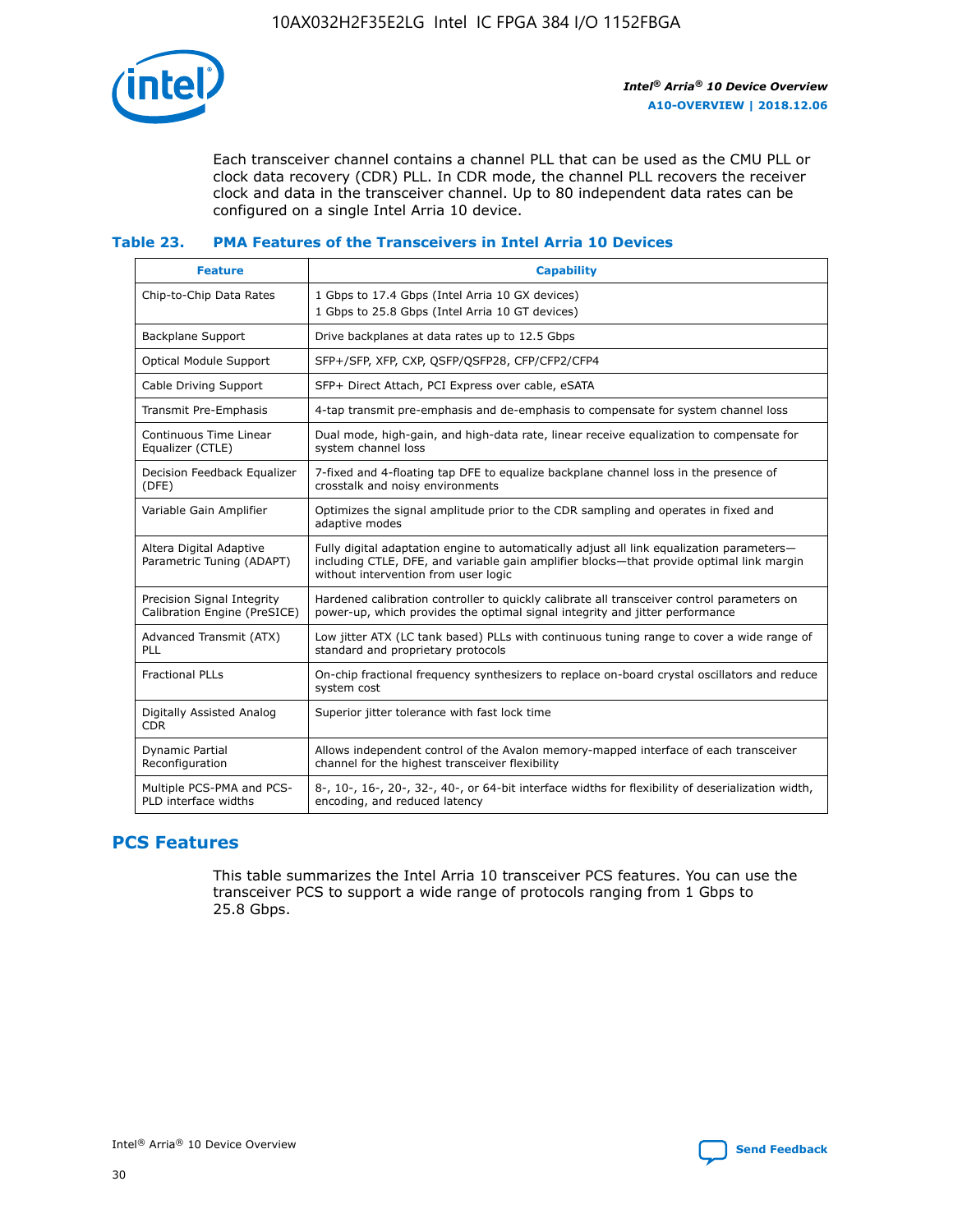

| <b>PCS</b>    | <b>Description</b>                                                                                                                                                                                                                                                                                                                                                                                             |
|---------------|----------------------------------------------------------------------------------------------------------------------------------------------------------------------------------------------------------------------------------------------------------------------------------------------------------------------------------------------------------------------------------------------------------------|
| Standard PCS  | Operates at a data rate up to 12 Gbps<br>Supports protocols such as PCI-Express, CPRI 4.2+, GigE, IEEE 1588 in Hard PCS<br>Implements other protocols using Basic/Custom (Standard PCS) transceiver<br>configuration rules.                                                                                                                                                                                    |
| Enhanced PCS  | Performs functions common to most serial data industry standards, such as word<br>alignment, encoding/decoding, and framing, before data is sent or received off-chip<br>through the PMA<br>• Handles data transfer to and from the FPGA fabric<br>Handles data transfer internally to and from the PMA<br>Provides frequency compensation<br>Performs channel bonding for multi-channel low skew applications |
| PCIe Gen3 PCS | Supports the seamless switching of Data and Clock between the Gen1, Gen2, and Gen3<br>data rates<br>Provides support for PIPE 3.0 features<br>Supports the PIPE interface with the Hard IP enabled, as well as with the Hard IP<br>bypassed                                                                                                                                                                    |

#### **Related Information**

- PCIe Gen1, Gen2, and Gen3 Hard IP on page 26
- Interlaken Support on page 26
- 10 Gbps Ethernet Support on page 26

### **PCS Protocol Support**

This table lists some of the protocols supported by the Intel Arria 10 transceiver PCS. For more information about the blocks in the transmitter and receiver data paths, refer to the related information.

| <b>Protocol</b>                                 | <b>Data Rate</b><br>(Gbps) | <b>Transceiver IP</b>       | <b>PCS Support</b>                      |
|-------------------------------------------------|----------------------------|-----------------------------|-----------------------------------------|
| PCIe Gen3 x1, x2, x4, x8                        | 8.0                        | Native PHY (PIPE)           | Standard PCS and PCIe<br>Gen3 PCS       |
| PCIe Gen2 x1, x2, x4, x8                        | 5.0                        | Native PHY (PIPE)           | <b>Standard PCS</b>                     |
| PCIe Gen1 x1, x2, x4, x8                        | 2.5                        | Native PHY (PIPE)           | Standard PCS                            |
| 1000BASE-X Gigabit Ethernet                     | 1.25                       | Native PHY                  | <b>Standard PCS</b>                     |
| 1000BASE-X Gigabit Ethernet with<br>IEEE 1588v2 | 1.25                       | Native PHY                  | Standard PCS                            |
| 10GBASE-R                                       | 10.3125                    | Native PHY                  | <b>Enhanced PCS</b>                     |
| 10GBASE-R with IEEE 1588v2                      | 10.3125                    | Native PHY                  | <b>Enhanced PCS</b>                     |
| 10GBASE-R with KR FEC                           | 10.3125                    | Native PHY                  | <b>Enhanced PCS</b>                     |
| 10GBASE-KR and 1000BASE-X                       | 10.3125                    | 1G/10GbE and 10GBASE-KR PHY | Standard PCS and<br><b>Enhanced PCS</b> |
| Interlaken (CEI-6G/11G)                         | 3.125 to 17.4              | Native PHY                  | <b>Enhanced PCS</b>                     |
| SFI-S/SFI-5.2                                   | 11.2                       | Native PHY                  | <b>Enhanced PCS</b>                     |
| $10G$ SDI                                       | 10.692                     | Native PHY                  | <b>Enhanced PCS</b>                     |
|                                                 |                            |                             | continued                               |

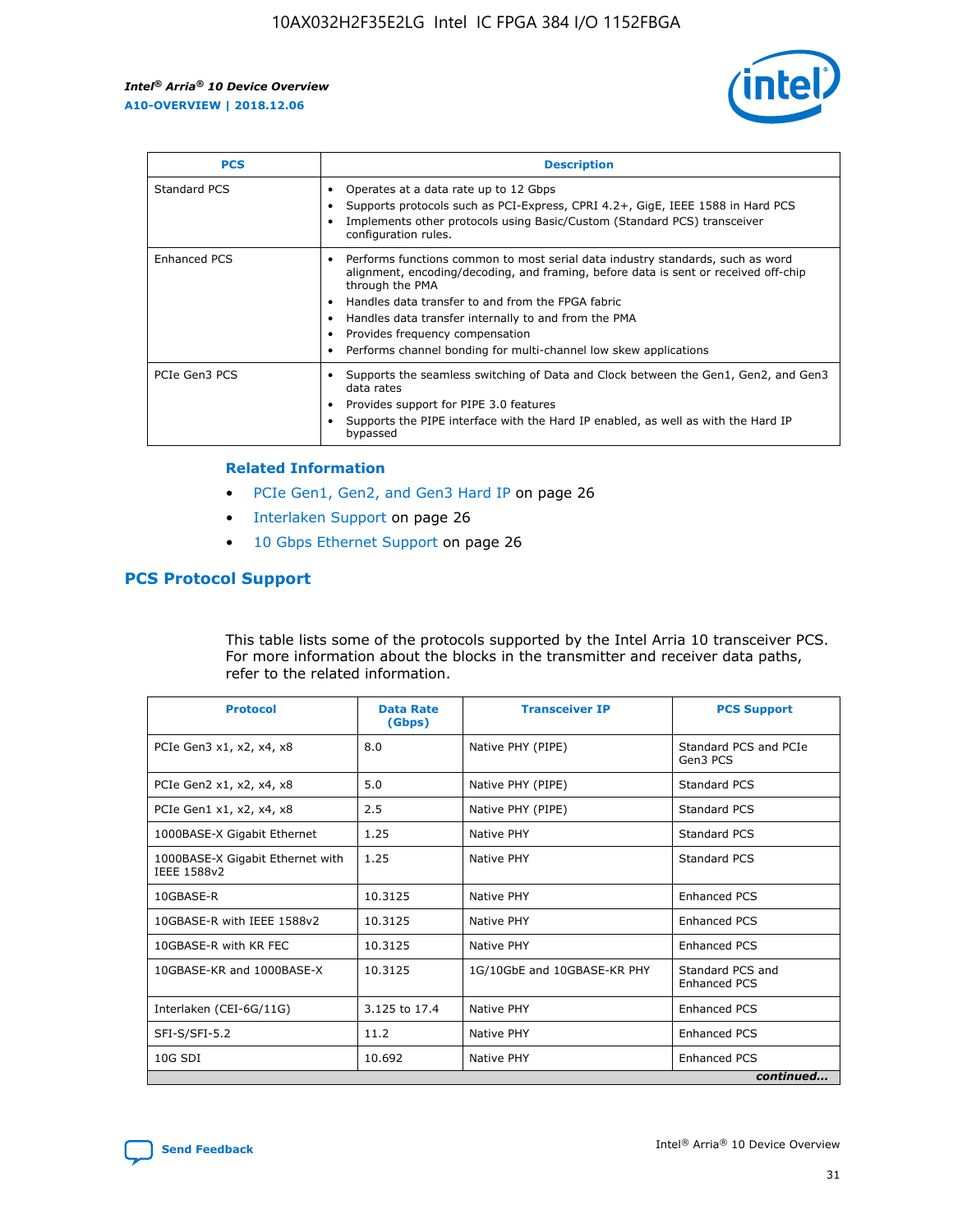

| <b>Protocol</b>      | <b>Data Rate</b><br>(Gbps) | <b>Transceiver IP</b> | <b>PCS Support</b> |
|----------------------|----------------------------|-----------------------|--------------------|
| CPRI 6.0 (64B/66B)   | 0.6144 to<br>10.1376       | Native PHY            | Enhanced PCS       |
| CPRI 4.2 (8B/10B)    | 0.6144 to<br>9.8304        | Native PHY            | Standard PCS       |
| OBSAI RP3 v4.2       | 0.6144 to 6.144            | Native PHY            | Standard PCS       |
| SD-SDI/HD-SDI/3G-SDI | $0.143(12)$ to<br>2.97     | Native PHY            | Standard PCS       |

#### **Related Information**

#### [Intel Arria 10 Transceiver PHY User Guide](https://www.intel.com/content/www/us/en/programmable/documentation/nik1398707230472.html#nik1398707091164)

Provides more information about the supported transceiver protocols and PHY IP, the PMA architecture, and the standard, enhanced, and PCIe Gen3 PCS architecture.

## **SoC with Hard Processor System**

Each SoC device combines an FPGA fabric and a hard processor system (HPS) in a single device. This combination delivers the flexibility of programmable logic with the power and cost savings of hard IP in these ways:

- Reduces board space, system power, and bill of materials cost by eliminating a discrete embedded processor
- Allows you to differentiate the end product in both hardware and software, and to support virtually any interface standard
- Extends the product life and revenue through in-field hardware and software updates

 $(12)$  The 0.143 Gbps data rate is supported using oversampling of user logic that you must implement in the FPGA fabric.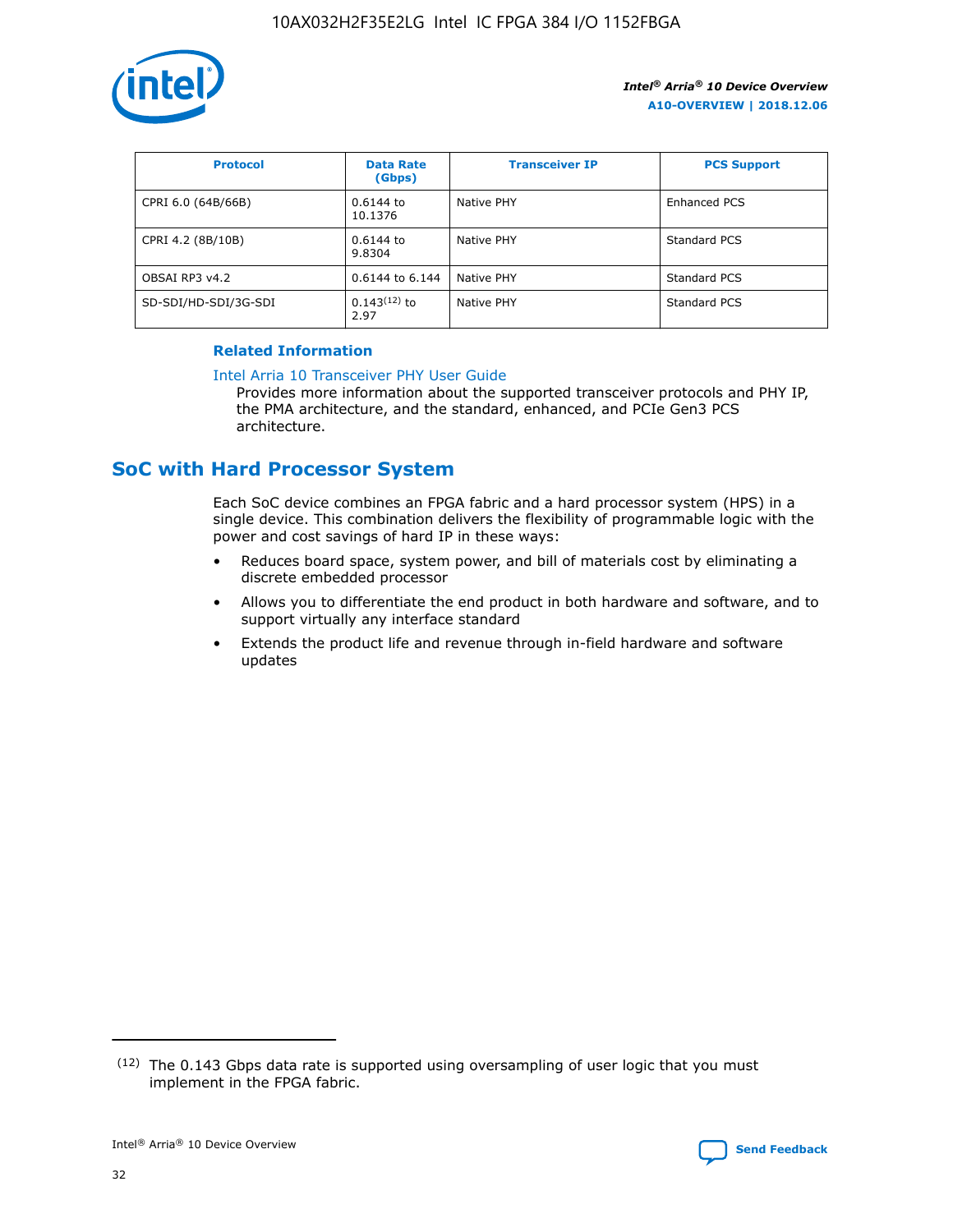

#### **Figure 9. HPS Block Diagram**

This figure shows a block diagram of the HPS with the dual ARM Cortex-A9 MPCore processor.



## **Key Advantages of 20-nm HPS**

The 20-nm HPS strikes a balance between enabling maximum software compatibility with 28-nm SoCs while still improving upon the 28-nm HPS architecture. These improvements address the requirements of the next generation target markets such as wireless and wireline communications, compute and storage equipment, broadcast and military in terms of performance, memory bandwidth, connectivity via backplane and security.

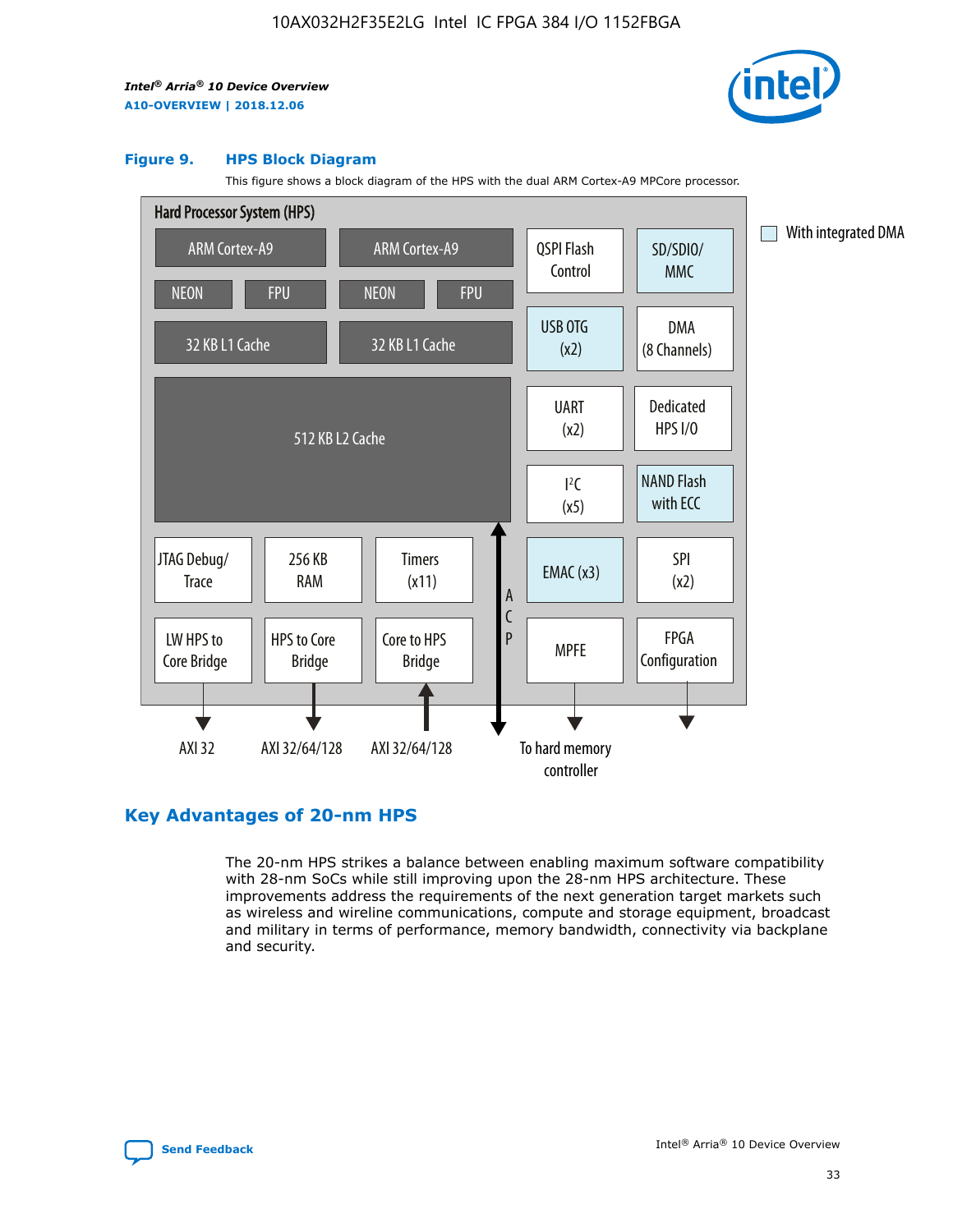

#### **Table 24. Improvements in 20 nm HPS**

This table lists the key improvements of the 20 nm HPS compared to the 28 nm HPS.

| Advantages/<br><b>Improvements</b>                          | <b>Description</b>                                                                                                                                                                                                                                                                                                                                                                                                                                                                                                                                                                                                                                                                                                                                                                                                                                                                                                                                |
|-------------------------------------------------------------|---------------------------------------------------------------------------------------------------------------------------------------------------------------------------------------------------------------------------------------------------------------------------------------------------------------------------------------------------------------------------------------------------------------------------------------------------------------------------------------------------------------------------------------------------------------------------------------------------------------------------------------------------------------------------------------------------------------------------------------------------------------------------------------------------------------------------------------------------------------------------------------------------------------------------------------------------|
| Increased performance and<br>overdrive capability           | While the nominal processor frequency is 1.2 GHz, the 20 nm HPS offers an "overdrive"<br>feature which enables a higher processor operating frequency. This requires a higher supply<br>voltage value that is unique to the HPS and may require a separate regulator.                                                                                                                                                                                                                                                                                                                                                                                                                                                                                                                                                                                                                                                                             |
| Increased processor memory<br>bandwidth and DDR4<br>support | Up to 64-bit DDR4 memory at 2,400 Mbps support is available for the processor. The hard<br>memory controller for the HPS comprises a multi-port front end that manages connections<br>to a single port memory controller. The multi-port front end allows logic core and the HPS<br>to share ports and thereby the available bandwidth of the memory controller.                                                                                                                                                                                                                                                                                                                                                                                                                                                                                                                                                                                  |
| Flexible I/O sharing                                        | An advanced I/O pin muxing scheme allows improved sharing of I/O between the HPS and<br>the core logic. The following types of I/O are available for SoC:<br>17 dedicated I/Os-physically located inside the HPS block and are not accessible to<br>$\bullet$<br>logic within the core. The 17 dedicated I/Os are used for HPS clock, resets, and<br>interfacing with boot devices, QSPI, and SD/MMC.<br>48 direct shared I/O-located closest to the HPS block and are ideal for high speed HPS<br>$\bullet$<br>peripherals such as EMAC, USB, and others. There is one bank of 48 I/Os that supports<br>direct sharing where the 48 I/Os can be shared 12 I/Os at a time.<br>Standard (shared) I/O-all standard I/Os can be shared by the HPS peripherals and any<br>logic within the core. For designs where more than 48 I/Os are reguired to fully use all<br>the peripherals in the HPS, these I/Os can be connected through the core logic. |
| <b>EMAC</b> core                                            | Three EMAC cores are available in the HPS. The EMAC cores enable an application to<br>support two redundant Ethernet connections; for example, backplane, or two EMAC cores<br>for managing IEEE 1588 time stamp information while allowing a third EMAC core for debug<br>and configuration. All three EMACs can potentially share the same time stamps, simplifying<br>the 1588 time stamping implementation. A new serial time stamp interface allows core<br>logic to access and read the time stamp values. The integrated EMAC controllers can be<br>connected to external Ethernet PHY through the provided MDIO or I <sup>2</sup> C interface.                                                                                                                                                                                                                                                                                            |
| On-chip memory                                              | The on-chip memory is updated to 256 KB support and can support larger data sets and<br>real time algorithms.                                                                                                                                                                                                                                                                                                                                                                                                                                                                                                                                                                                                                                                                                                                                                                                                                                     |
| <b>ECC</b> enhancements                                     | Improvements in L2 Cache ECC management allow identification of errors down to the<br>address level. ECC enhancements also enable improved error injection and status reporting<br>via the introduction of new memory mapped access to syndrome and data signals.                                                                                                                                                                                                                                                                                                                                                                                                                                                                                                                                                                                                                                                                                 |
| HPS to FPGA Interconnect<br>Backbone                        | Although the HPS and the Logic Core can operate independently, they are tightly coupled<br>via a high-bandwidth system interconnect built from high-performance ARM AMBA AXI bus<br>bridges. IP bus masters in the FPGA fabric have access to HPS bus slaves via the FPGA-to-<br>HPS interconnect. Similarly, HPS bus masters have access to bus slaves in the core fabric<br>via the HPS-to-FPGA bridge. Both bridges are AMBA AXI-3 compliant and support<br>simultaneous read and write transactions. Up to three masters within the core fabric can<br>share the HPS SDRAM controller with the processor. Additionally, the processor can be used<br>to configure the core fabric under program control via a dedicated 32-bit configuration port.                                                                                                                                                                                            |
| FPGA configuration and HPS<br>booting                       | The FPGA fabric and HPS in the SoCs are powered independently. You can reduce the clock<br>frequencies or gate the clocks to reduce dynamic power.<br>You can configure the FPGA fabric and boot the HPS independently, in any order, providing<br>you with more design flexibility.                                                                                                                                                                                                                                                                                                                                                                                                                                                                                                                                                                                                                                                              |
| Security                                                    | New security features have been introduced for anti-tamper management, secure boot,<br>encryption (AES), and authentication (SHA).                                                                                                                                                                                                                                                                                                                                                                                                                                                                                                                                                                                                                                                                                                                                                                                                                |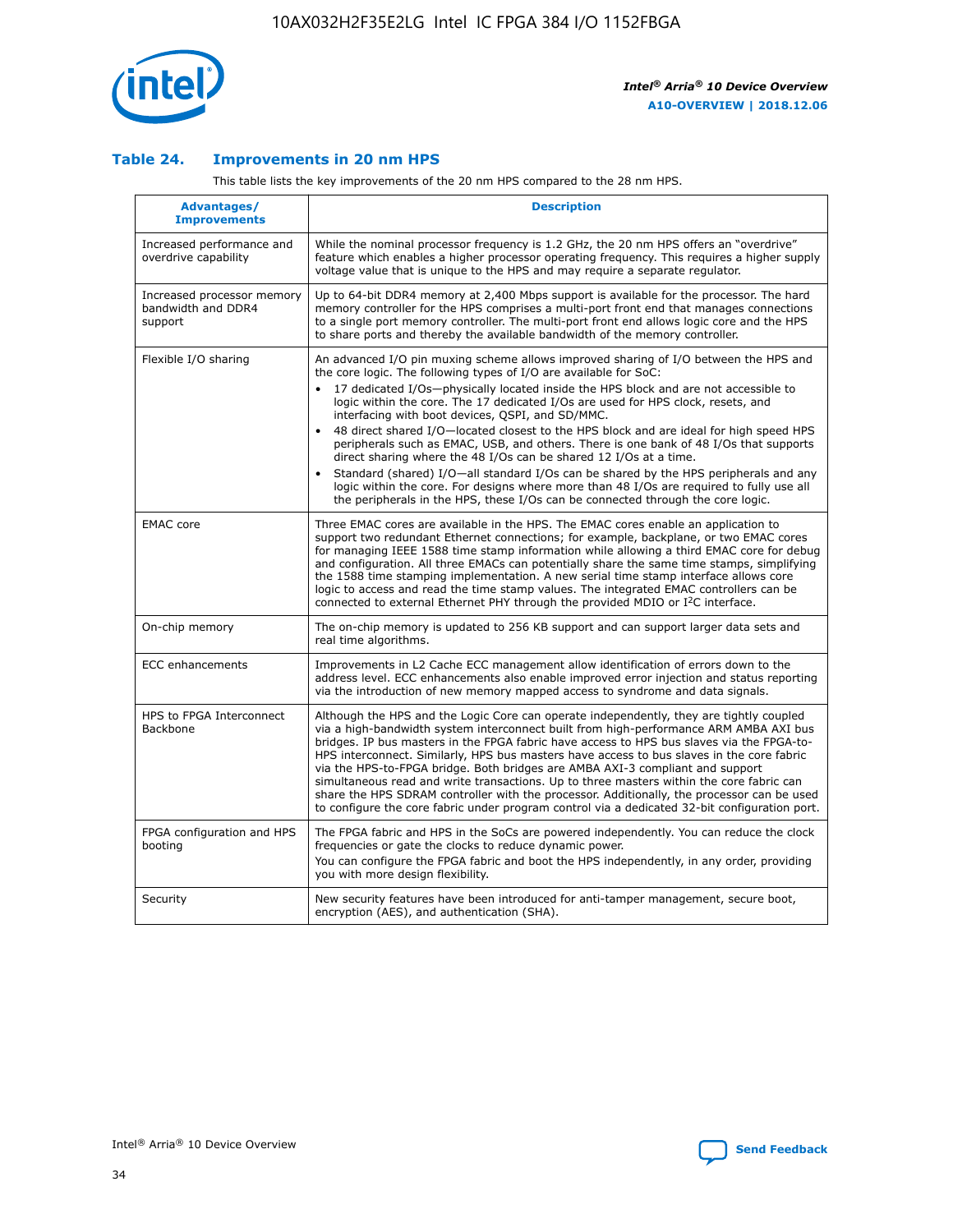

## **Features of the HPS**

The HPS has the following features:

- 1.2-GHz, dual-core ARM Cortex-A9 MPCore processor with up to 1.5-GHz via overdrive
	- ARMv7-A architecture that runs 32-bit ARM instructions, 16-bit and 32-bit Thumb instructions, and 8-bit Java byte codes in Jazelle style
	- Superscalar, variable length, out-of-order pipeline with dynamic branch prediction
	- Instruction Efficiency 2.5 MIPS/MHz, which provides total performance of 7500 MIPS at 1.5 GHz
- Each processor core includes:
	- 32 KB of L1 instruction cache, 32 KB of L1 data cache
	- Single- and double-precision floating-point unit and NEON media engine
	- CoreSight debug and trace technology
	- Snoop Control Unit (SCU) and Acceleration Coherency Port (ACP)
- 512 KB of shared L2 cache
- 256 KB of scratch RAM
- Hard memory controller with support for DDR3, DDR4 and optional error correction code (ECC) support
- Multiport Front End (MPFE) Scheduler interface to the hard memory controller
- 8-channel direct memory access (DMA) controller
- QSPI flash controller with SIO, DIO, QIO SPI Flash support
- NAND flash controller (ONFI 1.0 or later) with DMA and ECC support, updated to support 8 and 16-bit Flash devices and new command DMA to offload CPU for fast power down recovery
- Updated SD/SDIO/MMC controller to eMMC 4.5 with DMA with CE-ATA digital command support
- 3 10/100/1000 Ethernet media access control (MAC) with DMA
- 2 USB On-the-Go (OTG) controllers with DMA
- $\bullet$  5 I<sup>2</sup>C controllers (3 can be used by EMAC for MIO to external PHY)
- 2 UART 16550 Compatible controllers
- 4 serial peripheral interfaces (SPI) (2 Master, 2 Slaves)
- 62 programmable general-purpose I/Os, which includes 48 direct share I/Os that allows the HPS peripherals to connect directly to the FPGA I/Os
- 7 general-purpose timers
- 4 watchdog timers
- Anti-tamper, Secure Boot, Encryption (AES) and Authentication (SHA)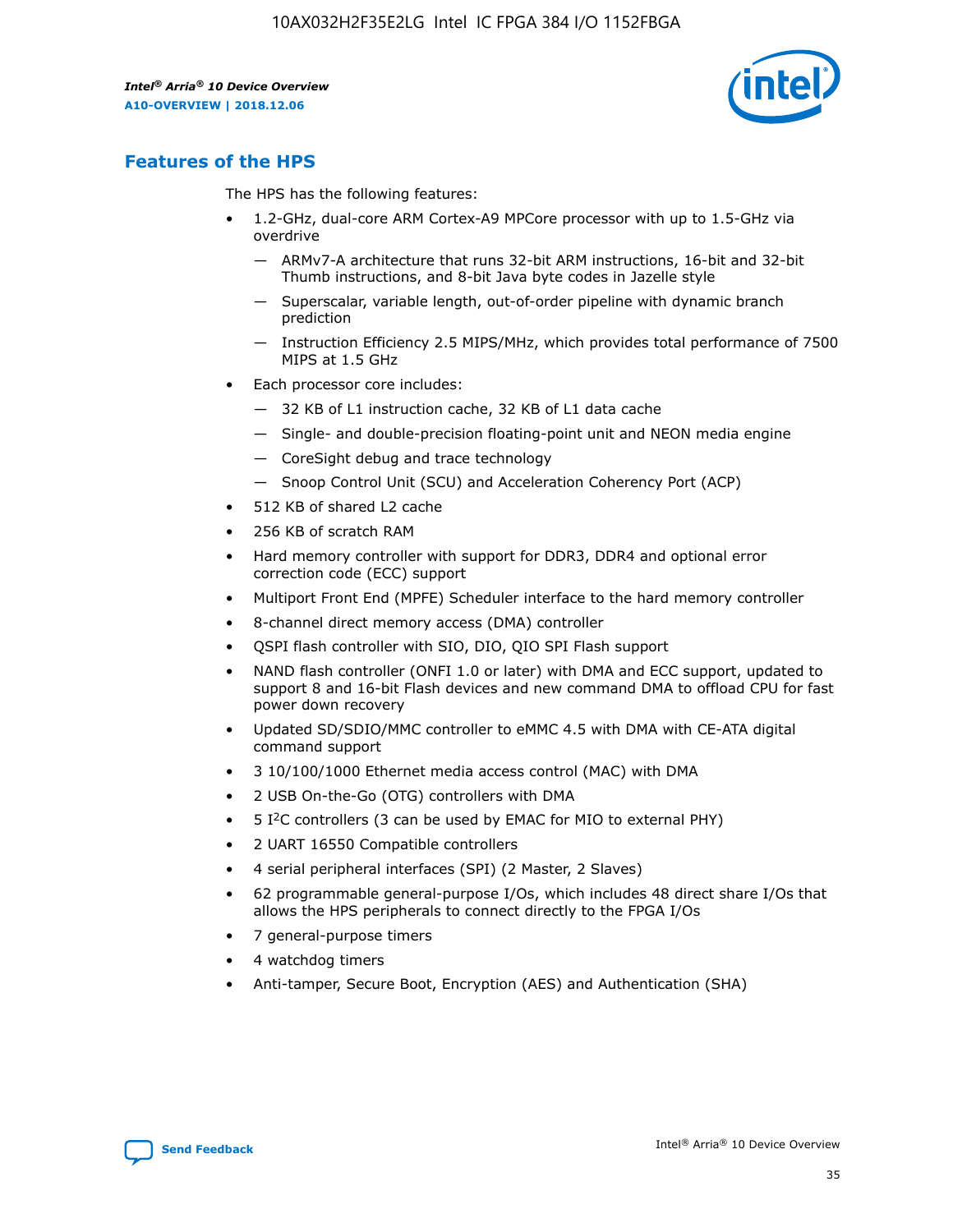

#### **System Peripherals and Debug Access Port**

Each Ethernet MAC, USB OTG, NAND flash controller, and SD/MMC controller module has an integrated DMA controller. For modules without an integrated DMA controller, an additional DMA controller module provides up to eight channels of high-bandwidth data transfers. Peripherals that communicate off-chip are multiplexed with other peripherals at the HPS pin level. This allows you to choose which peripherals interface with other devices on your PCB.

The debug access port provides interfaces to industry standard JTAG debug probes and supports ARM CoreSight debug and core traces to facilitate software development.

#### **HPS–FPGA AXI Bridges**

The HPS–FPGA bridges, which support the Advanced Microcontroller Bus Architecture (AMBA) Advanced eXtensible Interface (AXI™) specifications, consist of the following bridges:

- FPGA-to-HPS AMBA AXI bridge—a high-performance bus supporting 32, 64, and 128 bit data widths that allows the FPGA fabric to issue transactions to slaves in the HPS.
- HPS-to-FPGA Avalon/AMBA AXI bridge—a high-performance bus supporting 32, 64, and 128 bit data widths that allows the HPS to issue transactions to slaves in the FPGA fabric.
- Lightweight HPS-to-FPGA AXI bridge—a lower latency 32 bit width bus that allows the HPS to issue transactions to soft peripherals in the FPGA fabric. This bridge is primarily used for control and status register (CSR) accesses to peripherals in the FPGA fabric.

The HPS–FPGA AXI bridges allow masters in the FPGA fabric to communicate with slaves in the HPS logic, and vice versa. For example, the HPS-to-FPGA AXI bridge allows you to share memories instantiated in the FPGA fabric with one or both microprocessors in the HPS, while the FPGA-to-HPS AXI bridge allows logic in the FPGA fabric to access the memory and peripherals in the HPS.

Each HPS–FPGA bridge also provides asynchronous clock crossing for data transferred between the FPGA fabric and the HPS.

#### **HPS SDRAM Controller Subsystem**

The HPS SDRAM controller subsystem contains a multiport SDRAM controller and DDR PHY that are shared between the FPGA fabric (through the FPGA-to-HPS SDRAM interface), the level 2 (L2) cache, and the level 3 (L3) system interconnect. The FPGA-to-HPS SDRAM interface supports AMBA AXI and Avalon® Memory-Mapped (Avalon-MM) interface standards, and provides up to six individual ports for access by masters implemented in the FPGA fabric.

The HPS SDRAM controller supports up to 3 masters (command ports), 3x 64-bit read data ports and 3x 64-bit write data ports.

To maximize memory performance, the SDRAM controller subsystem supports command and data reordering, deficit round-robin arbitration with aging, and high-priority bypass features.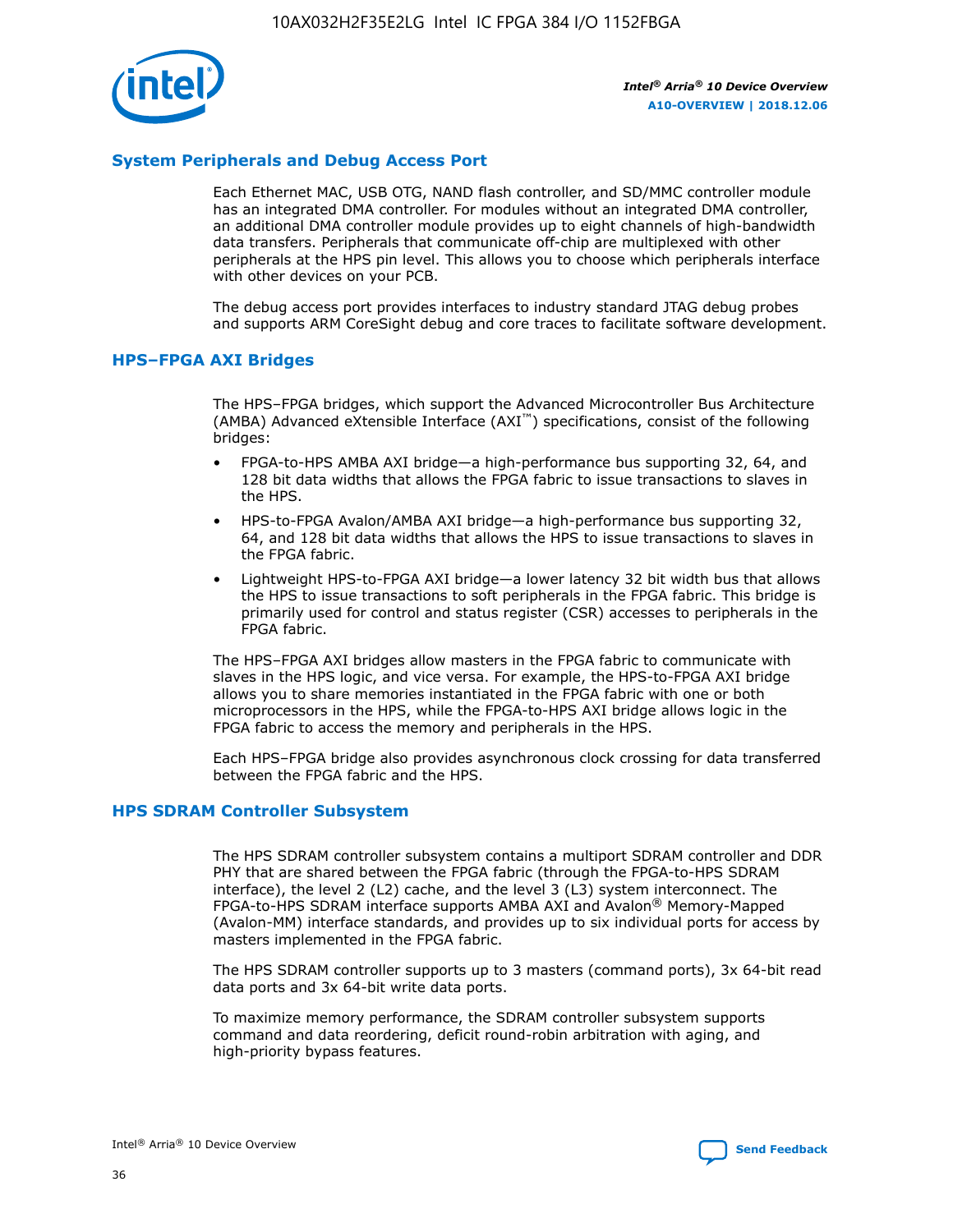

## **FPGA Configuration and HPS Booting**

The FPGA fabric and HPS in the SoC FPGA must be powered at the same time. You can reduce the clock frequencies or gate the clocks to reduce dynamic power.

Once powered, the FPGA fabric and HPS can be configured independently thus providing you with more design flexibility:

- You can boot the HPS independently. After the HPS is running, the HPS can fully or partially reconfigure the FPGA fabric at any time under software control. The HPS can also configure other FPGAs on the board through the FPGA configuration controller.
- Configure the FPGA fabric first, and then boot the HPS from memory accessible to the FPGA fabric.

#### **Hardware and Software Development**

For hardware development, you can configure the HPS and connect your soft logic in the FPGA fabric to the HPS interfaces using the Platform Designer system integration tool in the Intel Quartus Prime software.

For software development, the ARM-based SoC FPGA devices inherit the rich software development ecosystem available for the ARM Cortex-A9 MPCore processor. The software development process for Intel SoC FPGAs follows the same steps as those for other SoC devices from other manufacturers. Support for Linux\*, VxWorks\*, and other operating systems are available for the SoC FPGAs. For more information on the operating systems support availability, contact the Intel FPGA sales team.

You can begin device-specific firmware and software development on the Intel SoC FPGA Virtual Target. The Virtual Target is a fast PC-based functional simulation of a target development system—a model of a complete development board. The Virtual Target enables the development of device-specific production software that can run unmodified on actual hardware.

## **Dynamic and Partial Reconfiguration**

The Intel Arria 10 devices support dynamic and partial reconfiguration. You can use dynamic and partial reconfiguration simultaneously to enable seamless reconfiguration of both the device core and transceivers.

## **Dynamic Reconfiguration**

You can reconfigure the PMA and PCS blocks while the device continues to operate. This feature allows you to change the data rates, protocol, and analog settings of a channel in a transceiver bank without affecting on-going data transfer in other transceiver banks. This feature is ideal for applications that require dynamic multiprotocol or multirate support.

## **Partial Reconfiguration**

Using partial reconfiguration, you can reconfigure some parts of the device while keeping the device in operation.

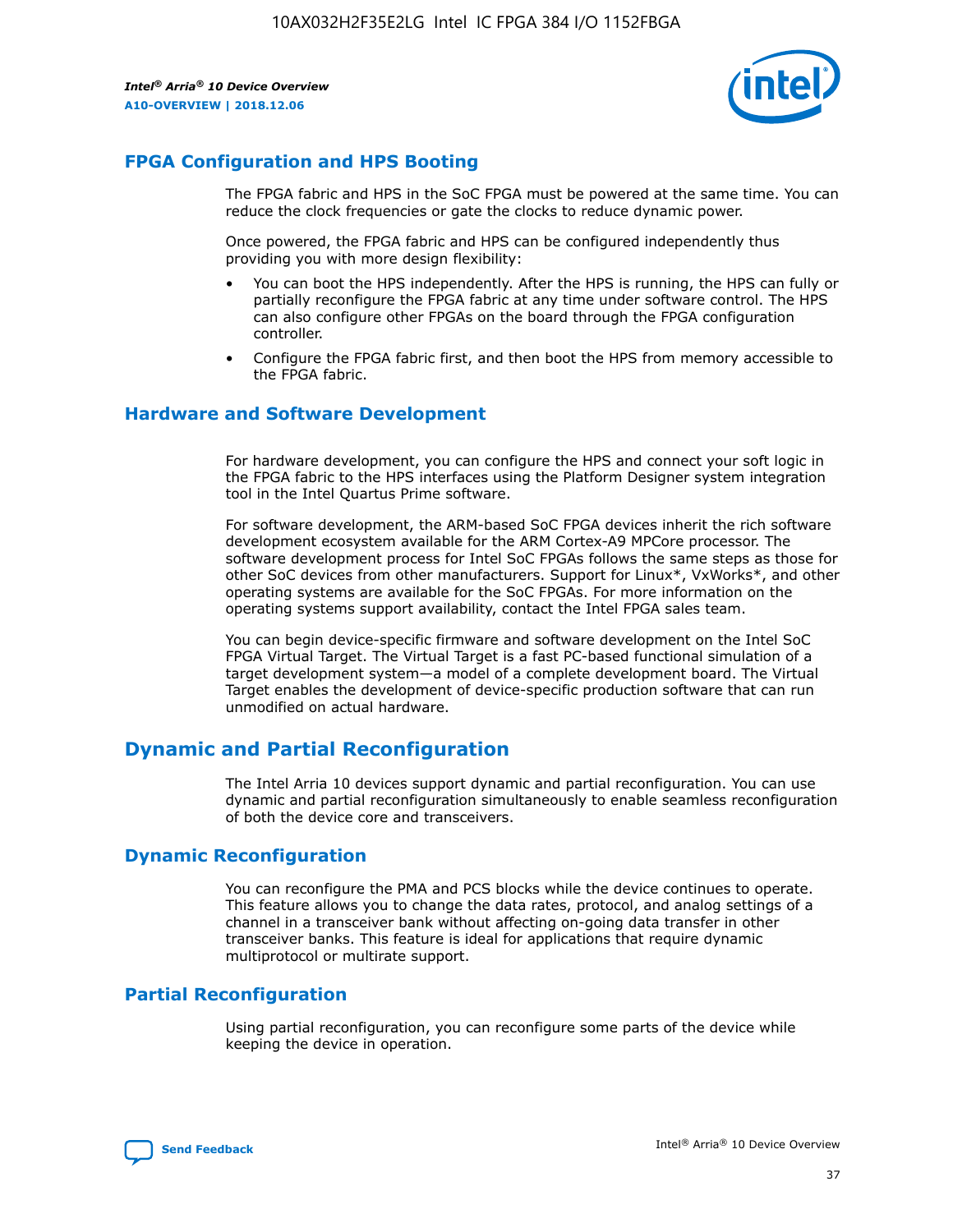

Instead of placing all device functions in the FPGA fabric, you can store some functions that do not run simultaneously in external memory and load them only when required. This capability increases the effective logic density of the device, and lowers cost and power consumption.

In the Intel solution, you do not have to worry about intricate device architecture to perform a partial reconfiguration. The partial reconfiguration capability is built into the Intel Quartus Prime design software, making such time-intensive task simple.

Intel Arria 10 devices support partial reconfiguration in the following configuration options:

- Using an internal host:
	- All supported configuration modes where the FPGA has access to external memory devices such as serial and parallel flash memory.
	- Configuration via Protocol [CvP (PCIe)]
- Using an external host—passive serial (PS), fast passive parallel (FPP) x8, FPP x16, and FPP x32 I/O interface.

## **Enhanced Configuration and Configuration via Protocol**

#### **Table 25. Configuration Schemes and Features of Intel Arria 10 Devices**

Intel Arria 10 devices support 1.8 V programming voltage and several configuration schemes.

| <b>Scheme</b>                                                          | <b>Data</b><br><b>Width</b> | <b>Max Clock</b><br>Rate<br>(MHz) | <b>Max Data</b><br>Rate<br>(Mbps)<br>(13) | <b>Decompression</b> | <b>Design</b><br>Security <sup>(1</sup><br>4) | <b>Partial</b><br>Reconfiguration<br>(15) | <b>Remote</b><br><b>System</b><br><b>Update</b> |
|------------------------------------------------------------------------|-----------------------------|-----------------------------------|-------------------------------------------|----------------------|-----------------------------------------------|-------------------------------------------|-------------------------------------------------|
| <b>JTAG</b>                                                            | 1 bit                       | 33                                | 33                                        |                      |                                               | Yes(16)                                   |                                                 |
| Active Serial (AS)<br>through the<br>EPCO-L<br>configuration<br>device | 1 bit,<br>4 bits            | 100                               | 400                                       | Yes                  | Yes                                           | Yes(16)                                   | Yes                                             |
| Passive serial (PS)<br>through CPLD or<br>external<br>microcontroller  | 1 bit                       | 100                               | 100                                       | Yes                  | Yes                                           | Yes <sup>(16)</sup>                       | Parallel<br>Flash<br>Loader<br>(PFL) IP<br>core |
|                                                                        |                             |                                   |                                           |                      |                                               |                                           | continued                                       |

<sup>(13)</sup> Enabling either compression or design security features affects the maximum data rate. Refer to the Intel Arria 10 Device Datasheet for more information.

<sup>(14)</sup> Encryption and compression cannot be used simultaneously.

 $(15)$  Partial reconfiguration is an advanced feature of the device family. If you are interested in using partial reconfiguration, contact Intel for support.

 $(16)$  Partial configuration can be performed only when it is configured as internal host.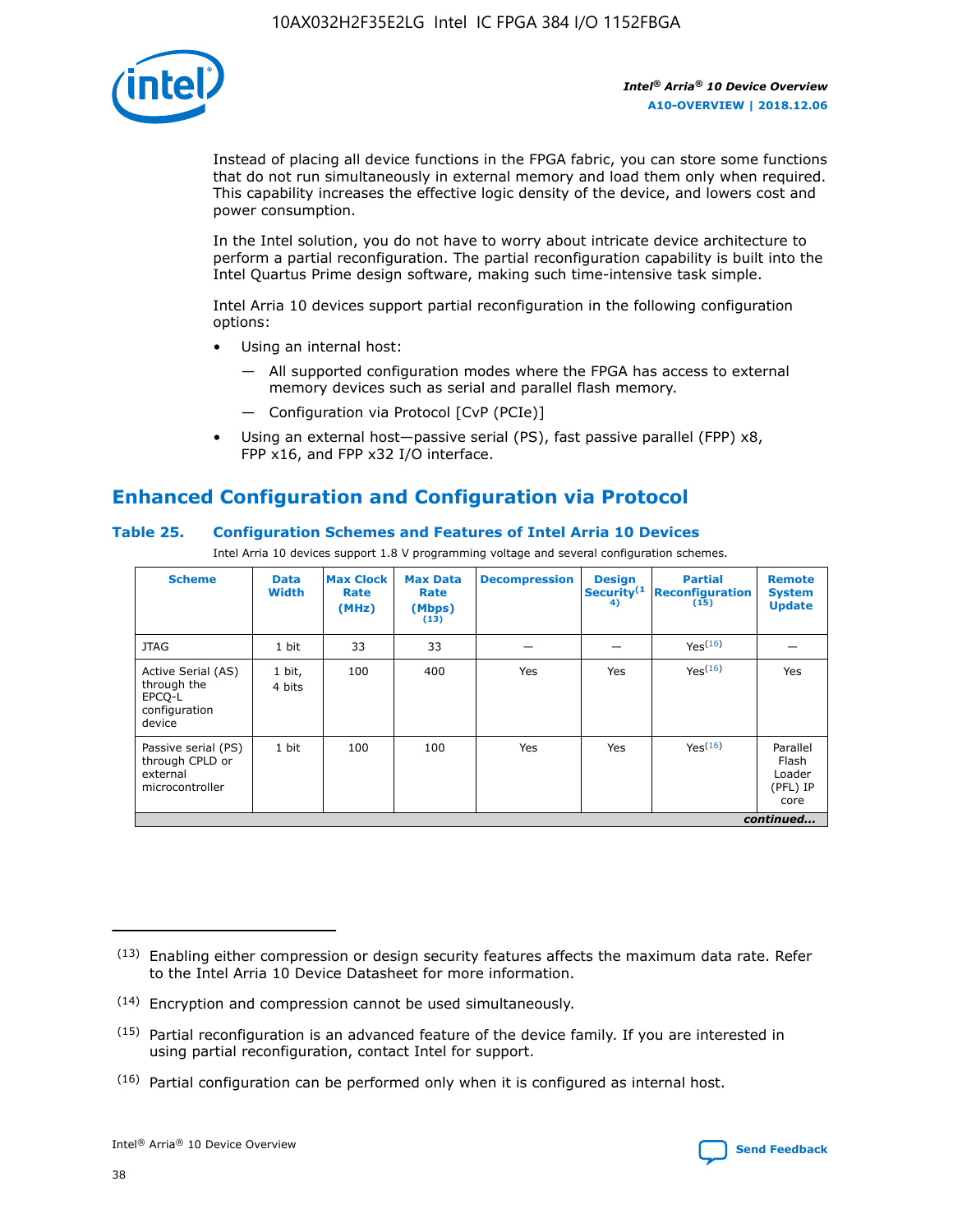

| <b>Scheme</b>                                   | <b>Data</b><br><b>Width</b> | <b>Max Clock</b><br>Rate<br>(MHz) | <b>Max Data</b><br>Rate<br>(Mbps)<br>(13) | <b>Decompression</b> | <b>Design</b><br>Security <sup>(1</sup><br>4) | <b>Partial</b><br><b>Reconfiguration</b><br>(15) | <b>Remote</b><br><b>System</b><br><b>Update</b> |
|-------------------------------------------------|-----------------------------|-----------------------------------|-------------------------------------------|----------------------|-----------------------------------------------|--------------------------------------------------|-------------------------------------------------|
| Fast passive                                    | 8 bits                      | 100                               | 3200                                      | Yes                  | Yes                                           | Yes(17)                                          | PFL IP                                          |
| parallel (FPP)<br>through CPLD or               | 16 bits                     |                                   |                                           | Yes                  | Yes                                           |                                                  | core                                            |
| external<br>microcontroller                     | 32 bits                     |                                   |                                           | Yes                  | Yes                                           |                                                  |                                                 |
| Configuration via                               | 16 bits                     | 100                               | 3200                                      | Yes                  | Yes                                           | Yes <sup>(17)</sup>                              |                                                 |
| <b>HPS</b>                                      | 32 bits                     |                                   |                                           | Yes                  | Yes                                           |                                                  |                                                 |
| Configuration via<br>Protocol [CvP<br>$(PCIe*)$ | x1, x2,<br>x4, x8<br>lanes  |                                   | 8000                                      | Yes                  | Yes                                           | Yes <sup>(16)</sup>                              |                                                 |

You can configure Intel Arria 10 devices through PCIe using Configuration via Protocol (CvP). The Intel Arria 10 CvP implementation conforms to the PCIe 100 ms power-up-to-active time requirement.

#### **Related Information**

[Configuration via Protocol \(CvP\) Implementation in Intel FPGAs User Guide](https://www.intel.com/content/www/us/en/programmable/documentation/dsu1441819344145.html#dsu1442269728522) Provides more information about the CvP configuration scheme.

## **SEU Error Detection and Correction**

Intel Arria 10 devices offer robust and easy-to-use single-event upset (SEU) error detection and correction circuitry.

The detection and correction circuitry includes protection for Configuration RAM (CRAM) programming bits and user memories. The CRAM is protected by a continuously running CRC error detection circuit with integrated ECC that automatically corrects one or two errors and detects higher order multi-bit errors. When more than two errors occur, correction is available through reloading of the core programming file, providing a complete design refresh while the FPGA continues to operate.

The physical layout of the Intel Arria 10 CRAM array is optimized to make the majority of multi-bit upsets appear as independent single-bit or double-bit errors which are automatically corrected by the integrated CRAM ECC circuitry. In addition to the CRAM protection, the M20K memory blocks also include integrated ECC circuitry and are layout-optimized for error detection and correction. The MLAB does not have ECC.

(14) Encryption and compression cannot be used simultaneously.

<sup>(17)</sup> Supported at a maximum clock rate of 100 MHz.



 $(13)$  Enabling either compression or design security features affects the maximum data rate. Refer to the Intel Arria 10 Device Datasheet for more information.

 $(15)$  Partial reconfiguration is an advanced feature of the device family. If you are interested in using partial reconfiguration, contact Intel for support.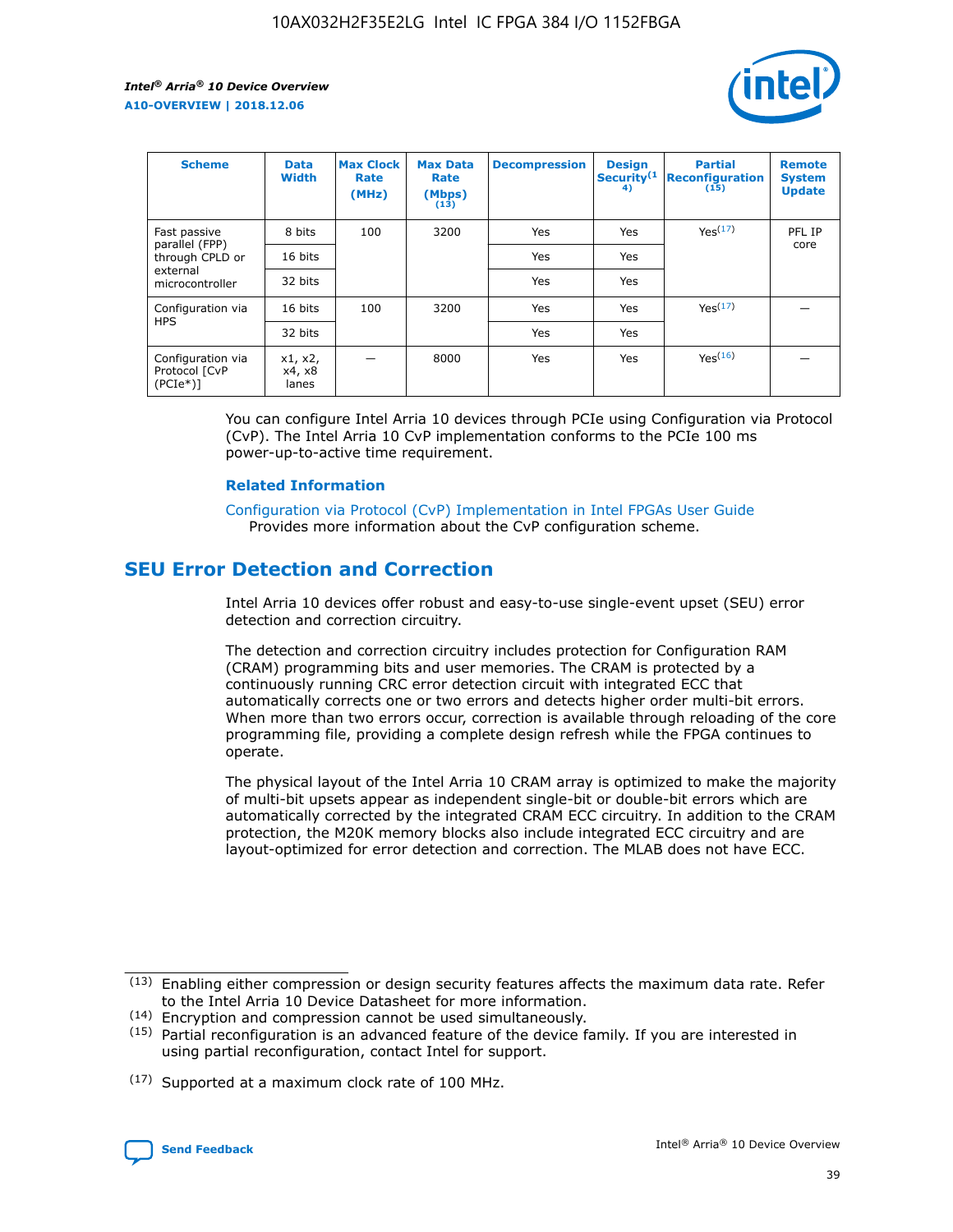

## **Power Management**

Intel Arria 10 devices leverage the advanced 20 nm process technology, a low 0.9 V core power supply, an enhanced core architecture, and several optional power reduction techniques to reduce total power consumption by as much as 40% compared to Arria V devices and as much as 60% compared to Stratix V devices.

The optional power reduction techniques in Intel Arria 10 devices include:

- **SmartVID**—a code is programmed into each device during manufacturing that allows a smart regulator to operate the device at lower core  $V_{CC}$  while maintaining performance
- **Programmable Power Technology**—non-critical timing paths are identified by the Intel Quartus Prime software and the logic in these paths is biased for low power instead of high performance
- **Low Static Power Options**—devices are available with either standard static power or low static power while maintaining performance

Furthermore, Intel Arria 10 devices feature Intel's industry-leading low power transceivers and include a number of hard IP blocks that not only reduce logic resources but also deliver substantial power savings compared to soft implementations. In general, hard IP blocks consume up to 90% less power than the equivalent soft logic implementations.

## **Incremental Compilation**

The Intel Quartus Prime software incremental compilation feature reduces compilation time and helps preserve performance to ease timing closure. The incremental compilation feature enables the partial reconfiguration flow for Intel Arria 10 devices.

Incremental compilation supports top-down, bottom-up, and team-based design flows. This feature facilitates modular, hierarchical, and team-based design flows where different designers compile their respective design sections in parallel. Furthermore, different designers or IP providers can develop and optimize different blocks of the design independently. These blocks can then be imported into the top level project.

## **Document Revision History for Intel Arria 10 Device Overview**

| <b>Document</b><br><b>Version</b> | <b>Changes</b>                                                                                                                                                                                                                                                              |
|-----------------------------------|-----------------------------------------------------------------------------------------------------------------------------------------------------------------------------------------------------------------------------------------------------------------------------|
| 2018.12.06                        | Added links to Intel Arria 10 device errata documents.<br>Removed automotive temperature option from the Intel Arria 10 GX devices.<br>Removed -3 fabric speed grade from the Intel Arria 10 GT devices.<br>Updated power options for the Intel Arria 10 GX and GT devices. |
| 2018.04.09                        | Updated the lowest $V_{CC}$ from 0.83 V to 0.82 V in the topic listing a summary of the device features.                                                                                                                                                                    |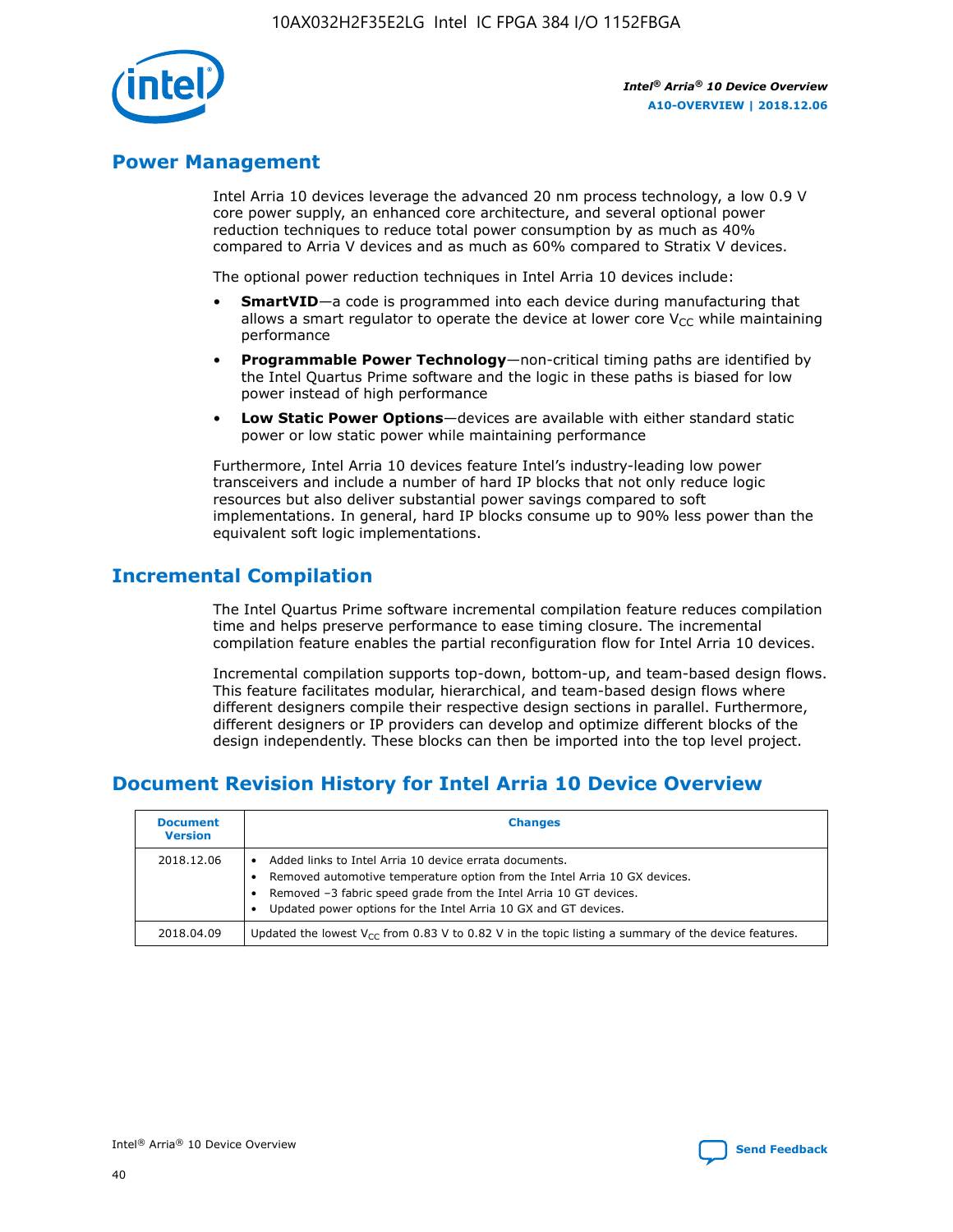*Intel® Arria® 10 Device Overview* **A10-OVERVIEW | 2018.12.06**



| <b>Date</b>    | <b>Version</b> | <b>Changes</b>                                                                                                                                                                                                                                                                                                                                                                                                                                                                                                                                                                                                                                                                                                                                                                                                                                                                                                                                                                         |
|----------------|----------------|----------------------------------------------------------------------------------------------------------------------------------------------------------------------------------------------------------------------------------------------------------------------------------------------------------------------------------------------------------------------------------------------------------------------------------------------------------------------------------------------------------------------------------------------------------------------------------------------------------------------------------------------------------------------------------------------------------------------------------------------------------------------------------------------------------------------------------------------------------------------------------------------------------------------------------------------------------------------------------------|
| January 2018   | 2018.01.17     | Updated the maximum data rate for HPS (Intel Arria 10 SX devices<br>external memory interface DDR3 controller from 2,166 Mbps to 2,133<br>Mbps.<br>Updated maximum frequency supported for half rate QDRII and QDRII<br>+ SRAM to 633 MHz in Memory Standards Supported by the Soft<br>Memory Controller table.<br>Updated transceiver backplane capability to 12.5 Gbps.<br>$\bullet$<br>Removed transceiver speed grade 5 in Sample Ordering Core and<br>$\bullet$<br>Available Options for Intel Arria 10 GX Devices figure.<br>Removed package code 40, low static power, SmartVID, industrial, and<br>military operating temperature support from Sample Ordering Core and<br>Available Options for Intel Arria 10 GT Devices figure.<br>Updated short reach transceiver rate for Intel Arria 10 GT devices to<br>25.8 Gbps.<br>Removed On-Die Instrumentation - EyeQ and Jitter Margin Tool<br>support from PMA Features of the Transceivers in Intel Arria 10 Devices<br>table. |
| September 2017 | 2017.09.20     | Updated the maximum speed of the DDR4 external memory interface from<br>1,333 MHz/2,666 Mbps to 1,200 MHz/2,400 Mbps.                                                                                                                                                                                                                                                                                                                                                                                                                                                                                                                                                                                                                                                                                                                                                                                                                                                                  |
| July 2017      | 2017.07.13     | Corrected the automotive temperature range in the figure showing the<br>available options for the Intel Arria 10 GX devices from "-40°C to 100°C"<br>to "-40°C to 125°C".                                                                                                                                                                                                                                                                                                                                                                                                                                                                                                                                                                                                                                                                                                                                                                                                              |
| July 2017      | 2017.07.06     | Added automotive temperature option to Intel Arria 10 GX device family.                                                                                                                                                                                                                                                                                                                                                                                                                                                                                                                                                                                                                                                                                                                                                                                                                                                                                                                |
| May 2017       | 2017.05.08     | Corrected protocol names with "1588" to "IEEE 1588v2".<br>$\bullet$<br>Updated the vertical migration table to remove vertical migration<br>$\bullet$<br>between Intel Arria 10 GX and Intel Arria 10 SX device variants.<br>Removed all "Preliminary" marks.<br>$\bullet$                                                                                                                                                                                                                                                                                                                                                                                                                                                                                                                                                                                                                                                                                                             |
| March 2017     | 2017.03.15     | Removed the topic about migration from Intel Arria 10 to Intel Stratix<br>$\bullet$<br>10 devices.<br>Rebranded as Intel.<br>$\bullet$                                                                                                                                                                                                                                                                                                                                                                                                                                                                                                                                                                                                                                                                                                                                                                                                                                                 |
| October 2016   | 2016.10.31     | Removed package F36 from Intel Arria 10 GX devices.<br>Updated Intel Arria 10 GT sample ordering code and maximum GX<br>$\bullet$<br>transceiver count. Intel Arria 10 GT devices are available only in the<br>SF45 package option with a maximum of 72 transceivers.                                                                                                                                                                                                                                                                                                                                                                                                                                                                                                                                                                                                                                                                                                                  |
| May 2016       | 2016.05.02     | Updated the FPGA Configuration and HPS Booting topic.<br>$\bullet$<br>Remove V <sub>CC</sub> PowerManager from the Summary of Features, Power<br>Management and Arria 10 Device Variants and packages topics. This<br>feature is no longer supported in Arria 10 devices.<br>Removed LPDDR3 from the Memory Standards Supported by the HPS<br>Hard Memory Controller table in the Memory Standards Supported by<br>Intel Arria 10 Devices topic. This standard is only supported by the<br>FPGA.<br>Removed transceiver speed grade 5 from the Device Variants and<br>Packages topic for Arria 10 GX and SX devices.                                                                                                                                                                                                                                                                                                                                                                   |
| February 2016  | 2016.02.11     | Changed the maximum Arria 10 GT datarate to 25.8 Gbps and the<br>minimum datarate to 1 Gbps globally.<br>Revised the state for Core clock networks in the Summary of Features<br>$\bullet$<br>topic.<br>Changed the transceiver parameters in the "Summary of Features for<br>$\bullet$<br>Arria 10 Devices" table.<br>• Changed the transceiver parameters in the "Maximum Resource Counts<br>for Arria 10 GT Devices" table.<br>Changed the package availability for GT devices in the "Package Plan<br>for Arria 10 GT Devices" table.<br>Changed the package configurations for GT devices in the "Migration"<br>Capability Across Arria 10 Product Lines" figure.<br>continued                                                                                                                                                                                                                                                                                                    |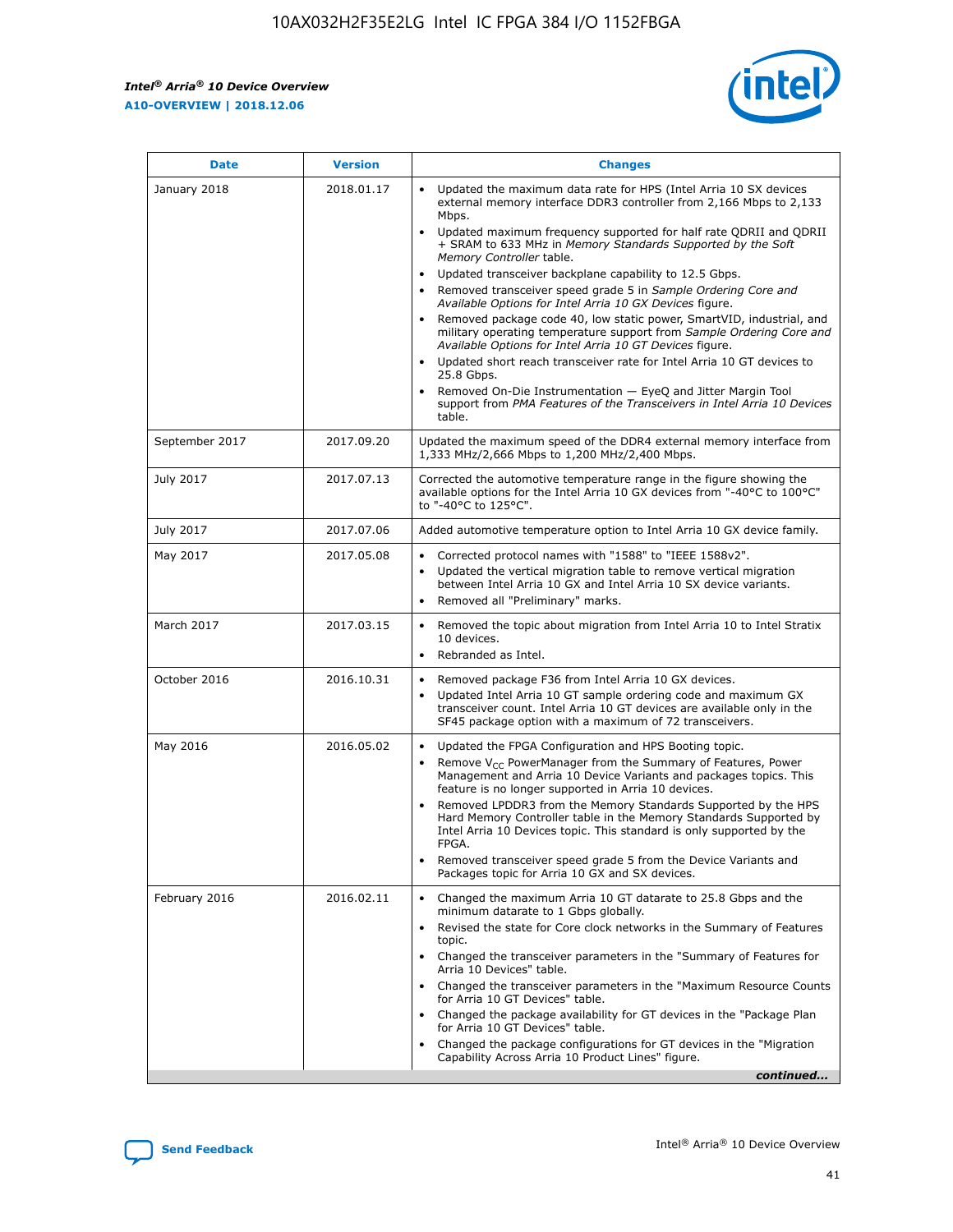

| <b>Date</b>   | <b>Version</b> | <b>Changes</b>                                                                                                                                                               |
|---------------|----------------|------------------------------------------------------------------------------------------------------------------------------------------------------------------------------|
|               |                | • Changed transceiver parameters in the "Low Power Serial Transceivers"<br>section.                                                                                          |
|               |                | • Changed the transceiver descriptions in the "Device Variants for the<br>Arria 10 Device Family" table.                                                                     |
|               |                | Changed the "Sample Ordering Code and Available Options for Arria 10<br>$\bullet$<br>GT Devices" figure.                                                                     |
|               |                | Changed the datarates for GT devices in the "PMA Features" section.                                                                                                          |
|               |                | Changed the datarates for GT devices in the "PCS Features" section.<br>$\bullet$                                                                                             |
| December 2015 | 2015.12.14     | Updated the number of M20K memory blocks for Arria 10 GX 660 from<br>2133 to 2131 and corrected the total RAM bit from 48,448 Kb to<br>48,408 Kb.                            |
|               |                | Corrected the number of DSP blocks for Arria 10 GX 660 from 1688 to<br>1687 in the table listing floating-point arithmetic resources.                                        |
| November 2015 | 2015.11.02     | Updated the maximum resources for Arria 10 GX 220, GX 320, GX 480,<br>$\bullet$<br>GX 660, SX 220, SX 320, SX 480, and SX 660.                                               |
|               |                | • Updated resource count for Arria 10 GX 320, GX 480, GX 660, SX 320,<br>SX 480, a SX 660 devices in Number of Multipliers in Intel Arria 10<br><b>Devices</b> table.        |
|               |                | Updated the available options for Arria 10 GX, GT, and SX.                                                                                                                   |
|               |                | Changed instances of Quartus II to Quartus Prime.<br>$\bullet$                                                                                                               |
| June 2015     | 2015.06.15     | Corrected label for Intel Arria 10 GT product lines in the vertical migration<br>figure.                                                                                     |
| May 2015      | 2015.05.15     | Corrected the DDR3 half rate and quarter rate maximum frequencies in the<br>table that lists the memory standards supported by the Intel Arria 10 hard<br>memory controller. |
| May 2015      | 2015.05.04     | • Added support for 13.5G JESD204b in the Summary of Features table.                                                                                                         |
|               |                | • Added a link to Arria 10 GT Channel Usage in the Arria 10 GT Package<br>Plan topic.                                                                                        |
|               |                | • Added a note to the table, Maximum Resource Counts for Arria 10 GT<br>devices.                                                                                             |
|               |                | • Updated the power requirements of the transceivers in the Low Power<br>Serial Transceivers topic.                                                                          |
| January 2015  | 2015.01.23     | • Added floating point arithmetic features in the Summary of Features<br>table.                                                                                              |
|               |                | • Updated the total embedded memory from 38.38 megabits (Mb) to<br>65.6 Mb.                                                                                                  |
|               |                | • Updated the table that lists the memory standards supported by Intel<br>Arria 10 devices.                                                                                  |
|               |                | Removed support for DDR3U, LPDDR3 SDRAM, RLDRAM 2, and DDR2.                                                                                                                 |
|               |                | Moved RLDRAM 3 support from hard memory controller to soft memory<br>controller. RLDRAM 3 support uses hard PHY with soft memory<br>controller.                              |
|               |                | Added soft memory controller support for QDR IV.<br>٠                                                                                                                        |
|               |                | Updated the maximum resource count table to include the number of<br>hard memory controllers available in each device variant.                                               |
|               |                | Updated the transceiver PCS data rate from 12.5 Gbps to 12 Gbps.<br>$\bullet$                                                                                                |
|               |                | Updated the max clock rate of PS, FPP x8, FPP x16, and Configuration<br>via HPS from 125 MHz to 100 MHz.                                                                     |
|               |                | Added a feature for fractional synthesis PLLs: PLL cascading.                                                                                                                |
|               |                | Updated the HPS programmable general-purpose I/Os from 54 to 62.<br>$\bullet$                                                                                                |
|               |                | continued                                                                                                                                                                    |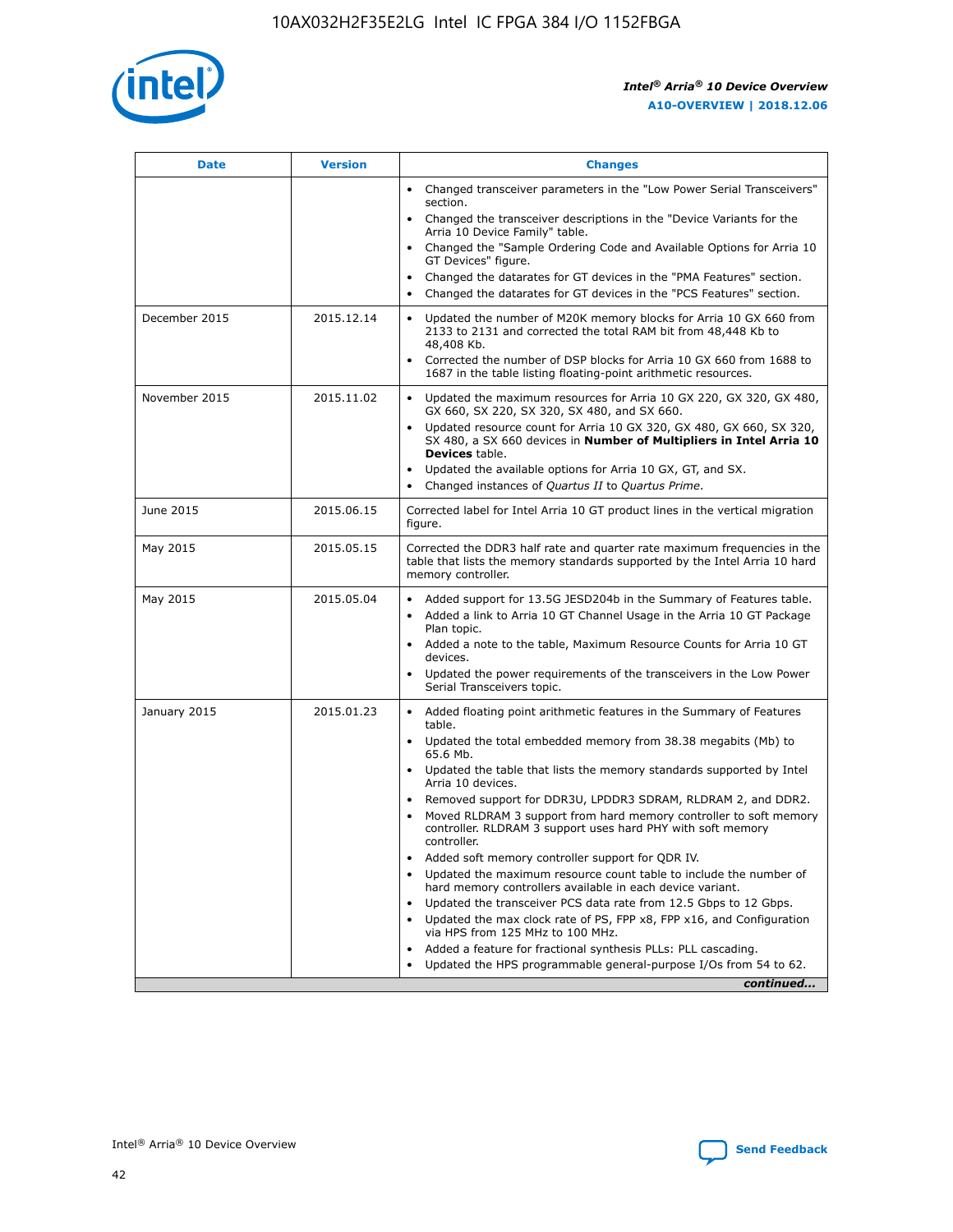r



| <b>Date</b>    | <b>Version</b> | <b>Changes</b>                                                                                                                                                                                                                                                                                                                                                                                                                                                                                                                                      |
|----------------|----------------|-----------------------------------------------------------------------------------------------------------------------------------------------------------------------------------------------------------------------------------------------------------------------------------------------------------------------------------------------------------------------------------------------------------------------------------------------------------------------------------------------------------------------------------------------------|
| September 2014 | 2014.09.30     | Corrected the 3 V I/O and LVDS I/O counts for F35 and F36 packages<br>$\bullet$<br>of Arria 10 GX.<br>Corrected the 3 V I/O, LVDS I/O, and transceiver counts for the NF40<br>$\bullet$<br>package of the Arria GX 570 and 660.<br>Removed 3 V I/O, LVDS I/O, and transceiver counts for the NF40<br>package of the Arria GX 900 and 1150. The NF40 package is not<br>available for Arria 10 GX 900 and 1150.                                                                                                                                       |
| August 2014    | 2014.08.18     | Updated Memory (Kb) M20K maximum resources for Arria 10 GX 660<br>devices from 42,660 to 42,620.<br>Added GPIO columns consisting of LVDS I/O Bank and 3V I/O Bank in<br>$\bullet$<br>the Package Plan table.<br>Added how to use memory interface clock frequency higher than 533<br>$\bullet$<br>MHz in the I/O vertical migration.<br>Added information to clarify that RLDRAM3 support uses hard PHY with<br>$\bullet$<br>soft memory controller.<br>Added variable precision DSP blocks support for floating-point<br>$\bullet$<br>arithmetic. |
| June 2014      | 2014.06.19     | Updated number of dedicated I/Os in the HPS block to 17.                                                                                                                                                                                                                                                                                                                                                                                                                                                                                            |
| February 2014  | 2014.02.21     | Updated transceiver speed grade options for GT devices in Figure 2.                                                                                                                                                                                                                                                                                                                                                                                                                                                                                 |
| February 2014  | 2014.02.06     | Updated data rate for Arria 10 GT devices from 28.1 Gbps to 28.3 Gbps.                                                                                                                                                                                                                                                                                                                                                                                                                                                                              |
| December 2013  | 2013.12.10     | Updated the HPS memory standards support from LPDDR2 to LPDDR3.<br>Updated HPS block diagram to include dedicated HPS I/O and FPGA<br>$\bullet$<br>Configuration blocks as well as repositioned SD/SDIO/MMC, DMA, SPI<br>and NAND Flash with ECC blocks.                                                                                                                                                                                                                                                                                            |
| December 2013  | 2013.12.02     | Initial release.                                                                                                                                                                                                                                                                                                                                                                                                                                                                                                                                    |